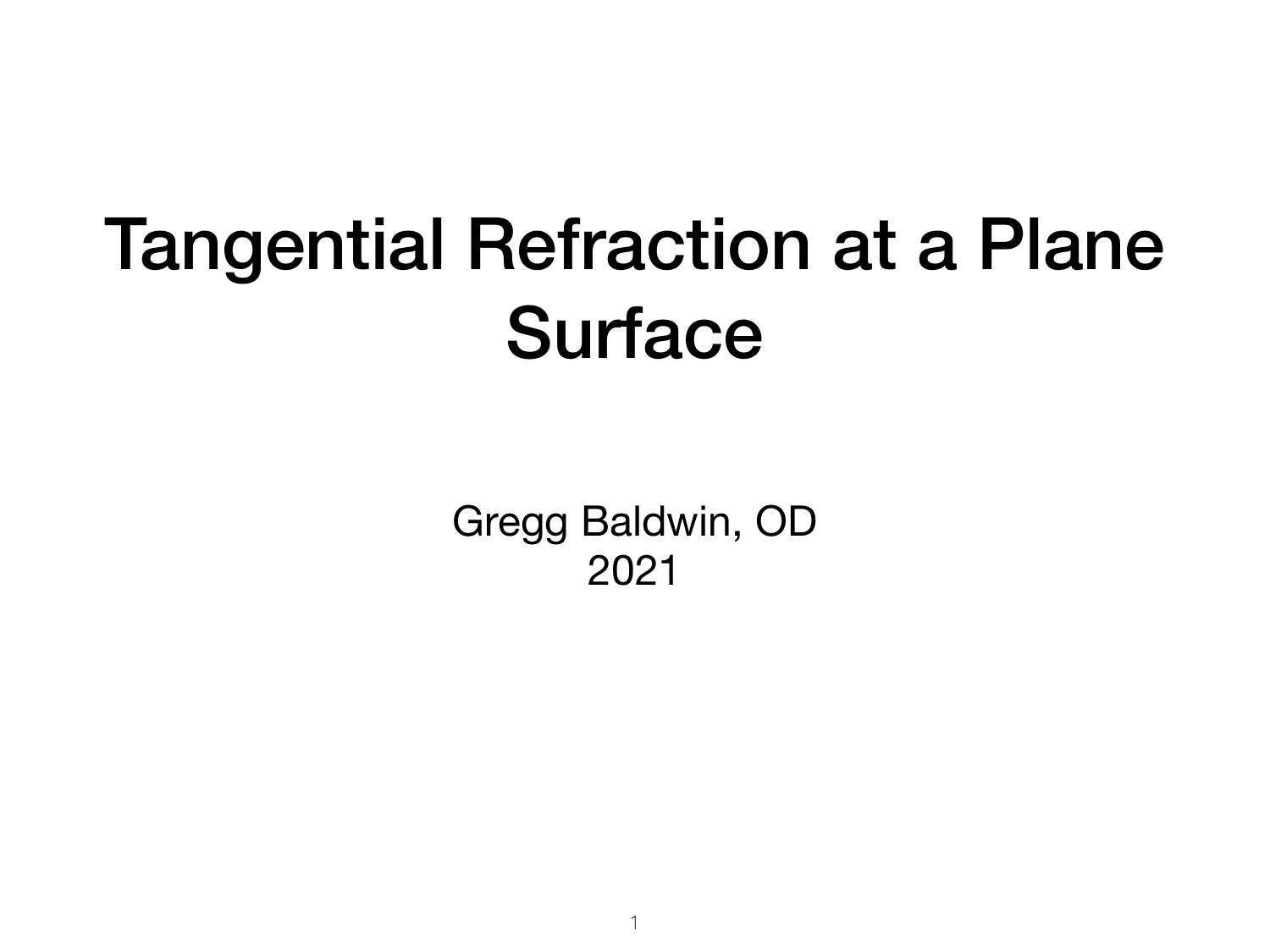#### **Tangential Refraction at a Plane Surface**

**Introduction** 

Continuity of Conic Sections/ Plane Geometry

Characteristics of Conic Sections/ Synthetic Geometry

Locating a tangential image ray through a point on a perpendicular containing the object

Locating a tangential image ray through a point *not* on a perpendicular containing the object

Locating a clear tangential image *not* on a perpendicular containing the object

The "Coin-In-Fountain" Example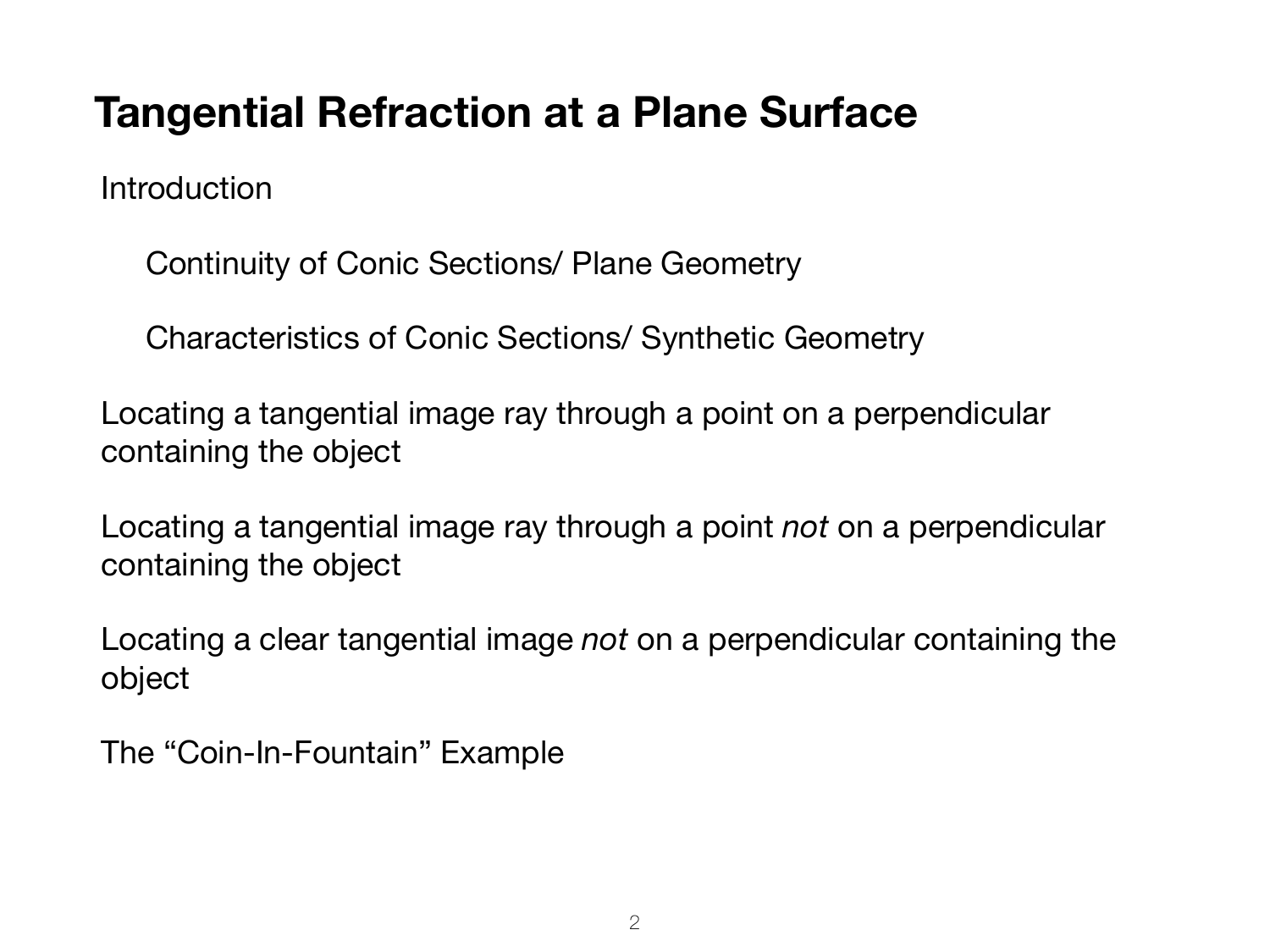**Introduction** 

# Continuity of Conic Sections /Plane Geometry

Although solid geometry can be used to visualize the continuity of conic sections, this can be also visualized with plane geometry.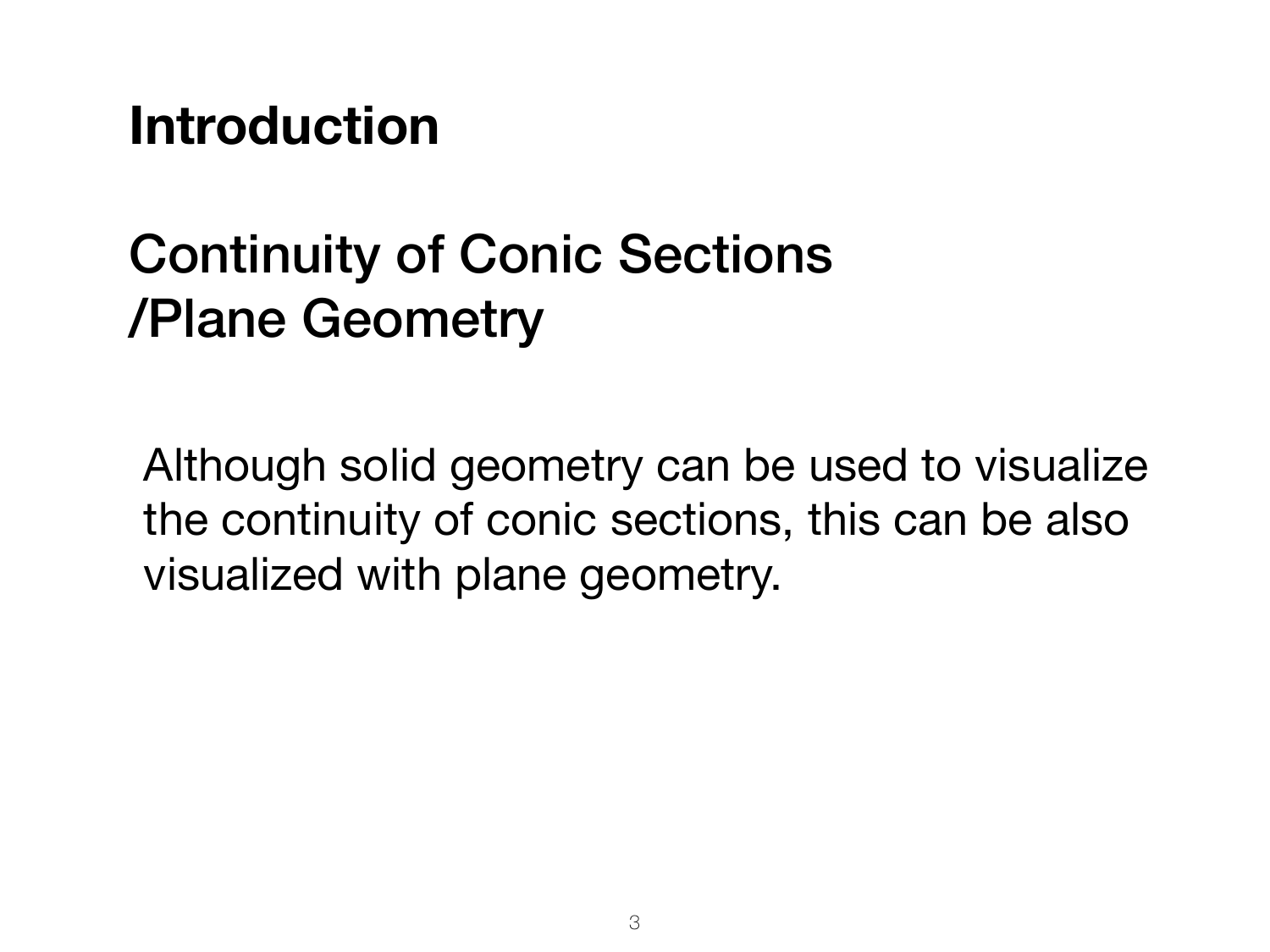## **Circle**

If we consider a circle with center B and diameter GBA with an "axis" infinitely long through GBA:



We can represent GBA along a circle of infinite diameter with  $BY$ , and draw  $BG = BA$ . This infinitely large reference circle is equally divided along ray BY, with Y at infinity.

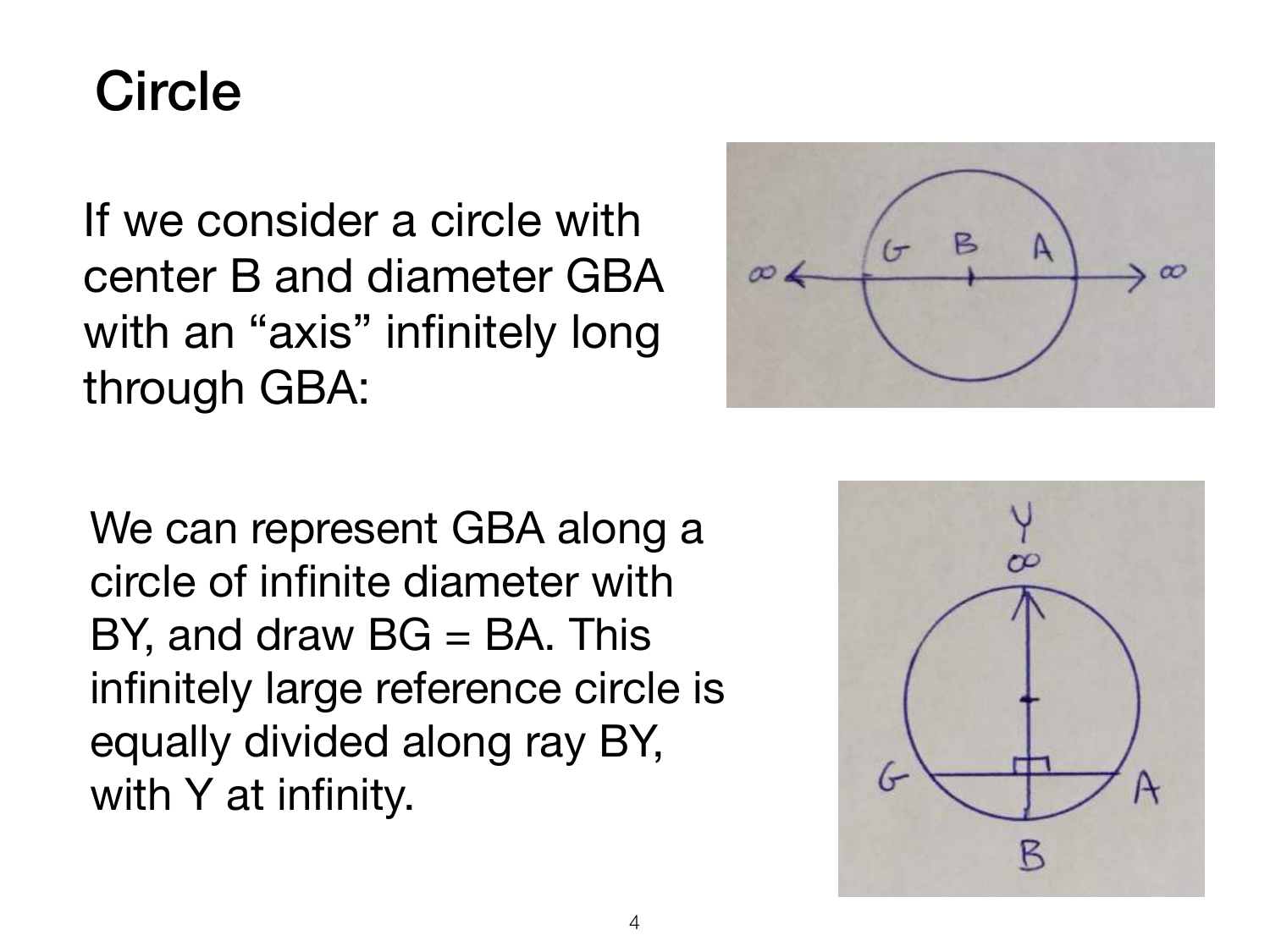If we call points J & F, (both of which in this case lie at B), the "focal points" of the finite circle, we can consider the shape of the finite circle with diameter GBA to equal its "eccentricity" =  $e = BF/BA = 0$ .

We will have drawn a defined circle where  $AJ + AF = AG$ along its diameter GJBFA, if it is also true that:

$$
PJ + PF = AG
$$



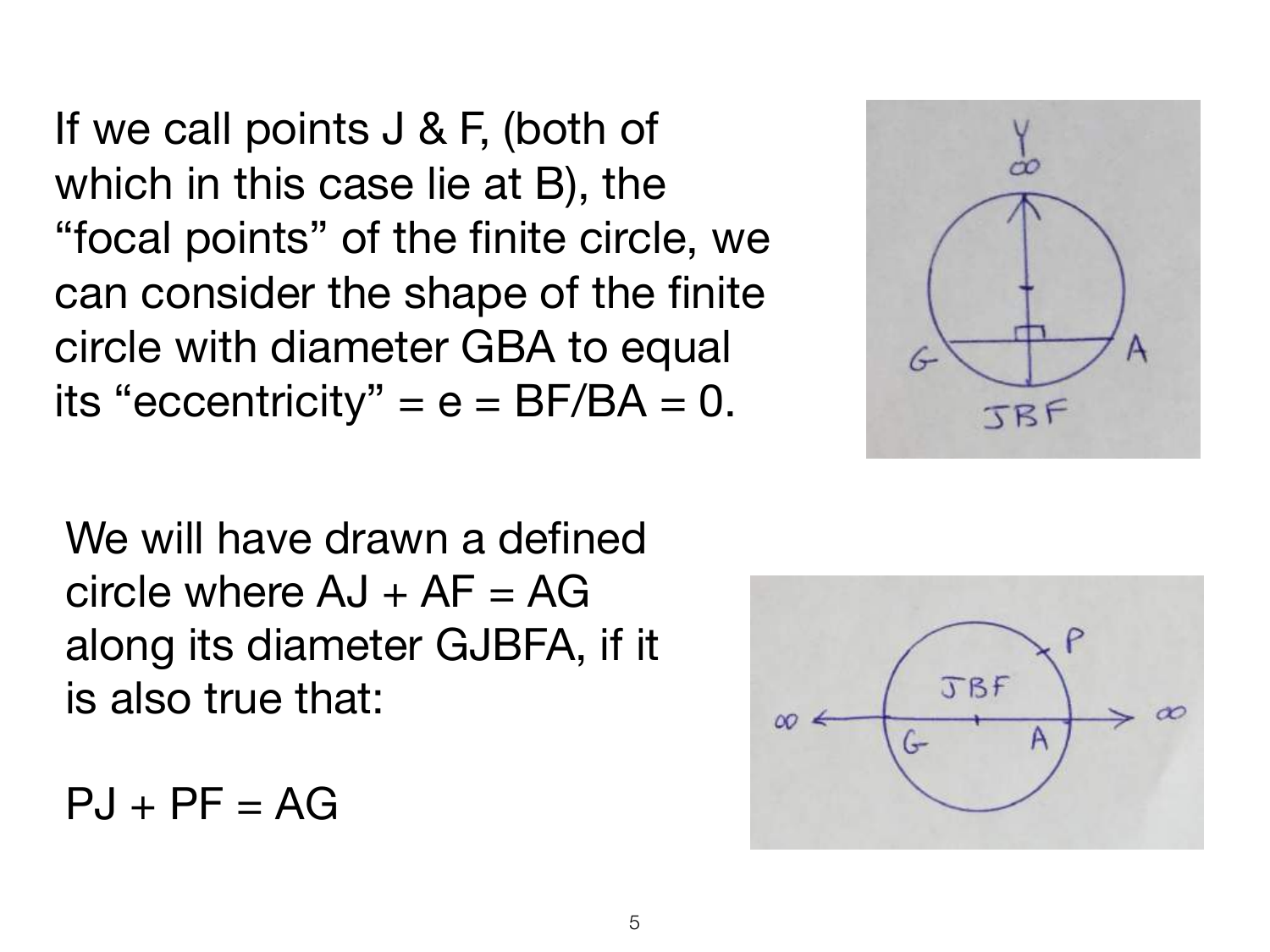## Ellipse

Draw:  $0 < BF = BJ < \infty$ so that:  $0 < e = BF/BA < 1$ 



We will have drawn a defined ellipse where  $AJ + AF = AG$ along its "major axis" GJBFA, if it is also true that  $PJ + PF = AG$ .

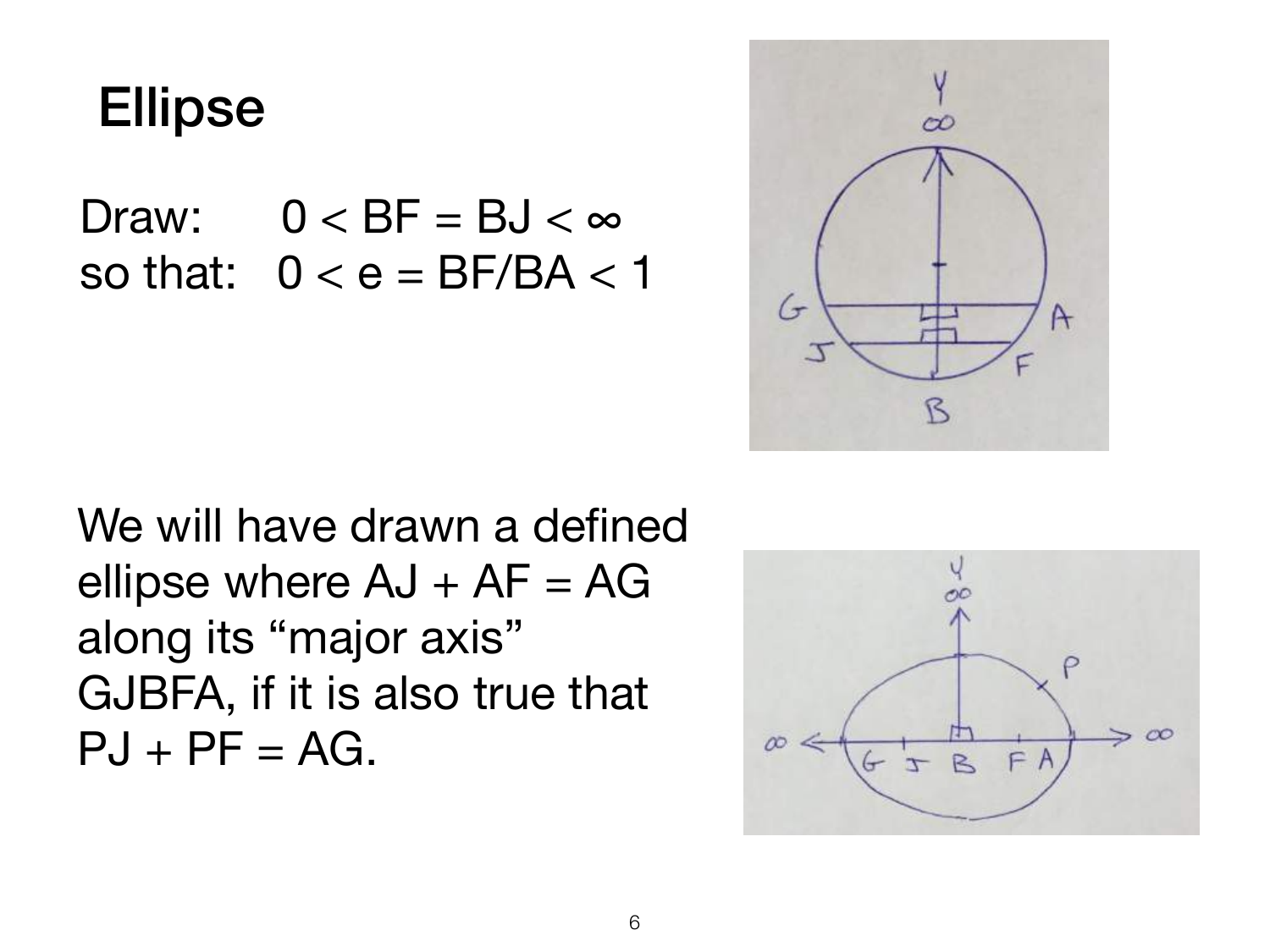## Hyperbola

### As  $B \Rightarrow \infty$



#### becomes:

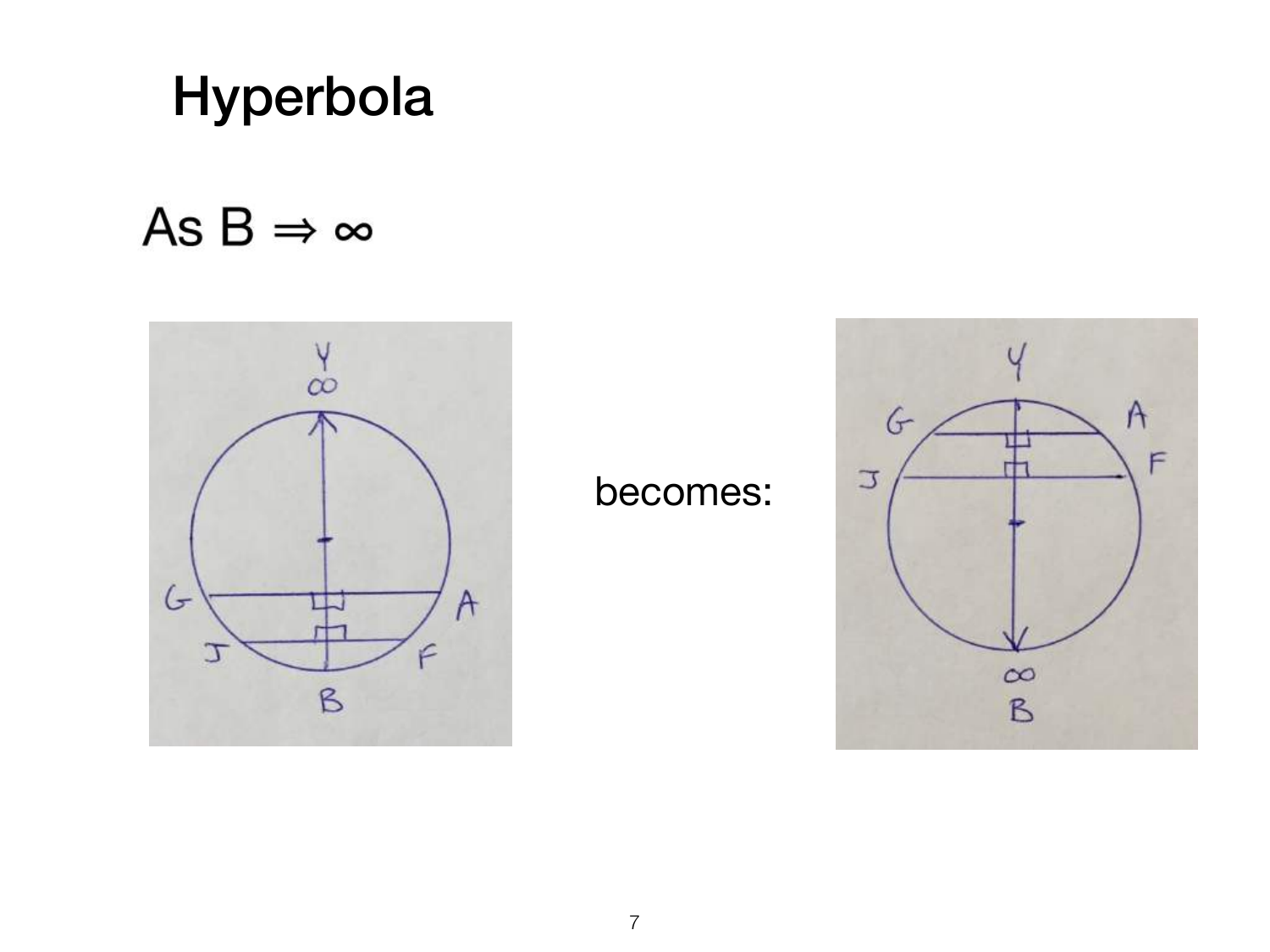However, the infinitely large reference circle must then rotate by π radians in either direction to remain a circle equally divided by an infinitely long upward ray with its base on the axis; and it is this common perspective that allows for an appreciation of the continuity of these curves without using solid geometry.

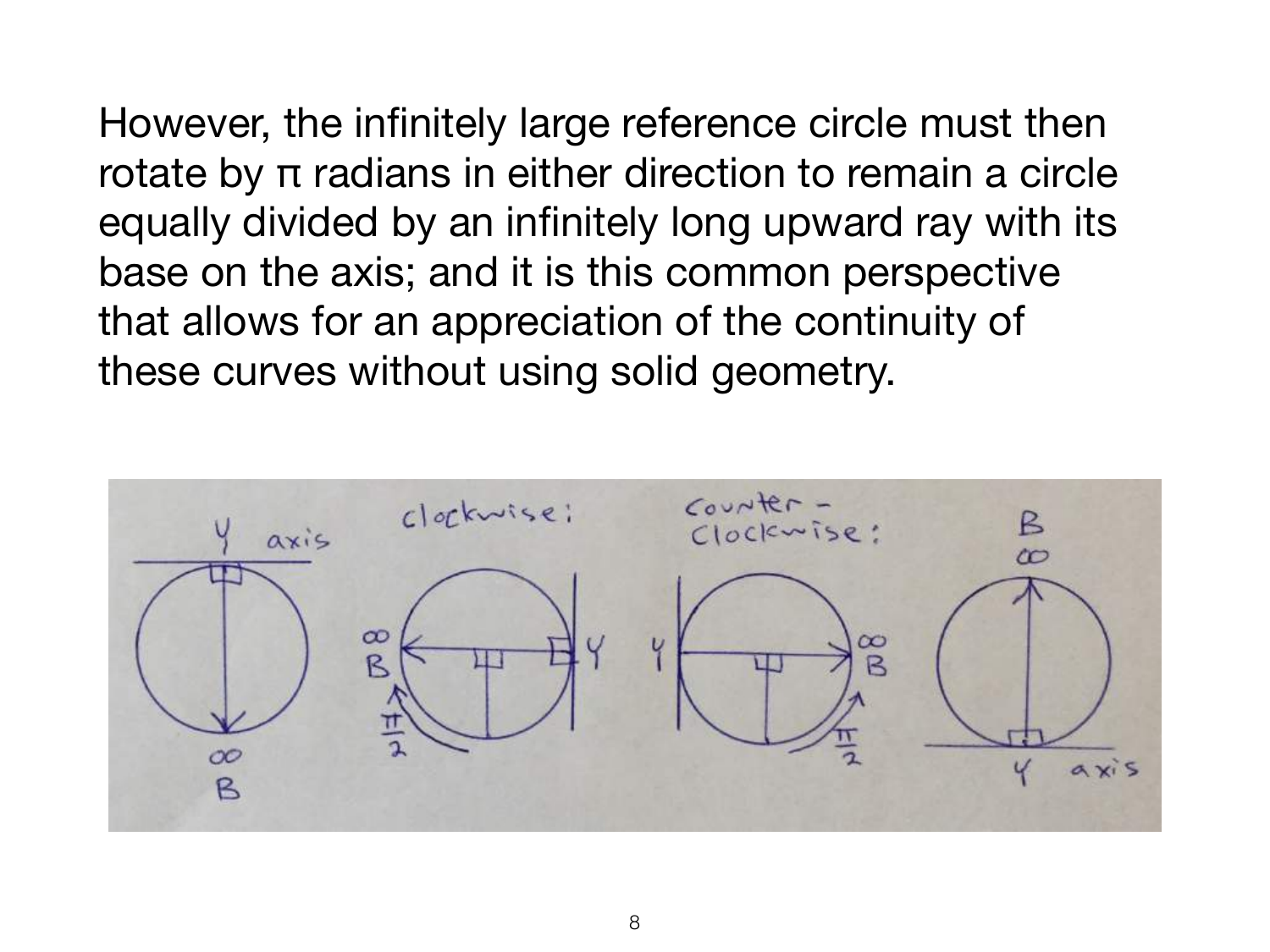Draw:  $0 < YF = YJ < \infty$ so that:  $0 < e = YF/YA > 1$ 



We will have drawn a defined hyperbola where  $AJ - AF = AG$ along its "transverse axis" FAYGJ, if it is also true that  $PJ$  -  $PF = AG$ .

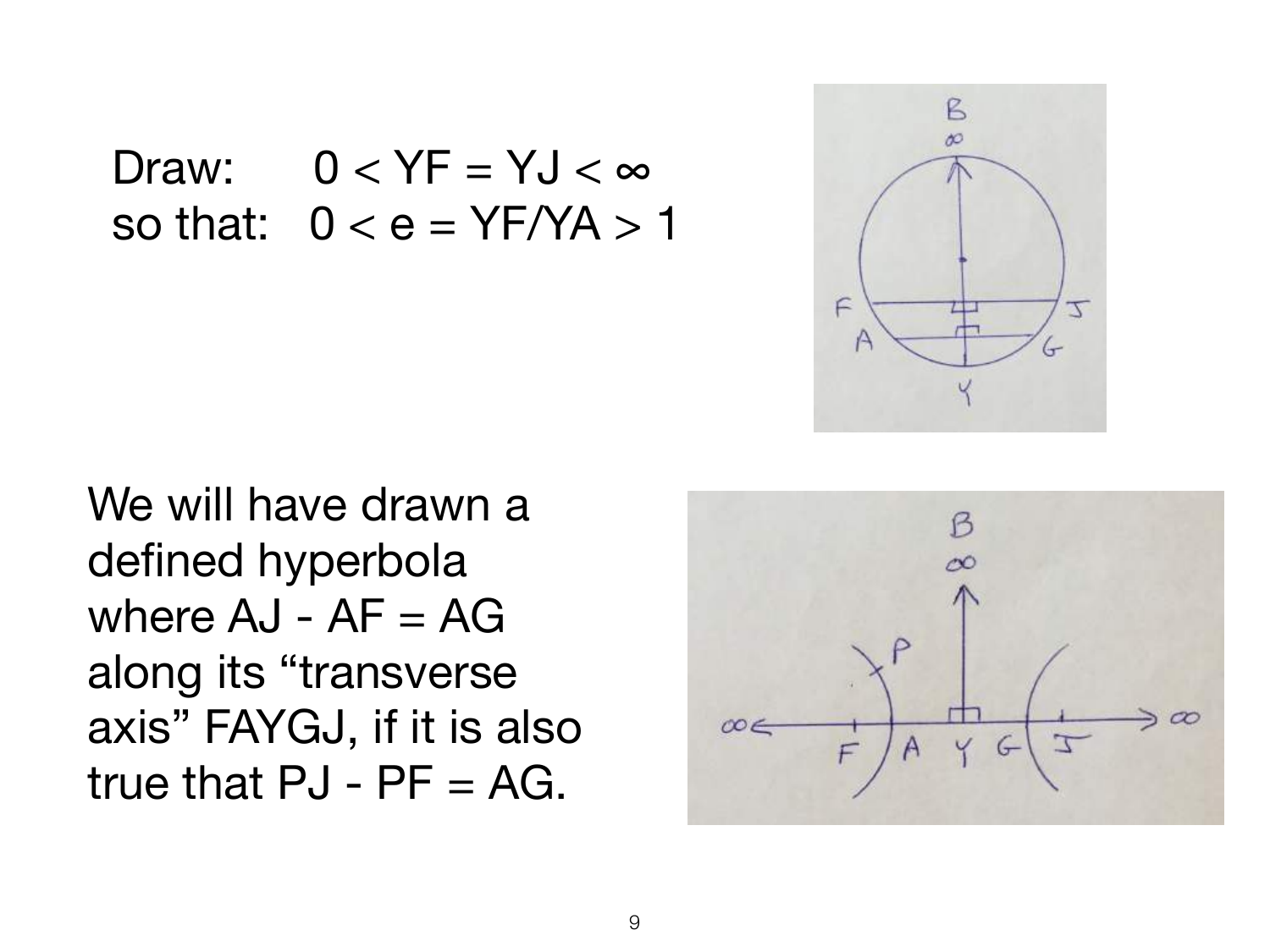# Parabola

When the infinitely large reference circle only rotates by π/2 radians in either direction, it no longer remains a circle equally divided by an infinitely long upward ray with its base on the axis. In fact, reference points B and Y are both infinitely far from the resulting curves they reference, and can be no longer used to specify the curves, or their eccentricity. However, due to the halfway rotation of the reference circle, we can assume either of the resulting curves would have an eccentricity halfway between that of an ellipse ( $e < 1$ ), and that of an hyperbola  $(e > 1)$ .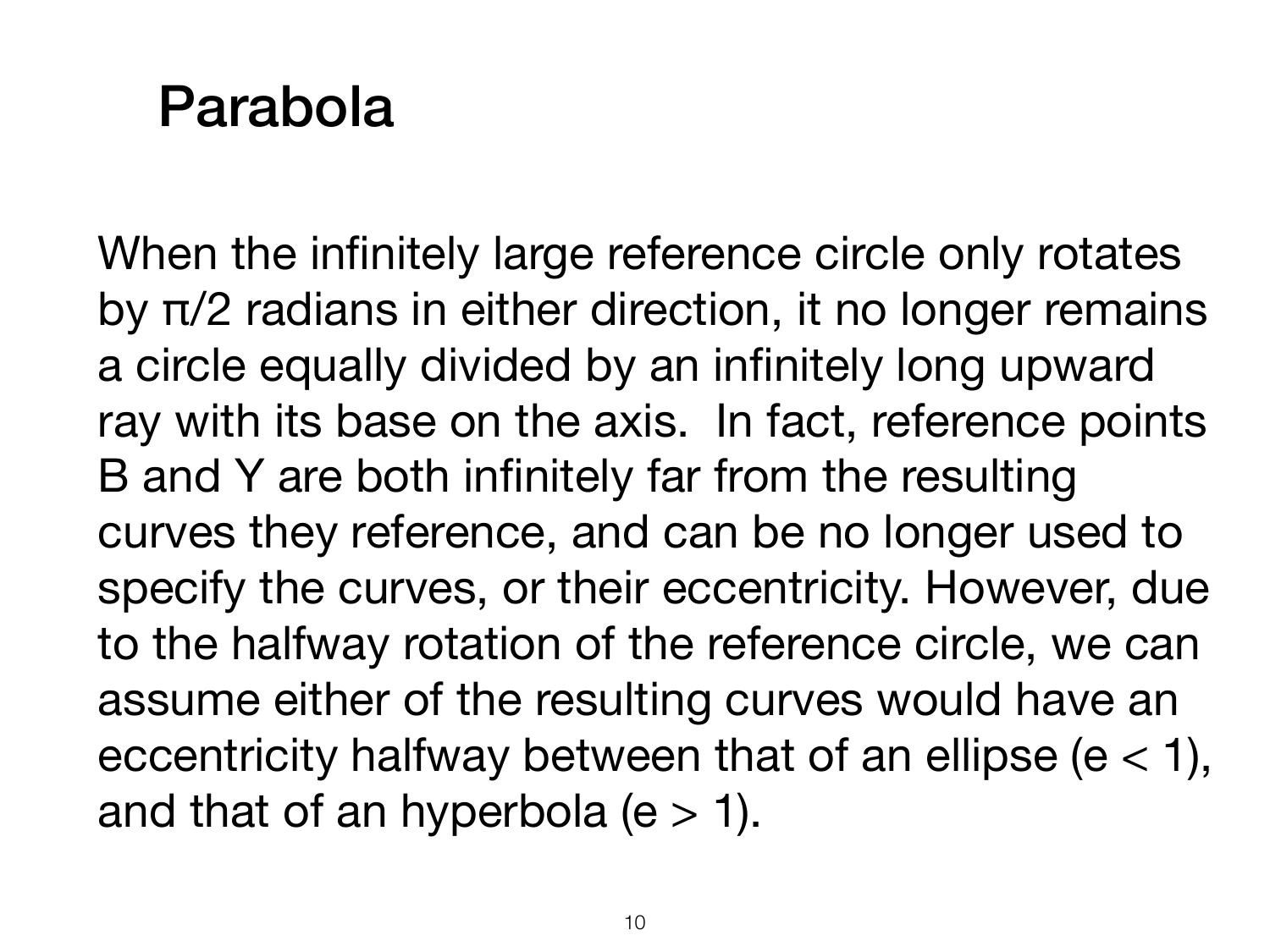These resulting curves are defined as a parabolas  $(e = 1)$ , and like the circle  $(e = 0)$ , they represents a special case with a singular shape, or eccentricity.

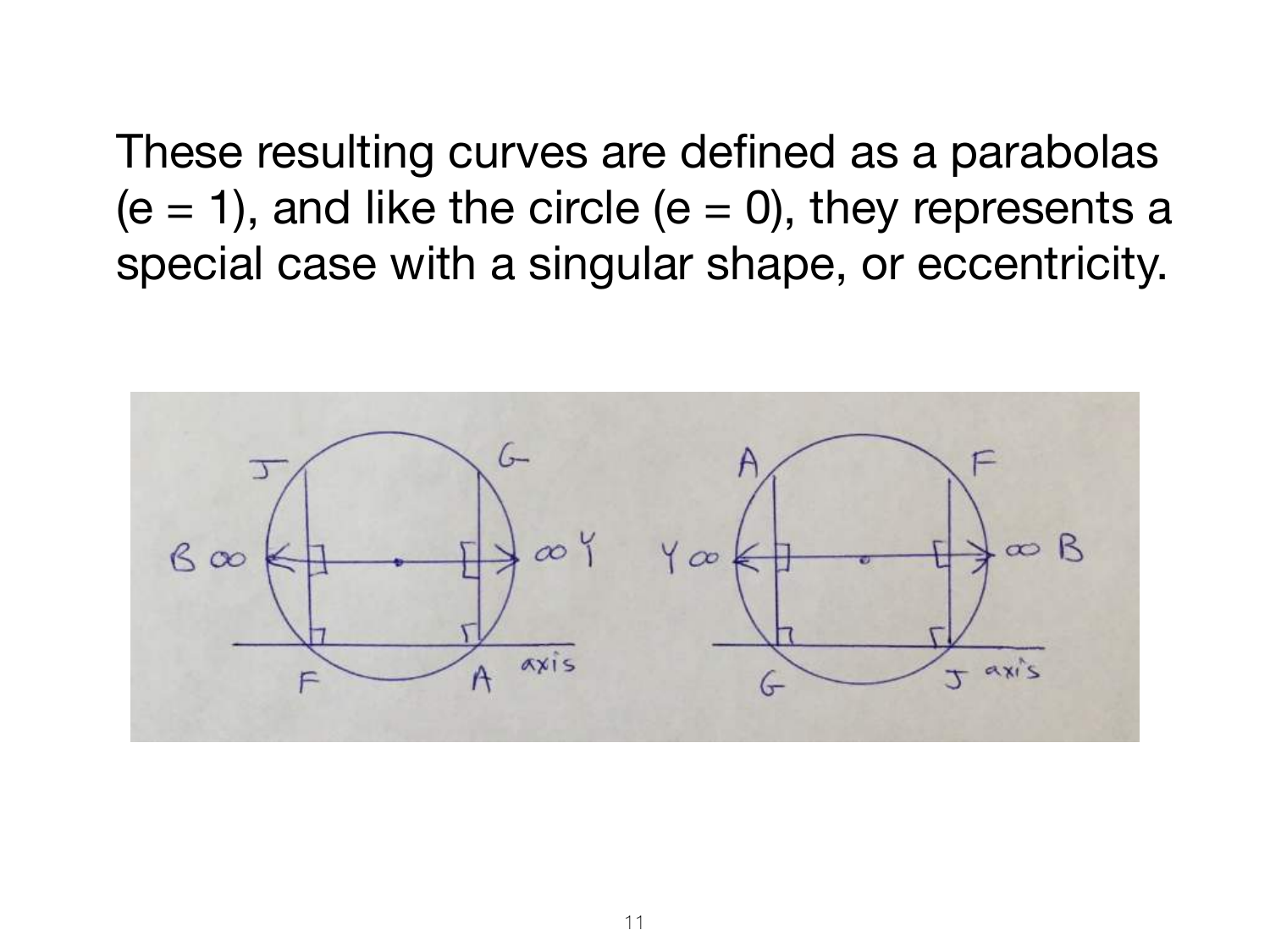The path of an ellipse opens towards G from A only so long as PF and PJ become more equal. The ellipse remains open towards G as a parabola only as  $PF = PJ \Rightarrow \infty$ .

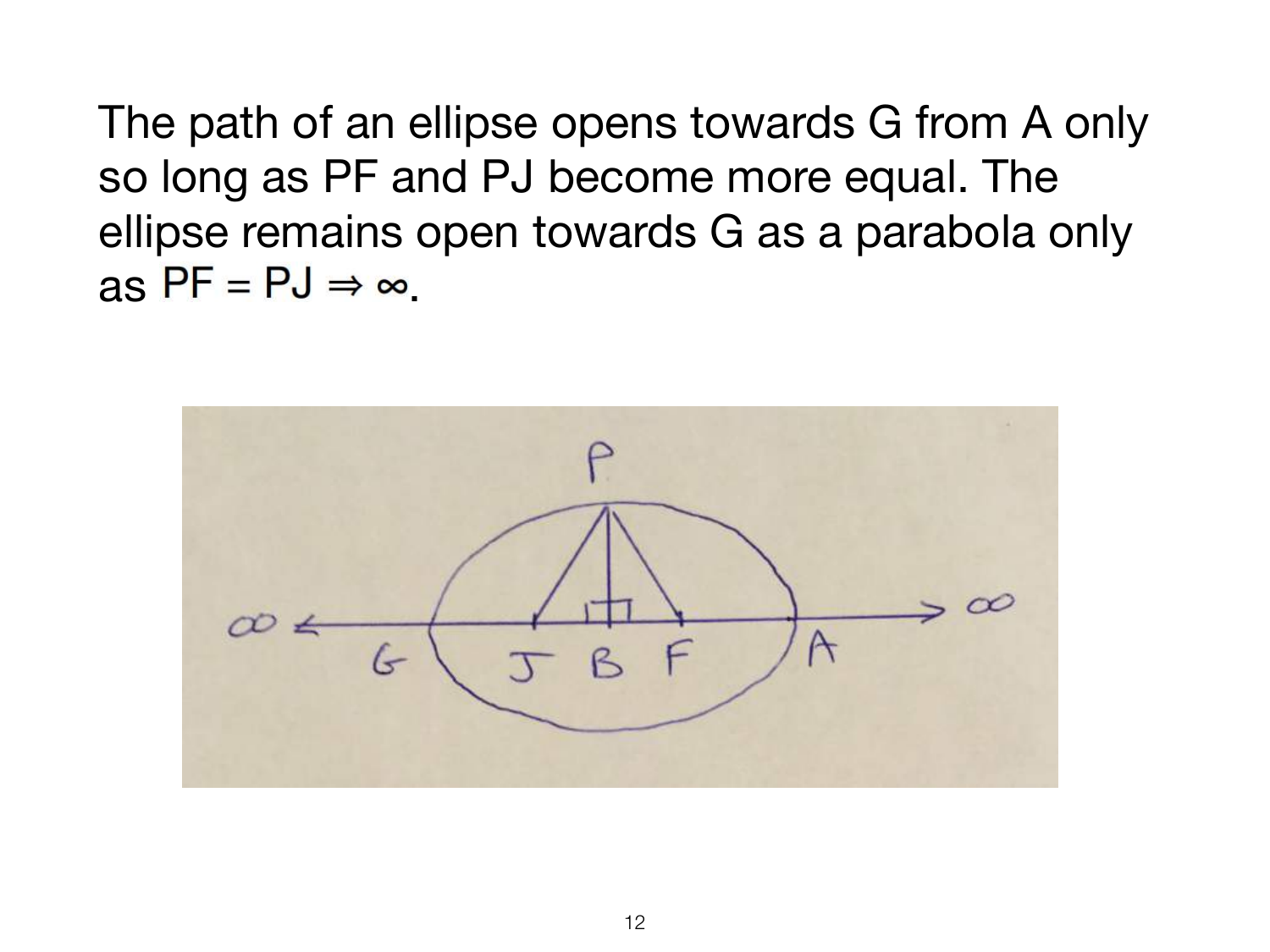When P then moves from  $\infty$  back toward A, this parabolic shape can be maintained using this knowledge by locating P on the following diagram halfway between F and J.

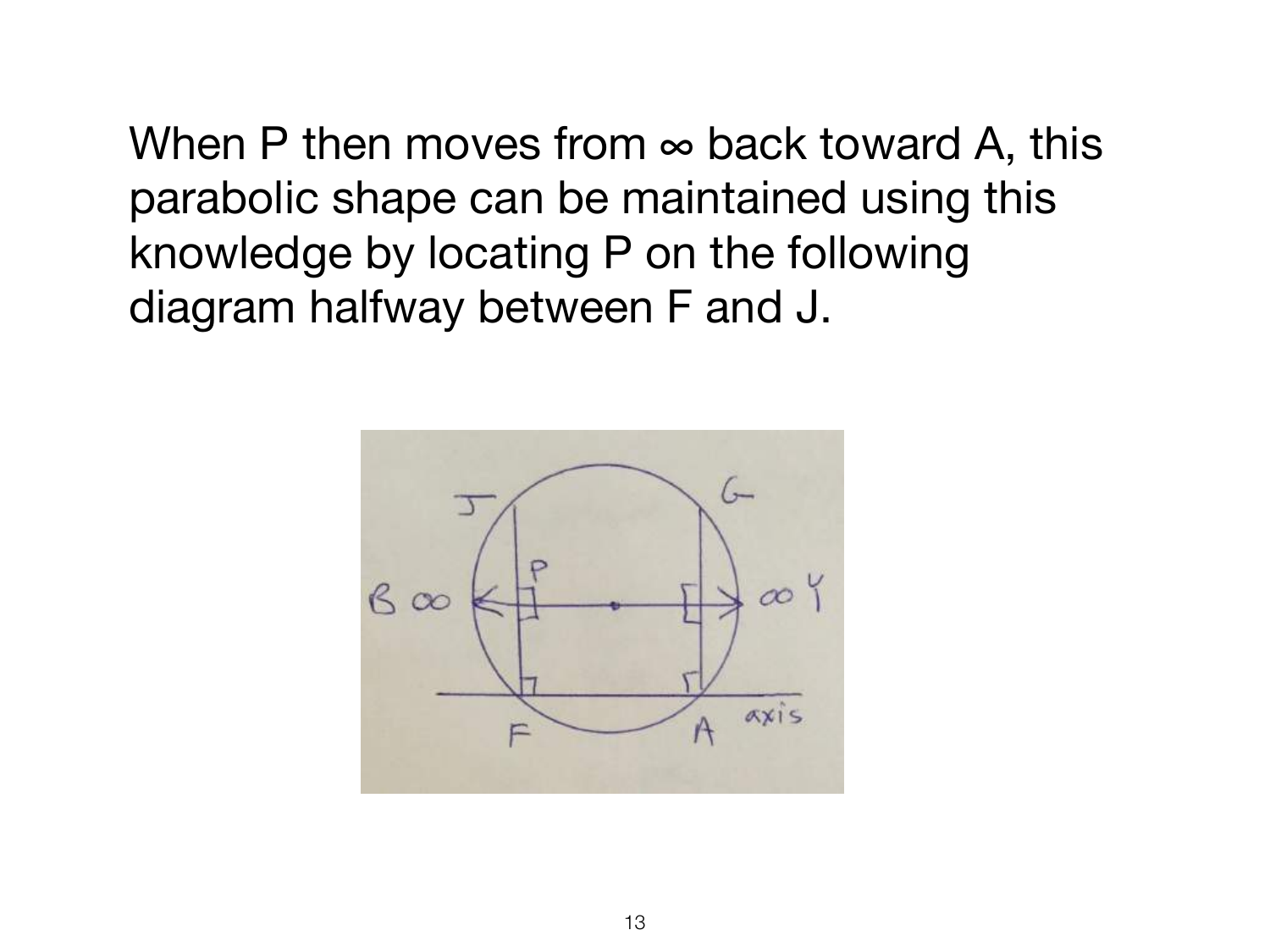The path of an ellipse opens towards A from G only so long as PF and PJ become more equal. The ellipse remains open towards A as a parabola only as  $PF = PJ \Rightarrow \infty$ .

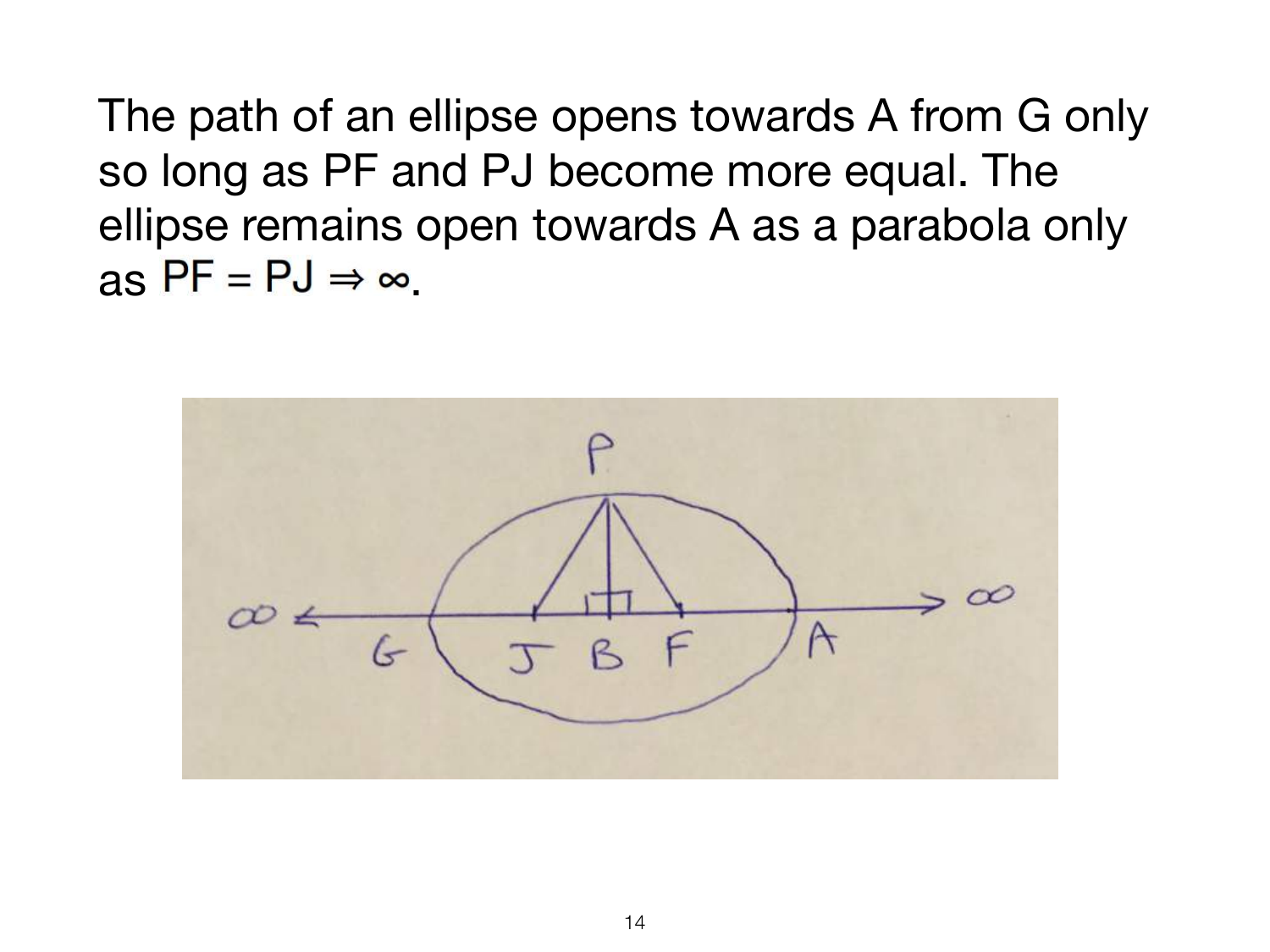When P then moves from  $\infty$  back toward G, this parabolic shape can be maintained using this knowledge by locating P on the following diagram halfway between F and J.

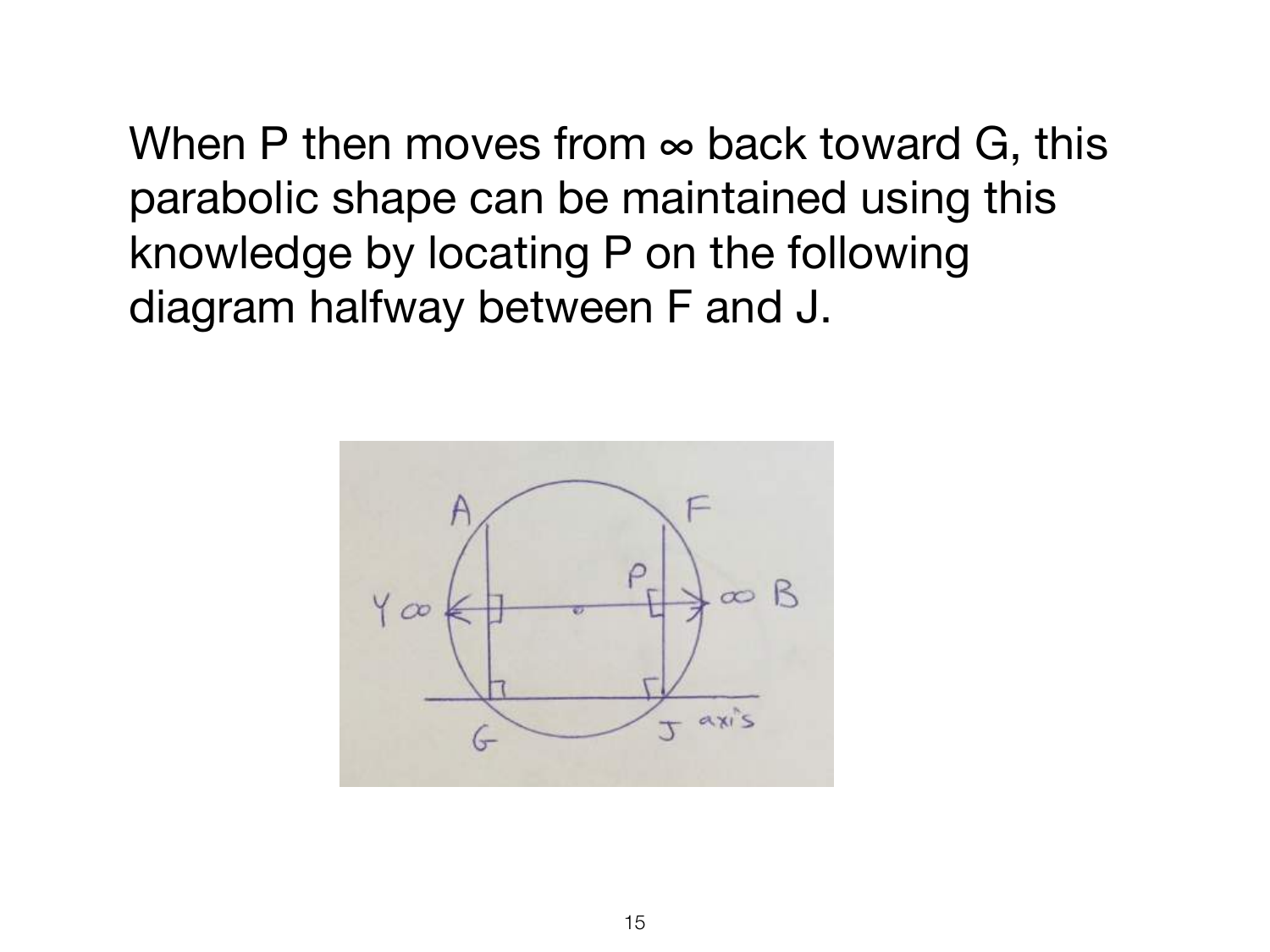We have seen that as  $PF = PJ$ , and as  $P \Rightarrow \infty$  from either A or G, an ellipse can transform into either of two parabolas opening toward each other with vertices at A or G, but this can not happen simultaneously. However, if we start with a hyperbola, and let  $P \Rightarrow \infty$  from A, so that  $PF \Rightarrow PJ$ . we create two simultaneous parabolas facing away from each other.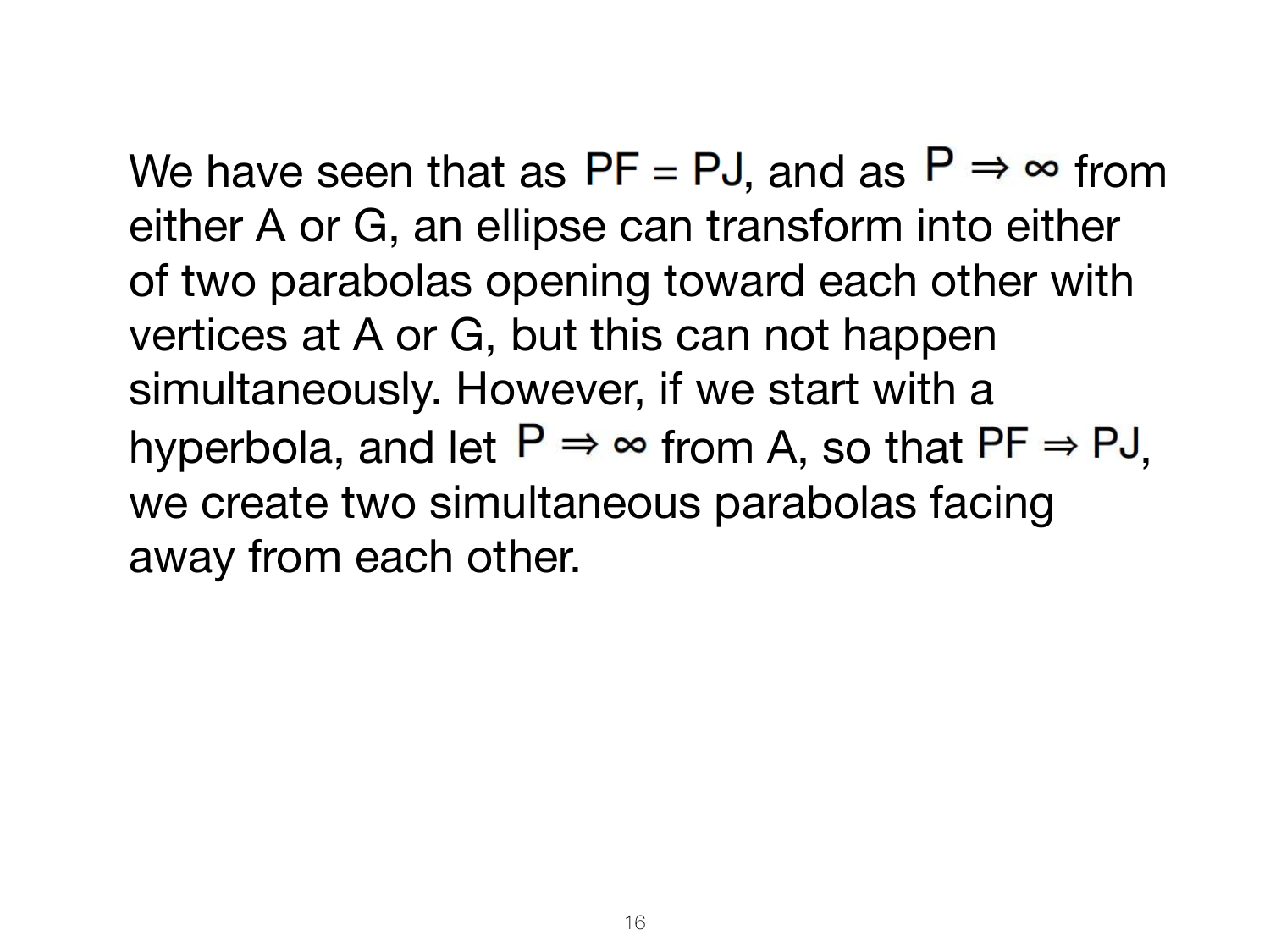QJ and QF can simply be chosen so that  $PF = PJ$ , and for these curves to be *simultaneously* true, Q must lie halfway between A and G. It is also obvious that FA must equal AQ, and that JG must equal GQ.

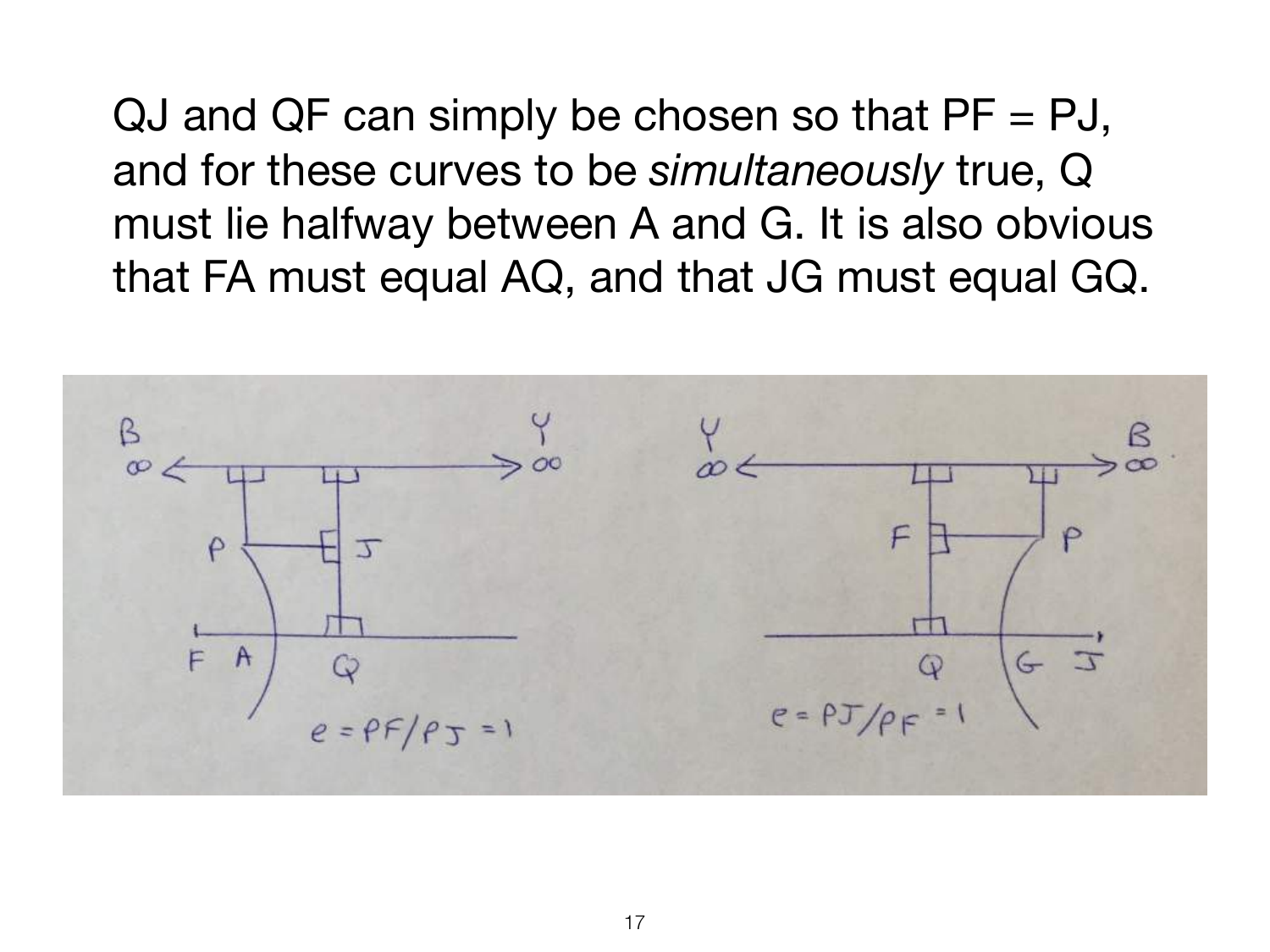## Characteristics of Conic Sections /Synthetic Geometry

The following discussions reference the 1899 revised edition of "Plane and Solid Geometry," by G. A. Wentworth. (Later editions of this text do not discuss these curves). This text is particularly useful when studying Isaac Barrow's 1667 Optical Lectures*,* because it also uses the language of *synthetic* geometry, rather than analytical geometry.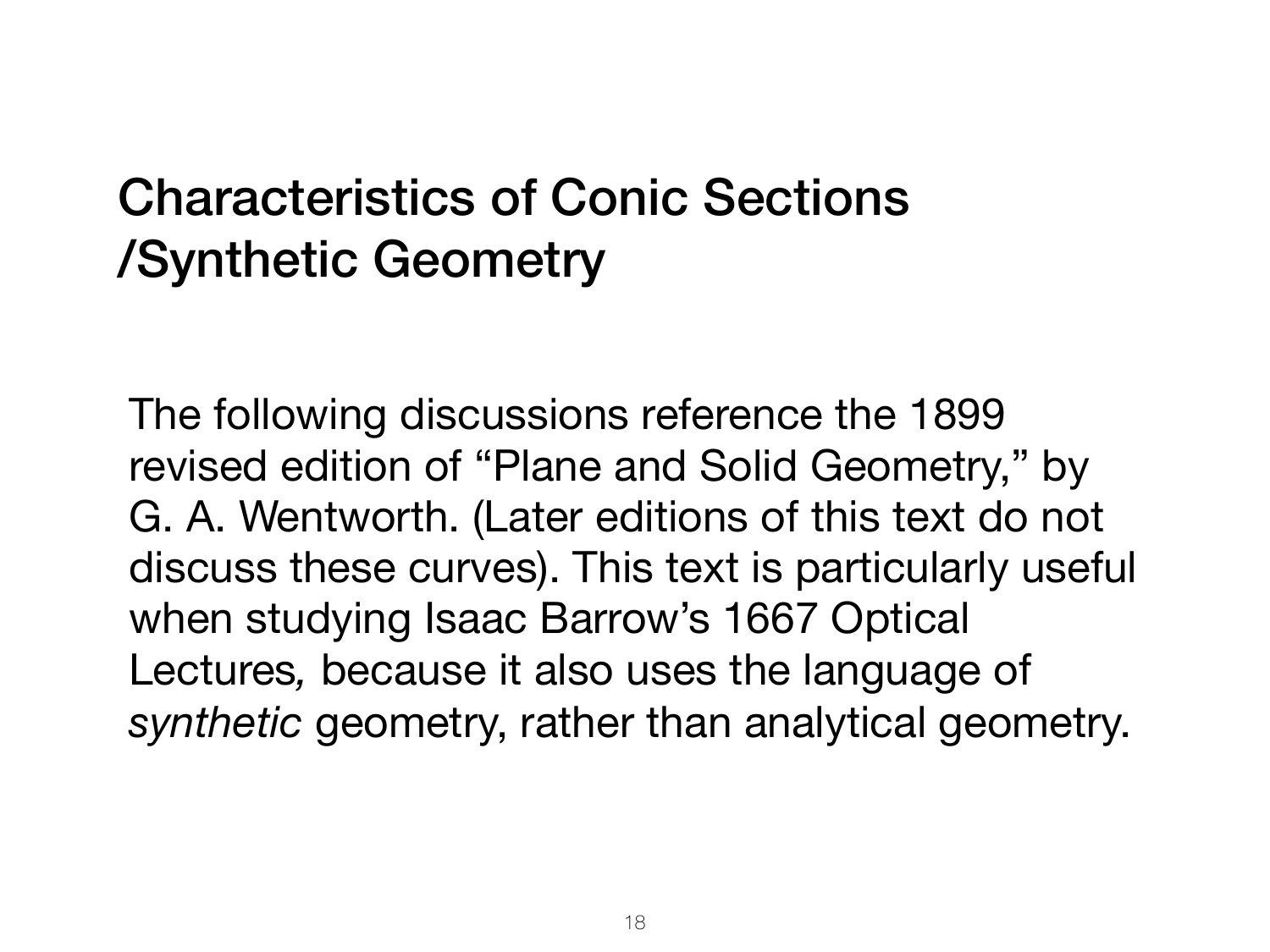# Ellipse

 $2(BF) = MJ - MF$  $35$  $F$  m  $6$  $2(BM) = MJ + MF$ ×

 $2(BF) = MJ + MF$ 

 $2(BM) = MJ - MF$ 



₽

 $\bigwedge$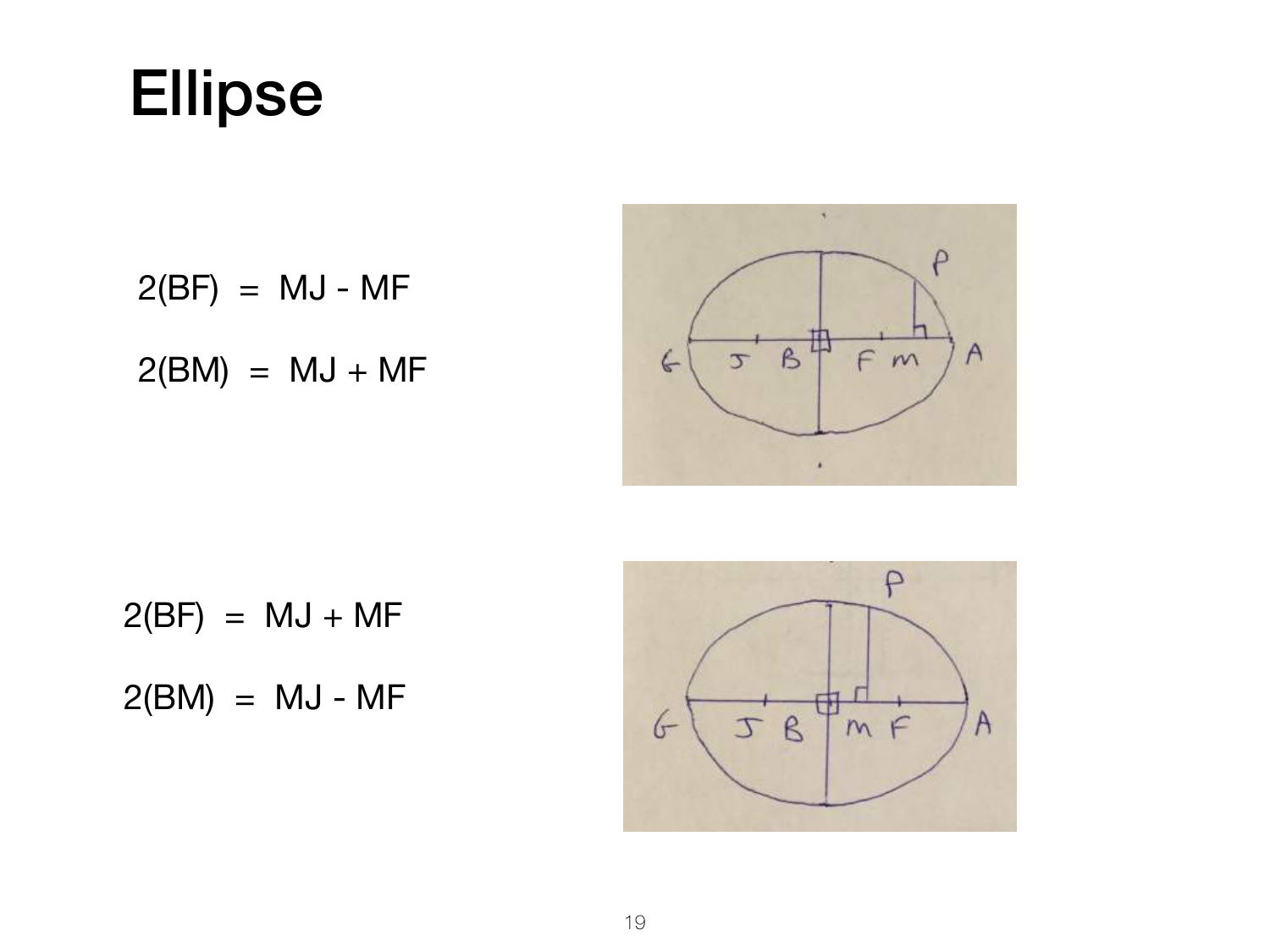$$
PJ^{2} - FP^{2} = (MJ^{2} + MP^{2}) - (MF^{2} + MP^{2})
$$
  
(
$$
(PJ + FP) (PJ - FP) = (MJ + MF) (MJ - MF)
$$
  
AG (
$$
(PJ - FP) = 2(BM) 2(BF)
$$
  
PU - FP = 
$$
[2(BM) 2(BF)]/2(BA)
$$
  
eccentricity = e = BF/BA  
PU - FP = 
$$
2(BM)e
$$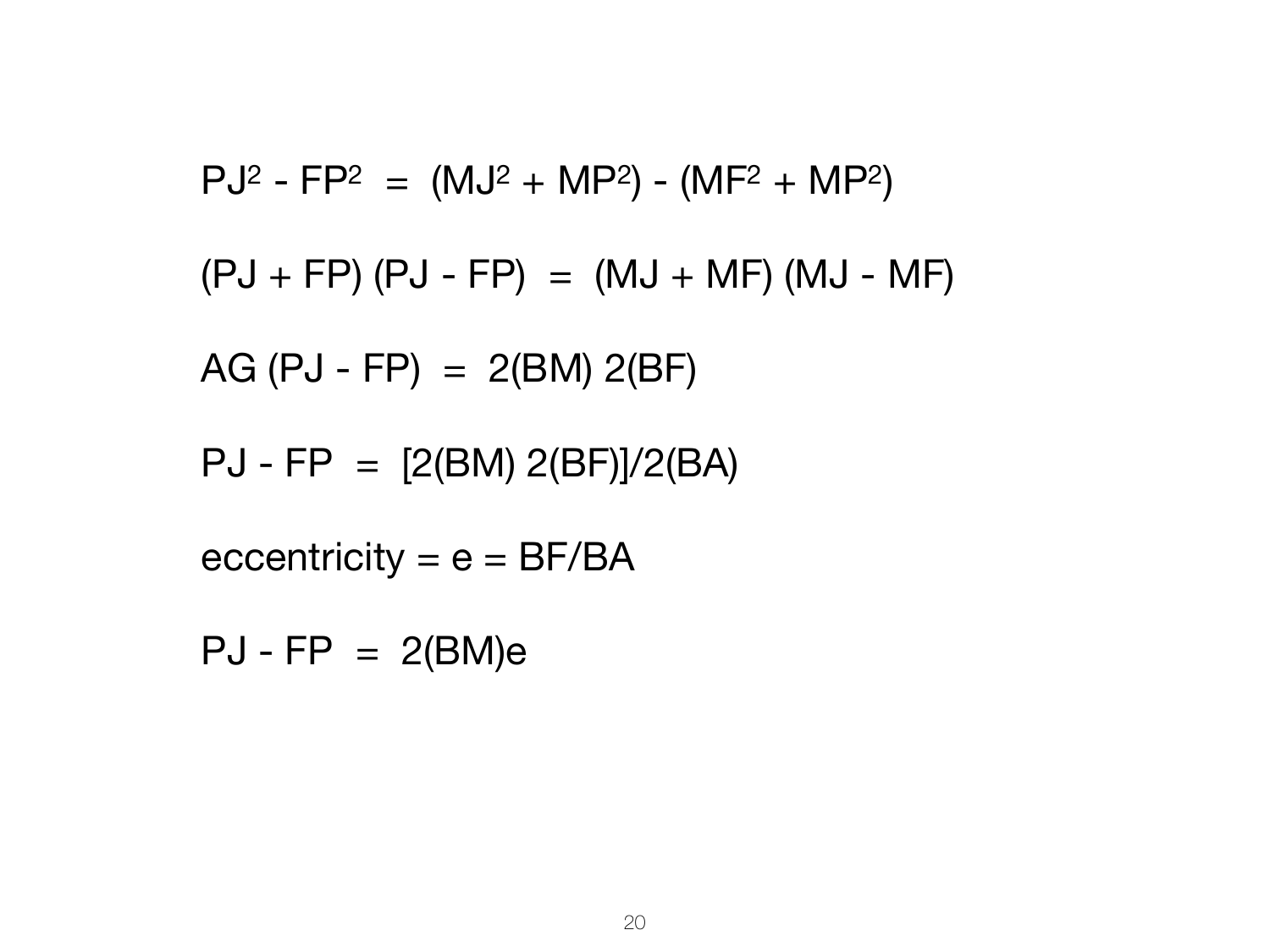#### Since:

 $FP + PJ = AG = 2(BA)$ 

 $(FP + PJ) + (PJ - FP) = 2(PJ) = 2(BA) + 2(BM)e$ 

 $(FP + PJ) - (PJ - FP) = 2(FP) = 2(BA) - 2(BM)e$ 

**PJ = BA + (BM)e** 

**PF = BA - (BM)e**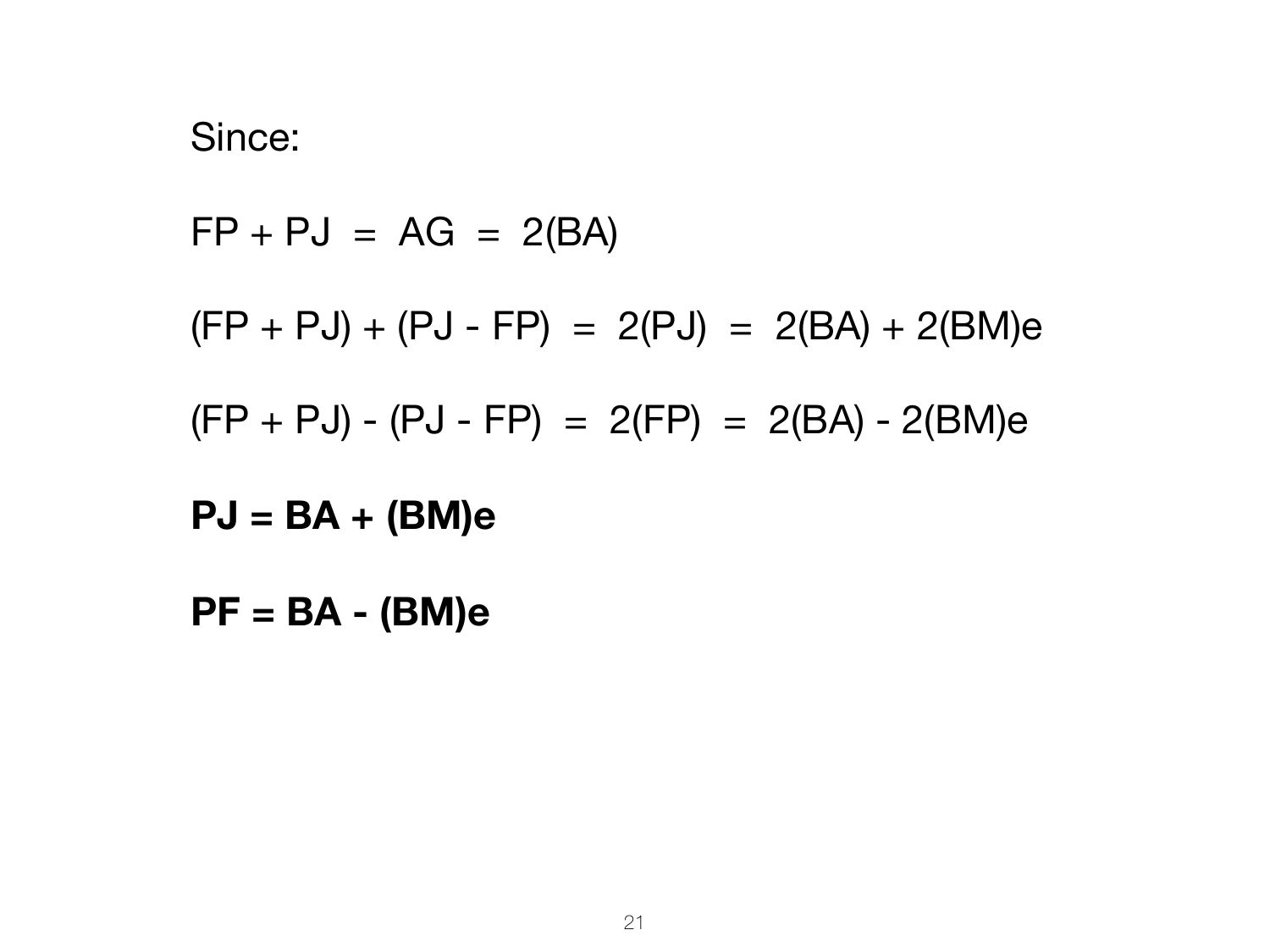$FM = BF - BM$   $FM = BM - BF$ 





 $FM^2 = BF^2 + BM^2 - 2(BF)BM$ 

 $e = BF/BA = FB/FS$ 

 $BA^2 = BF^2 + BS^2$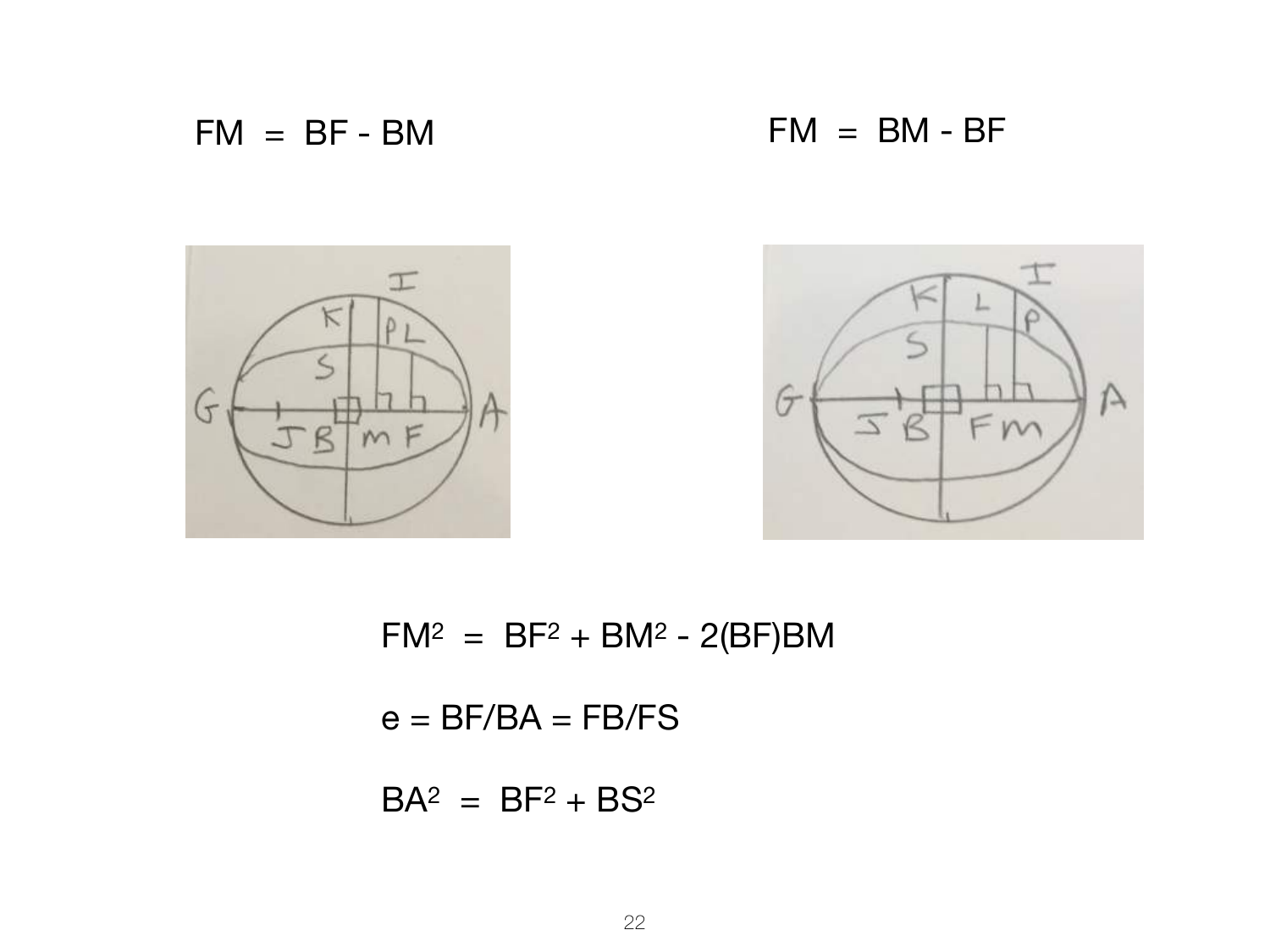$MP/MI = BS/BK$ 

 $(MP/MI)^2 = (BS/BA)^2$ 

 $(PM)^{2}BA^{2} = BS^{2}[BA^{2} - BM^{2}]$ 

 $(PM)^{2}BA^{2} = (BS)^{2}BA^{2} - BM^{2}[BA^{2} - BF^{2}]$ 

 $PM^2 = BS^2 - BM^2(1-e^2)$ 

$$
PM^2 = BS^2 + BM^2(e^2 - 1)
$$

 $-$  [BF<sup>2</sup> + BM<sup>2</sup> - 2(BF)BM]

 $PM^2 = [BA^2 + (BM)^2e^2 - 2(BM)BF]$ 

 $PM^2 = PF^2 - FM^2$ 

 $PF^2 = BA^2 + (BM)^2e^2 - 2(BM)BF$ 

 $PF^2 = [BA - (BM)e]^2$ 

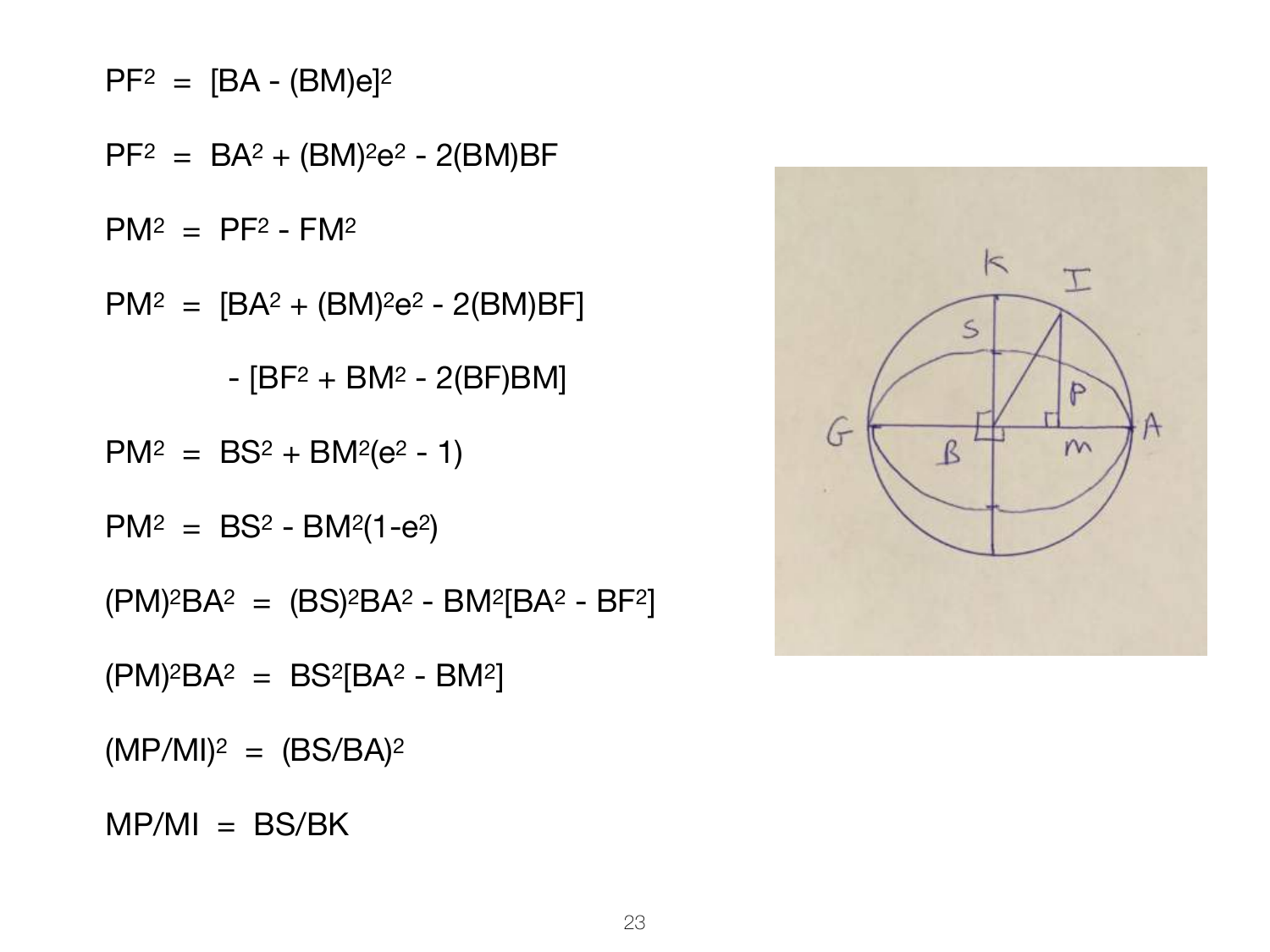# Hyperbola

Draw hyperbola arm AP:

Make:  $ZJ - AG = XP + FP$ 

So:  $XJ - XP = FP + AG$ 

and  $PJ$ - $FP = AG$ 

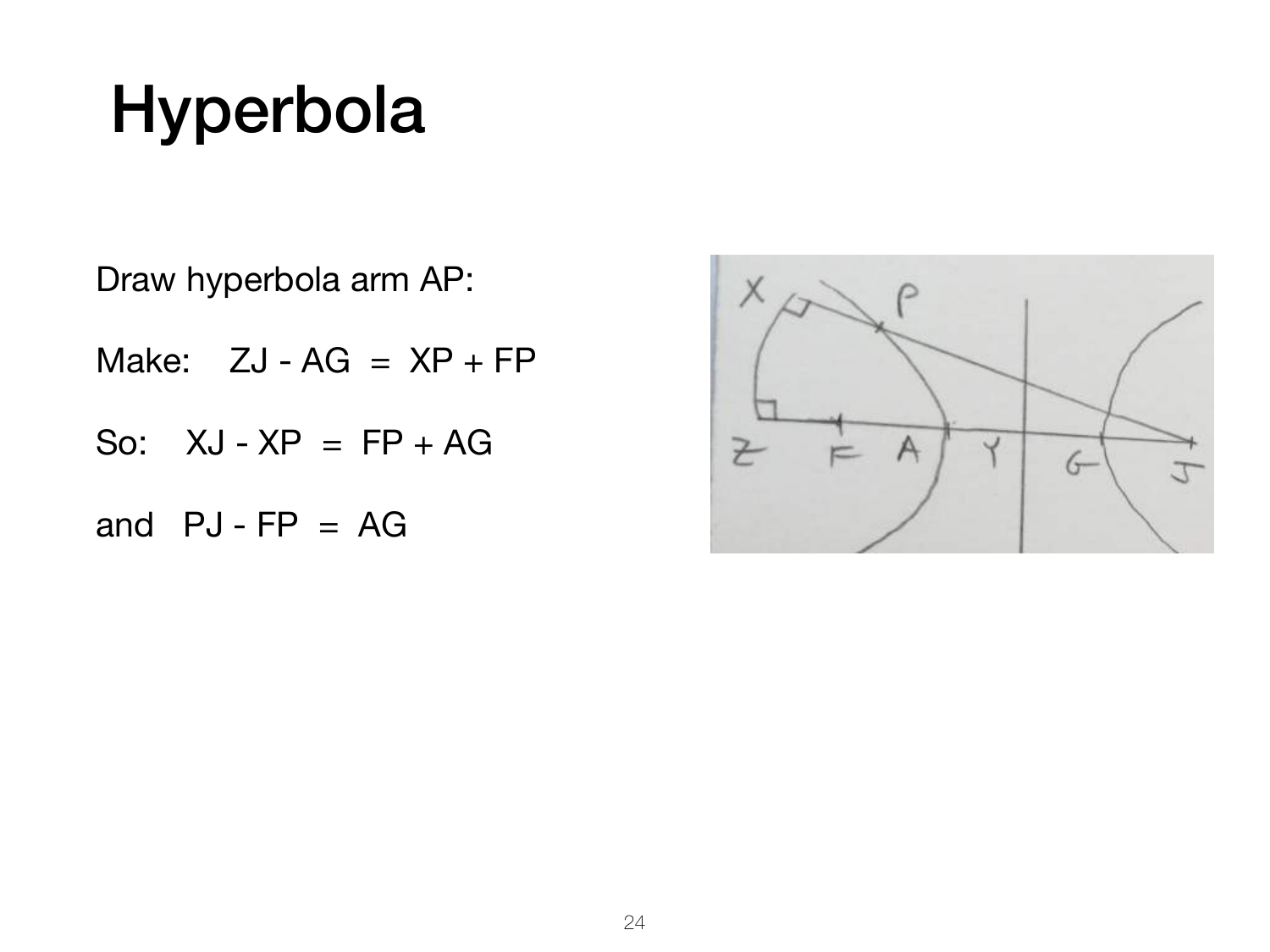$$
MJ - MF = 2(YF)
$$
  

$$
MJ + MF = 2(YM)
$$



 $MJ - MF = 2(YM)$  $MJ + MF = 2(YF)$ 

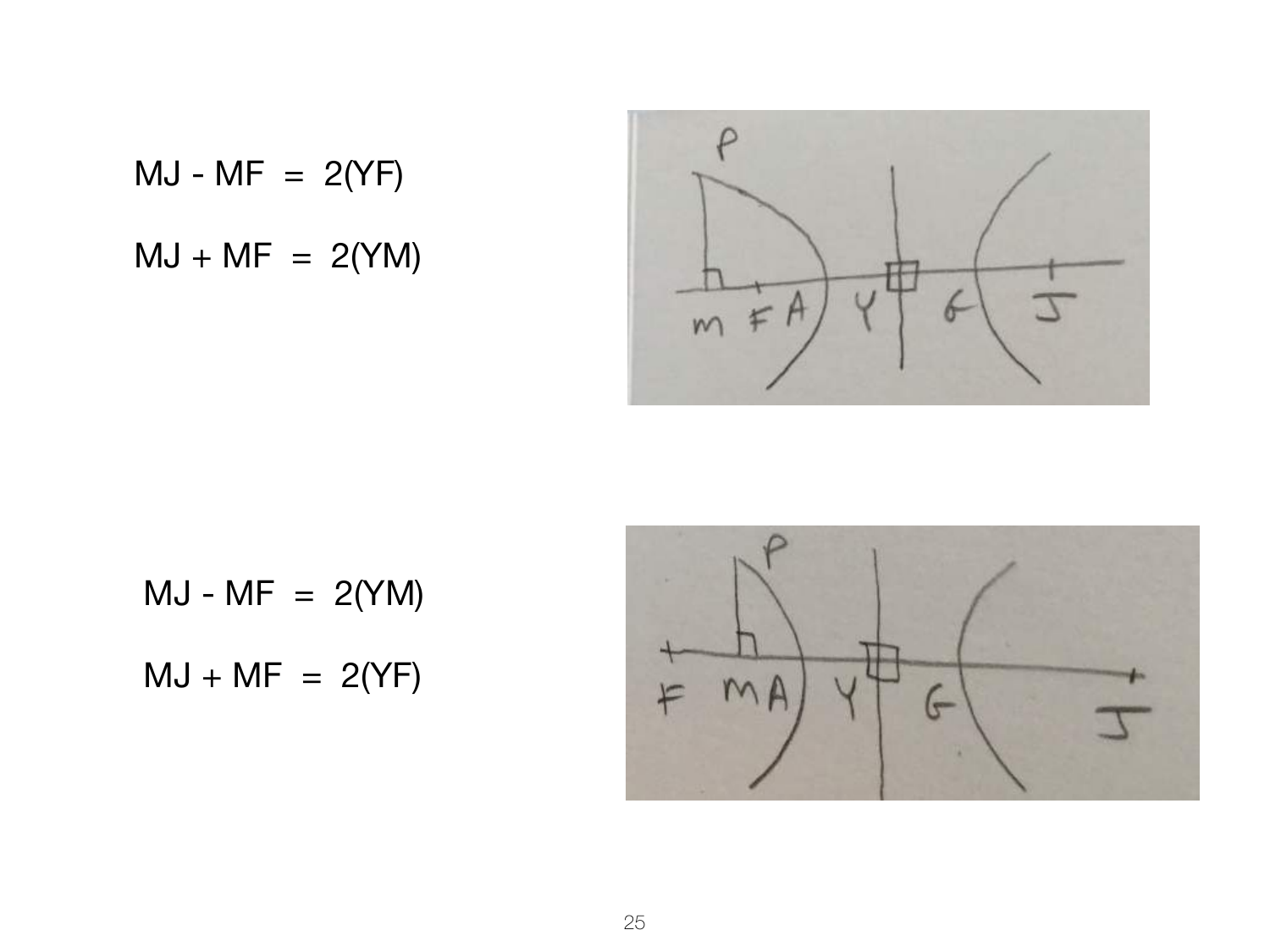$$
PJ^{2} - FP^{2} = (MP^{2} + MJ^{2}) - (MP^{2} + MF^{2})
$$
  
(
$$
(PJ + FP) (PJ - FP) = (MJ + MF) (MJ - MF)
$$
  
(
$$
(PJ + FP)AG = 2(YM) 2(YF)
$$
  

$$
PJ + PF = [2(YM) 2(YF)]/2(YA)
$$
  
eccentricity = e = YF/YA

 $PJ + PF = 2(YM)e$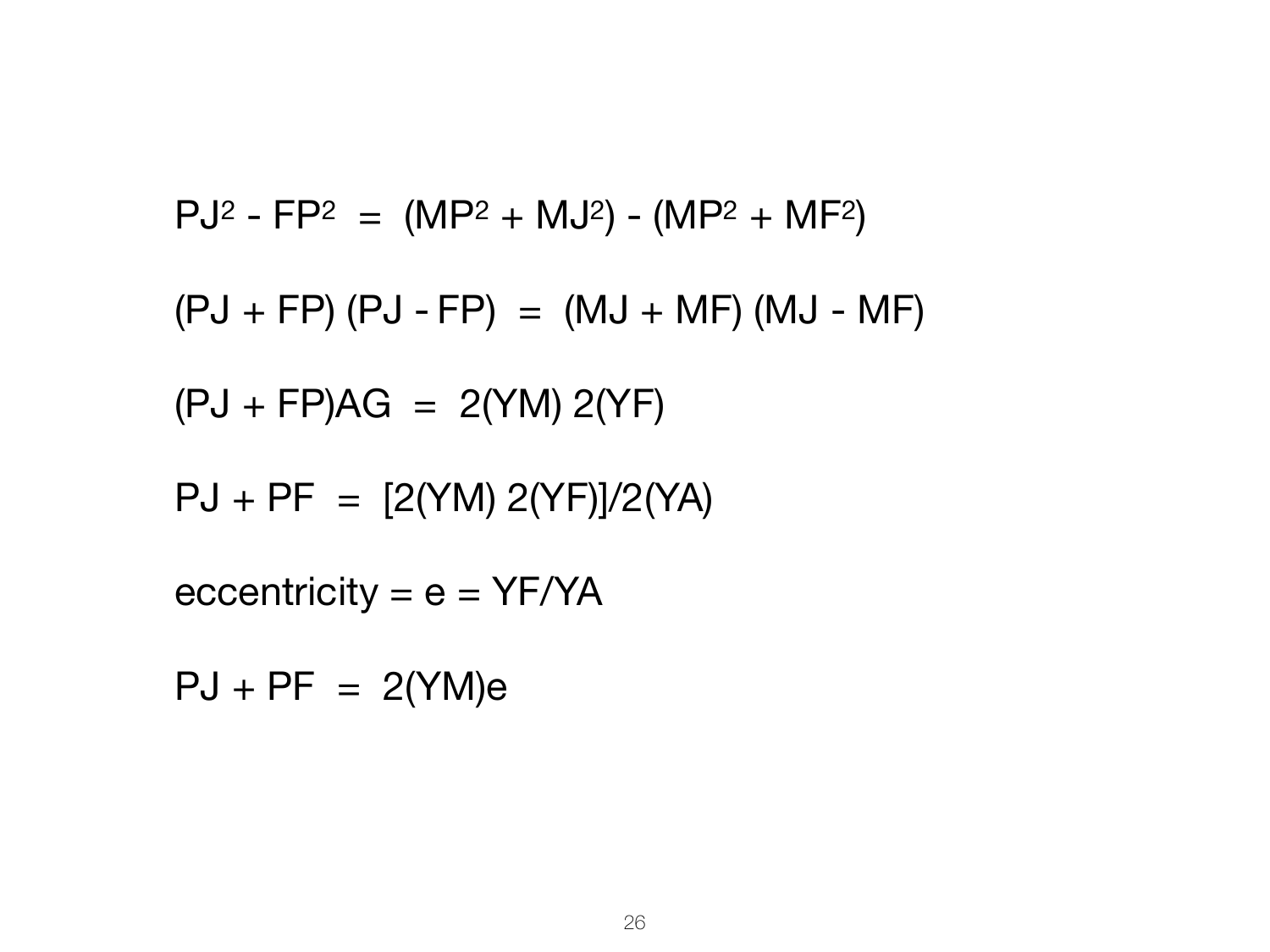Since: 
$$
PJ - PF = AG = 2(YA)
$$
  
\n $(PJ + PF) + (PJ - PF) = 2(PJ) = 2(YM)e + 2(YA)$   
\n $(PJ + PF) - (PJ - PF) = 2(PF) = 2(YM)e - 2(YA)$   
\n $PJ = (YM)e + YA$ 

**PF = (YM)e - YA**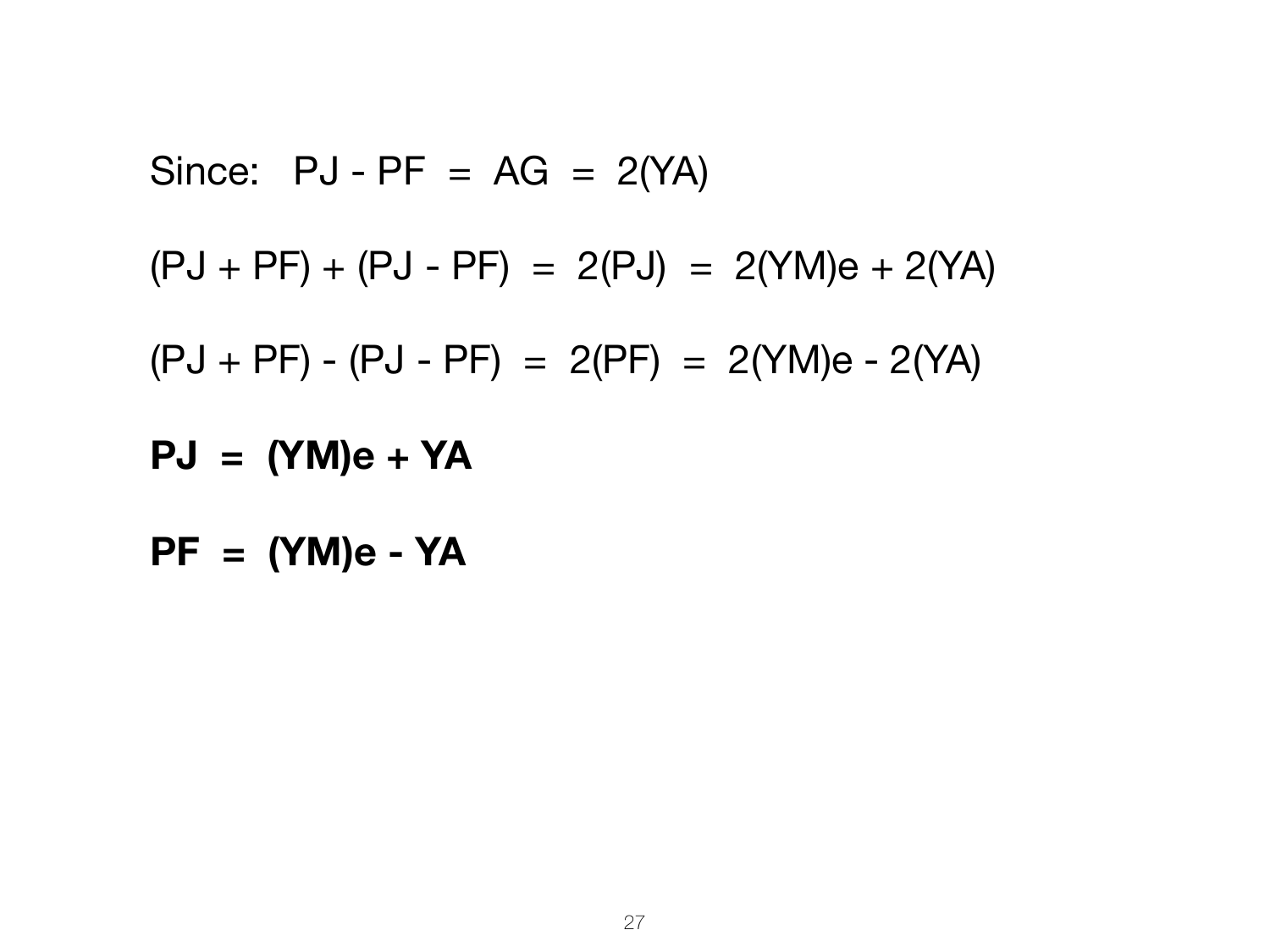$FM = YF - YM$  FM = YM - YF





 $FM^2 = YF^2 + YM^2 - 2(YF)YM$ 

 $e = YF/YA = AS/AY$ 

 $YF^2 = YA^2 + YS^2$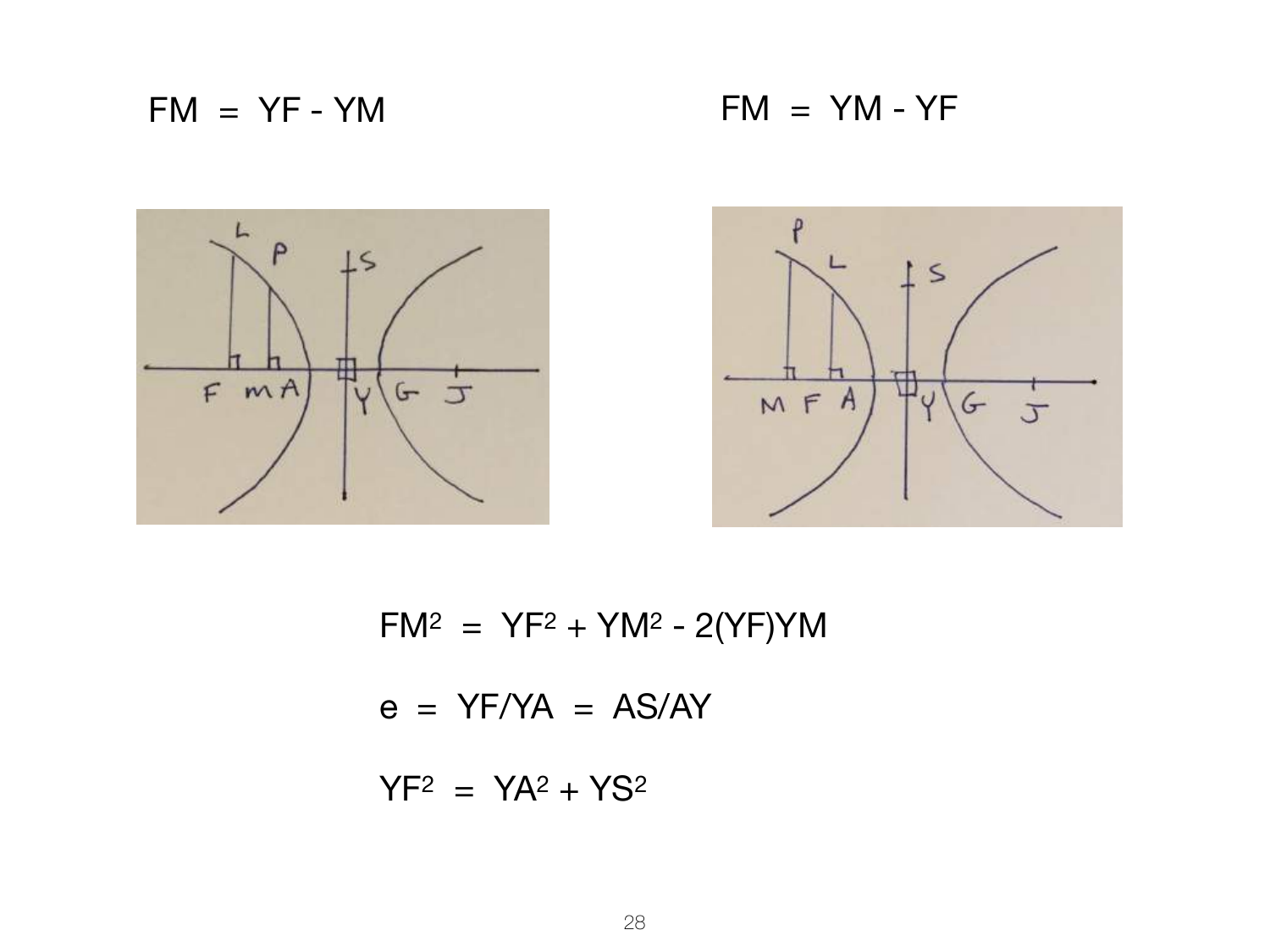MP/MW = YS/YA

 $(MP/MW)^2 = (YS/YA)^2$ 

 $PM^2 YA^2 = YS^2 (YM^2 - YA^2)$ 

PM2 YA2 = YM2[YF2 - YA2] - YS2 YA2

 $PM^2 = YM^2(e^2 - 1) - YS^2$ 

 $[YF^2 + YM^2 - 2(YF)YM]$ 

 $PM^2 = [YM^2e^2 + YA^2 - 2(YM)YF]$ 

 $PM^2 = PF^2 - FM^2$ 

 $PF^2 = YM^2e^2 + YA^2 - 2(YM)YF$ 

 $PF^2 = [(YM)e - YA]^2$ 

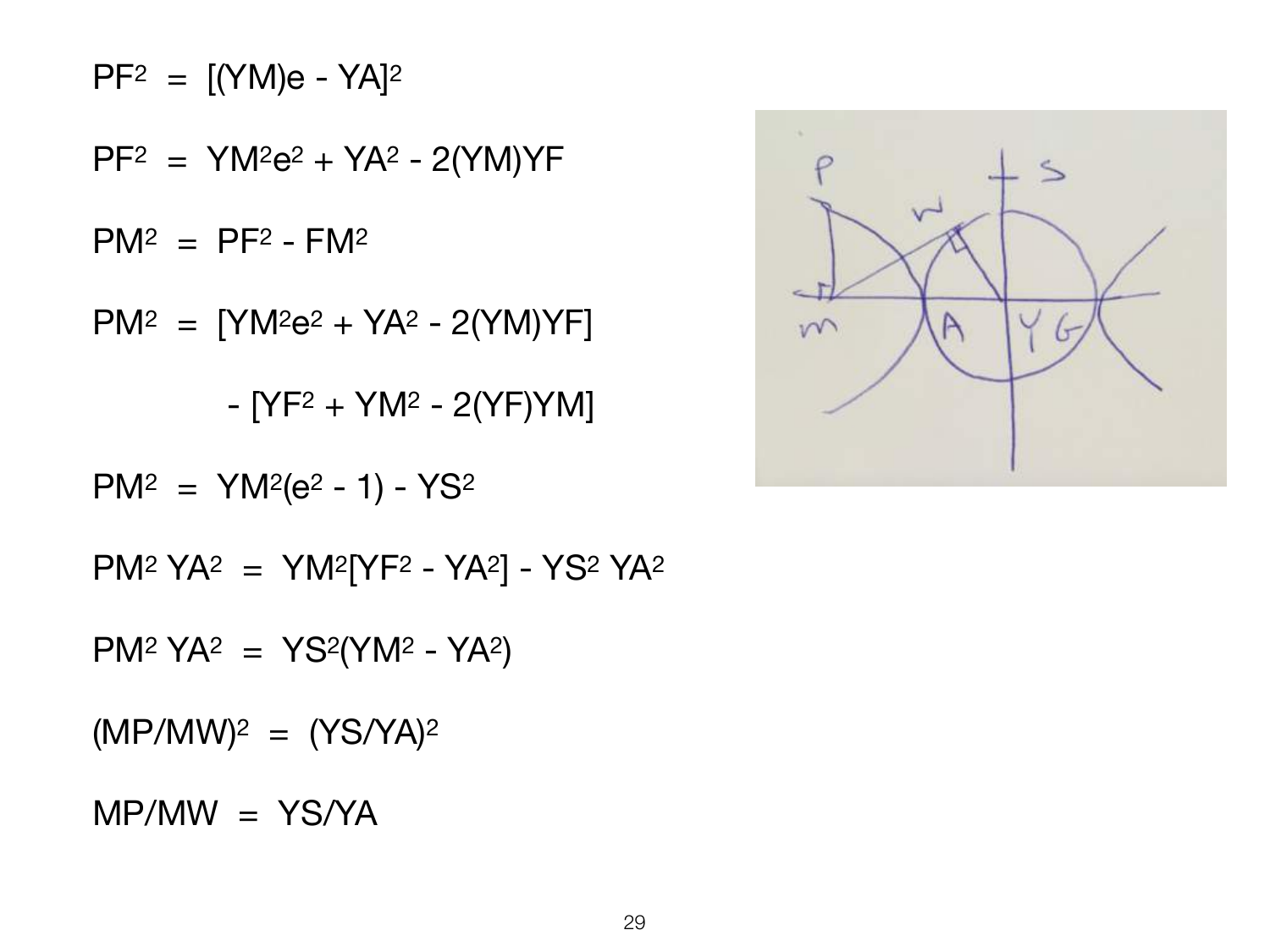FL/YS = YS/YA

 $(FA)FG = YF^2 - YA^2 = YS^2$ 

 $(FA)FG = (YF - YA) (YF + YA)$ 

 $MP<sup>2</sup>/(MA)MG = (YS/YA)<sup>2</sup> = FL<sup>2</sup>/(FA)FG$ 

 $MW^2 = (MA)MG$ 

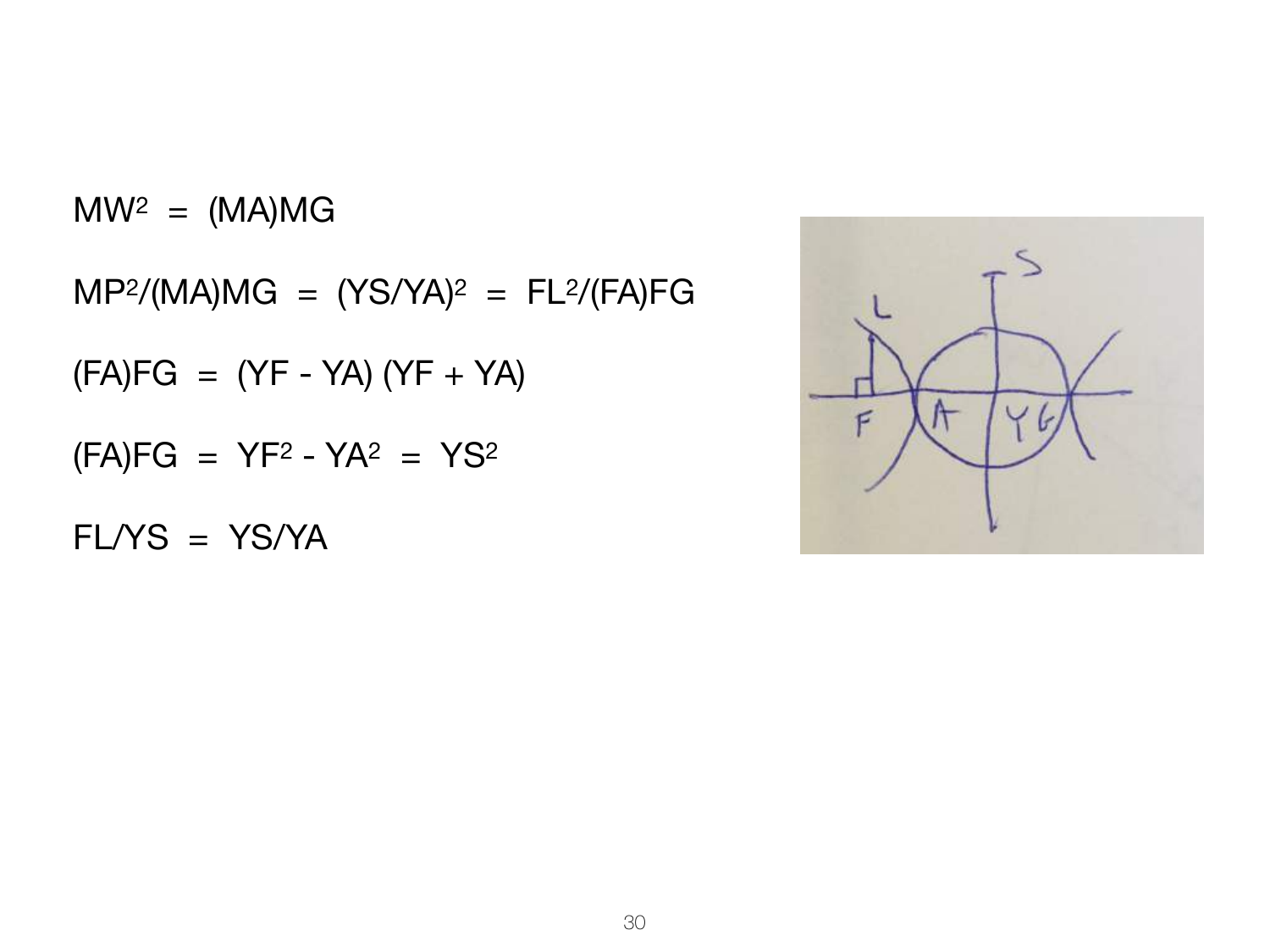## **Tangential Refraction at a Plane Surface**

The following discussion is based on material from *Isaac Barrow's Optical Lectures, 1667.* It references H. C. Fay's 1987 English translation published in 1987 by the "Worshipful Company of Spectacle Makers," and edited by A. G. Bennett and D. F. Edgar. It concerns itself solely with tangential refraction, or that within the plane that is a perpendicular cross section of the refracting plane surface. The discussion will be presented in two columns for clarity, one representing the condition with an object in glass, and image space in air; and the other with an object in air, and image space in glass.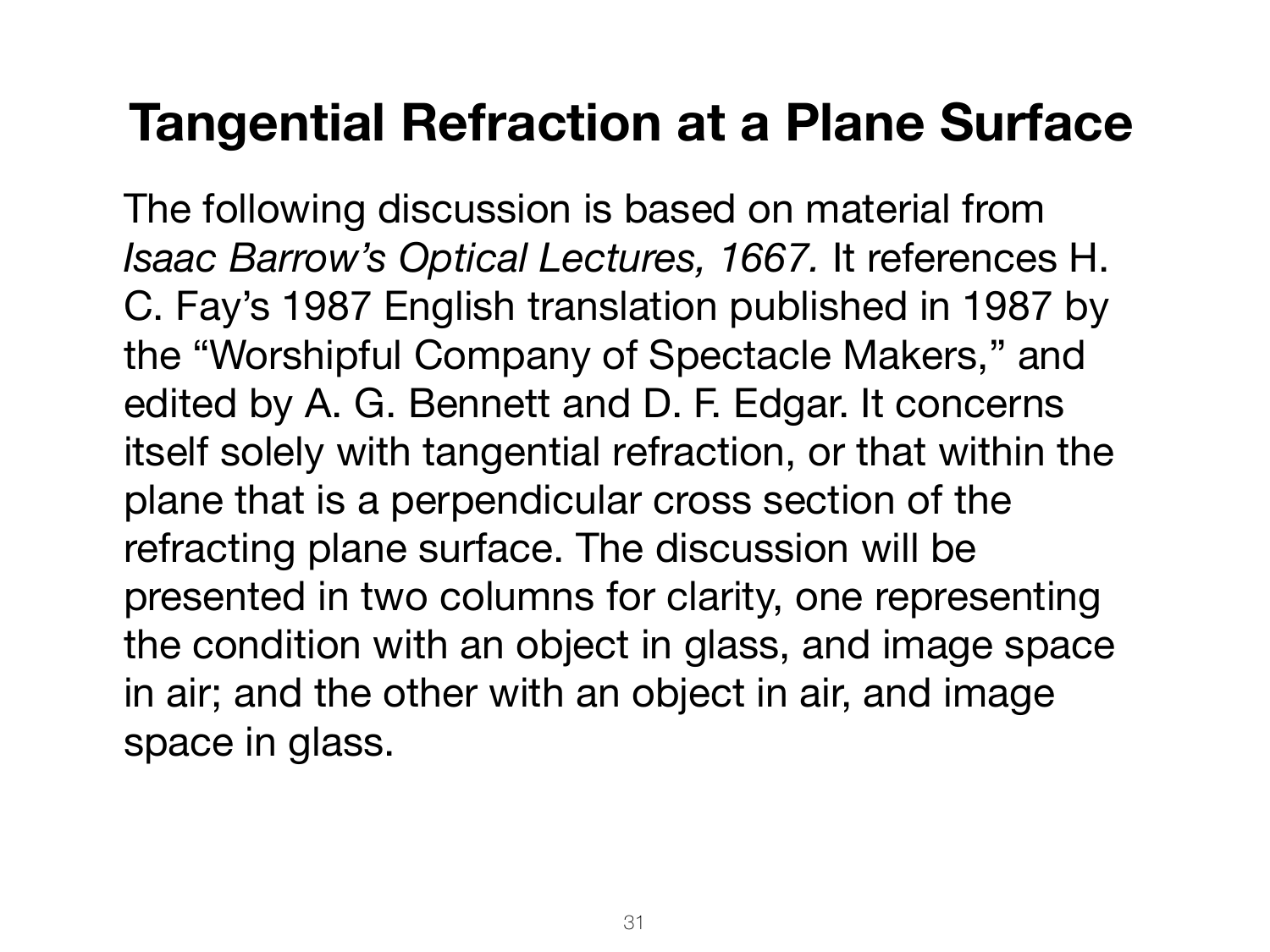## **Locating a tangential image ray through a point on the perpendicular containing the object**

#### **Object D in glass, image space in air**

Given perpendicular object distance DB, perpendicular image distance ZB, and refracting plane cross section GA:



#### **Object D in air, image space in glass**

For ease of comparison, the perpendicular object distance has been designated DB, rather than DY, even though the reference curve is a hyperbola rather than an ellipse.

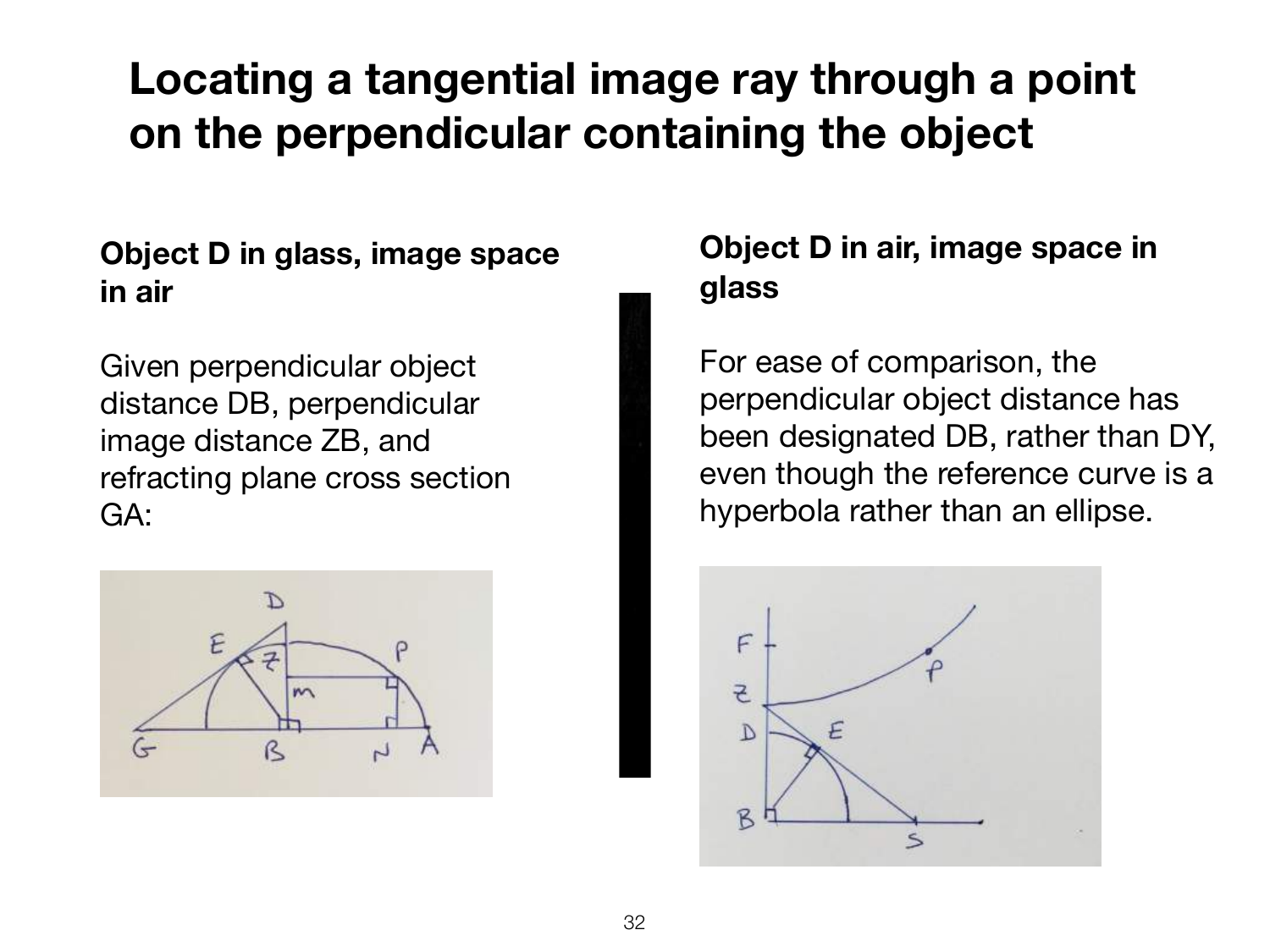we can find any nonperpendicular refracted image ray (MN) using the reference semiellipse GZPA,



Given the perpendicular object distance DB, and perpendicular image distance ZB:



we can find any nonperpendicular refracted image ray using the reference hyperbola arm ZP,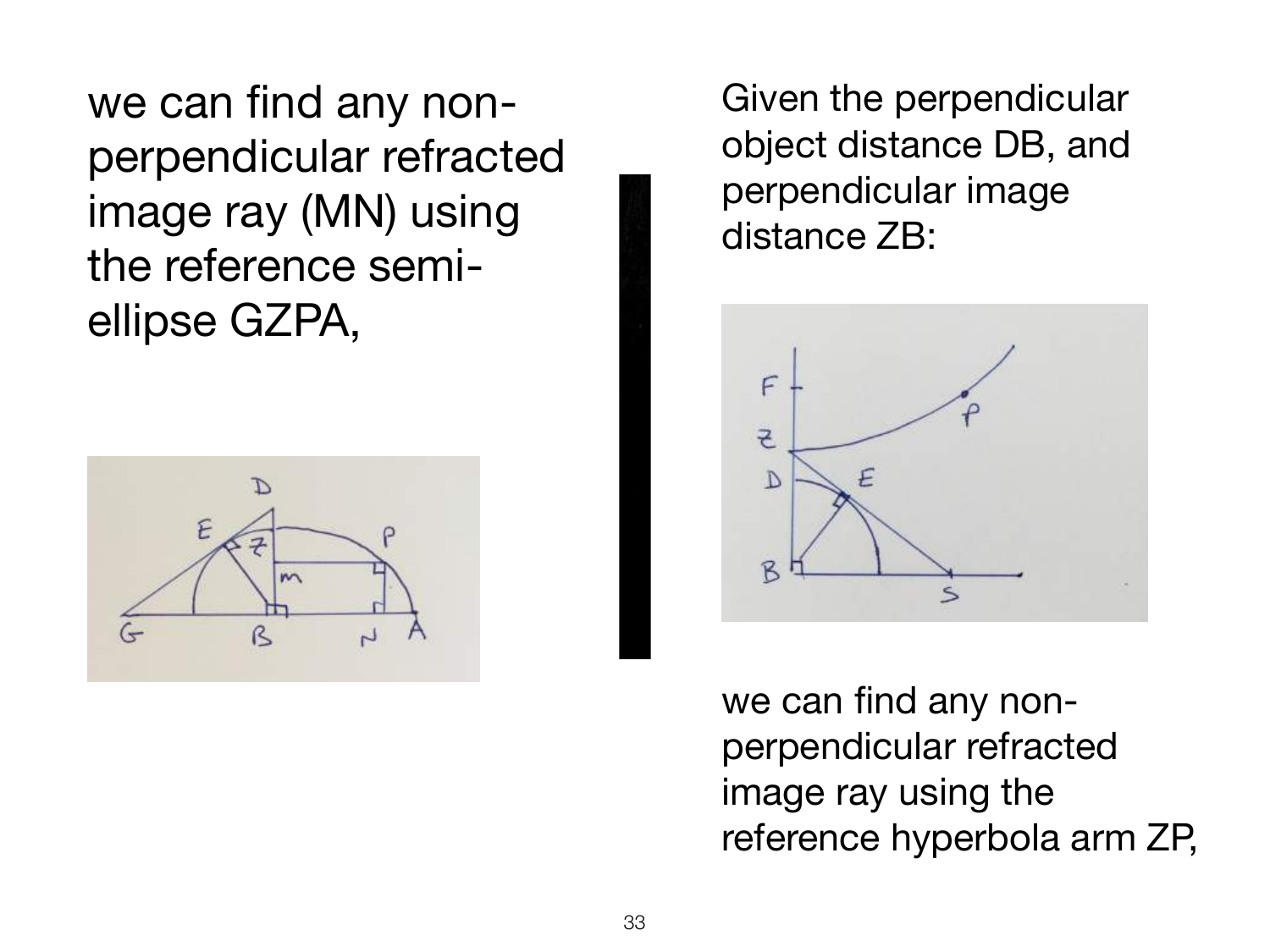If:

#### $e = BF/BA = FB/FZ$





#### If:

#### $e = BF/BZ = ZS/ZB$  $(e = ZB/ZE)$

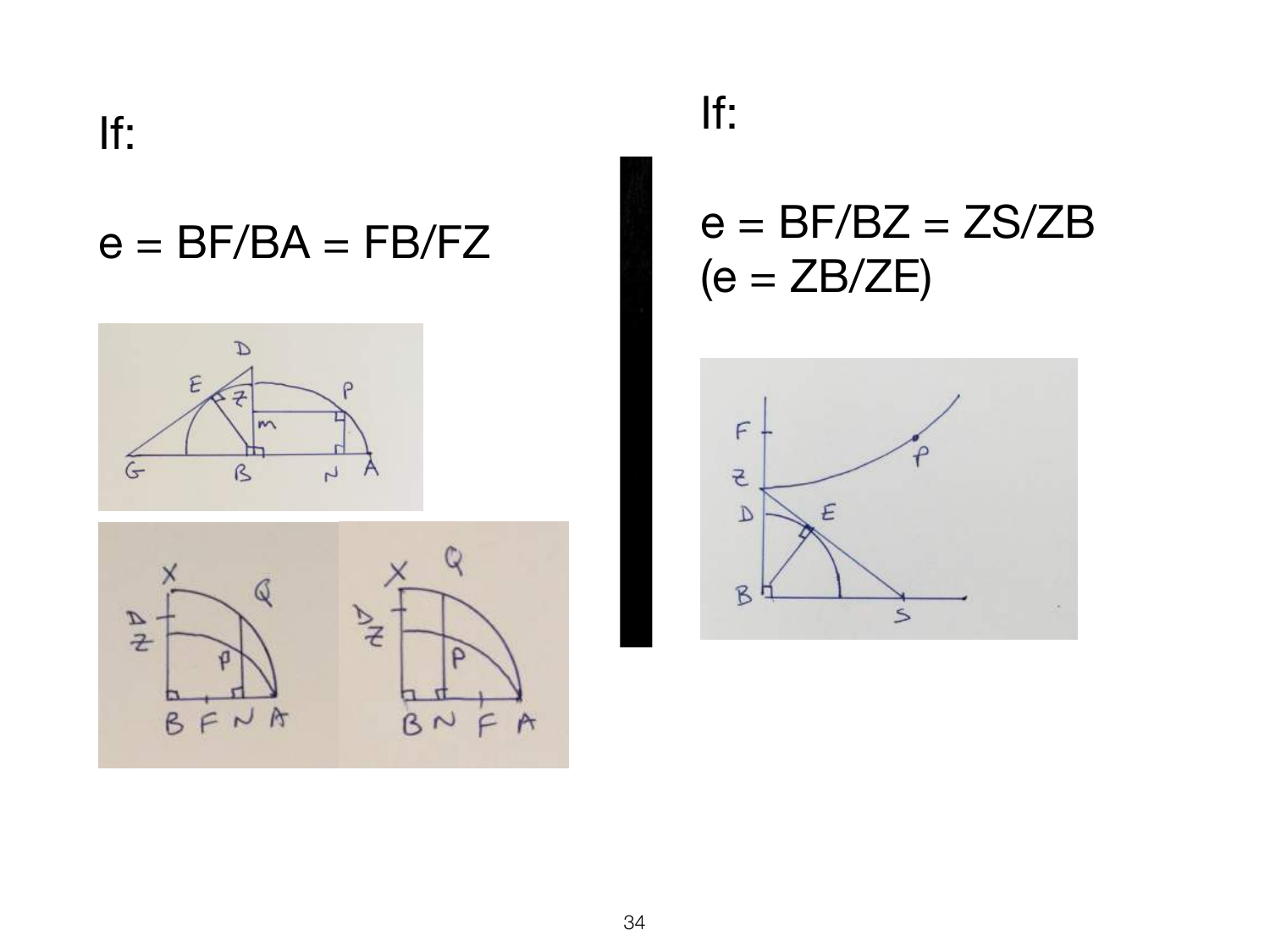because a nonperpendicular image ray MN is determined by:

#### $MN/DN = BZ/BD$



because a nonperpendicular image ray MN is determined by:

#### $MN/DN = BZ/BD$

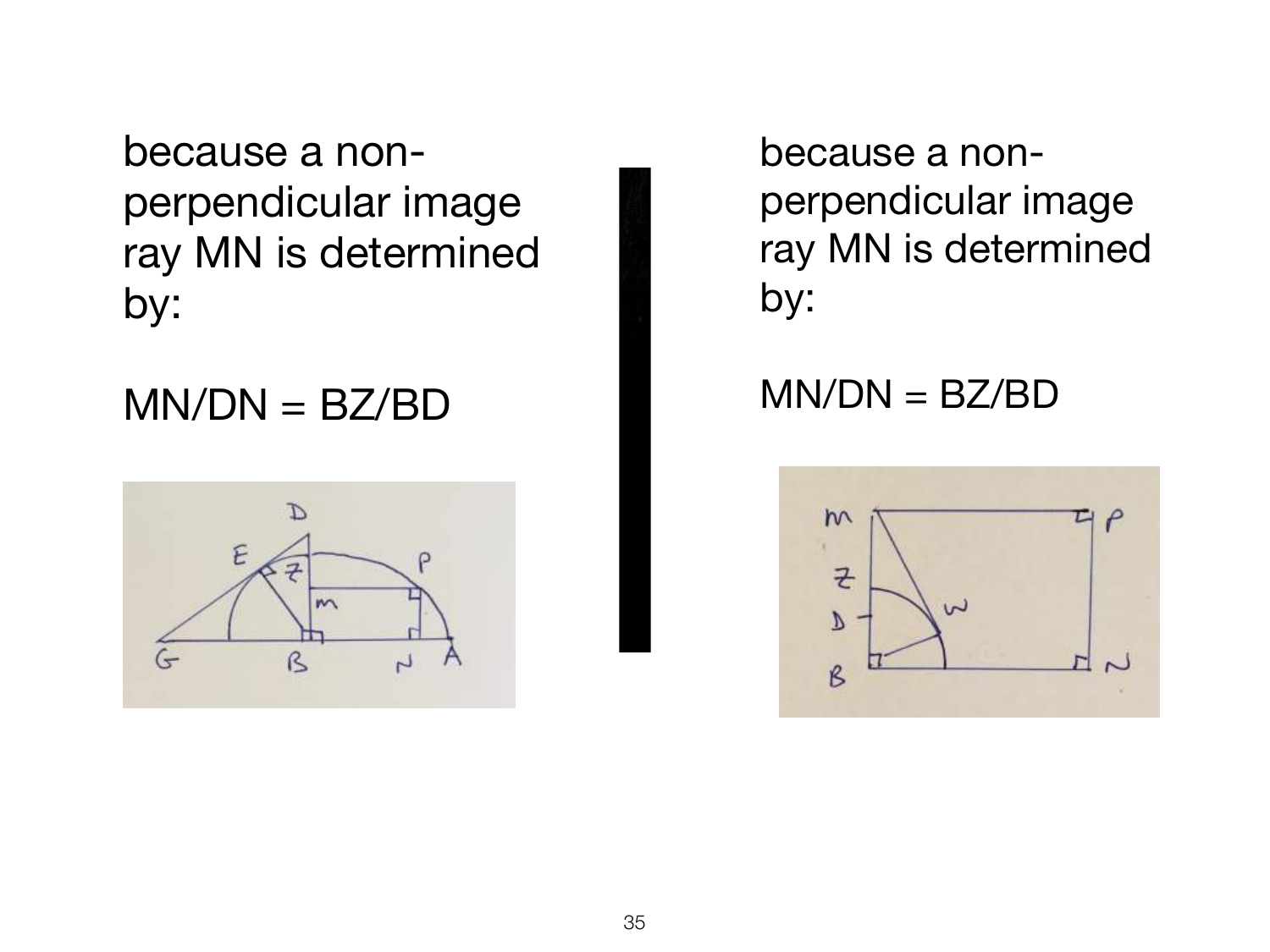$BZ^{2}/BG^{2} = BE^{2}/BG^{2} = ED^{2}/BD^{2}$  $=$  (BD<sup>2</sup> - BZ<sup>2</sup>)/BD<sup>2</sup>

 $(BZ<sup>2</sup> - NP<sup>2</sup>)/BN<sup>2</sup> = NP<sup>2</sup>/NQ<sup>2</sup>$  $= BZ^2/BG^2$ 

 $(BZ<sup>2</sup> - NP<sup>2</sup>)/BN<sup>2</sup> = NP<sup>2</sup>/(BA<sup>2</sup> - BN<sup>2</sup>)$ 

 $(BZ<sup>2</sup> - NP<sup>2</sup>)/NP<sup>2</sup> = BN<sup>2</sup>/(BA<sup>2</sup> - BN<sup>2</sup>)$ 

 $BZ^2/NP^2 = BA^2/(BA^2 - BN^2)$ 

 $NQ/NP = BX/BZ$ 

and for the ellipse:

 $BZ^2/BS^2 = EZ^2/EB^2$  $= (ZB<sup>2</sup> - DB<sup>2</sup>)/DB<sup>2</sup>$  $(MB<sup>2</sup> - ZB<sup>2</sup>)/BN<sup>2</sup>$ 

 $= (ZB<sup>2</sup> - DB<sup>2</sup>)/DB<sup>2</sup>$ 

and for the hyperbola:  $MW/MP = BZ/BS$  $MW^2/MP^2 = (MB^2 - ZB^2)/BN^2$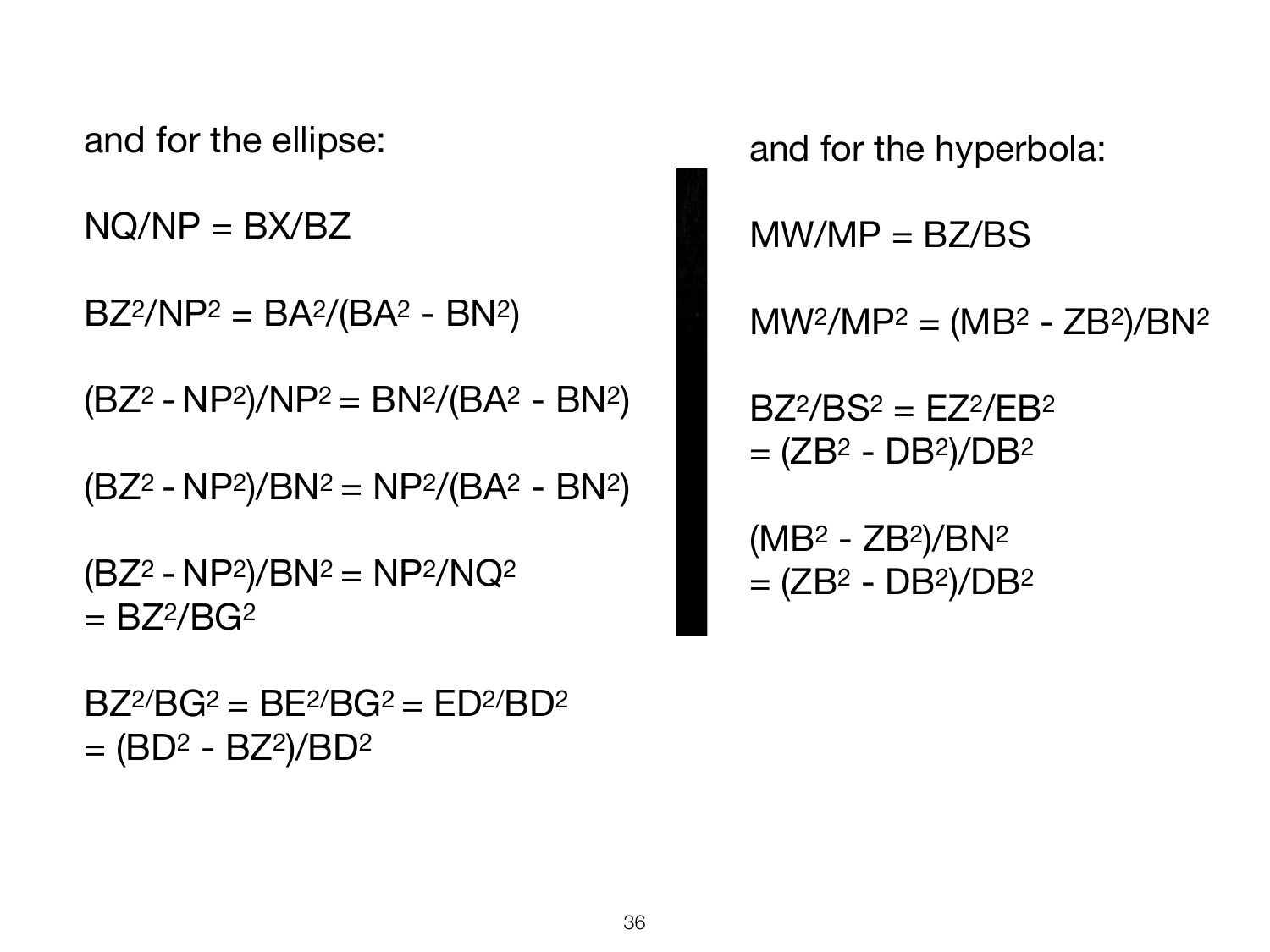Since BD > BZ > BM

 $(NP<sup>2</sup> - BZ<sup>2</sup>)/BN<sup>2</sup>$  $= (BZ<sup>2</sup> - BD<sup>2</sup>)/BD<sup>2</sup>$ 

 $(MN<sup>2</sup> - BZ<sup>2</sup>)/BN<sup>2</sup> = BZ<sup>2</sup>/BD<sup>2</sup>$ 

 $(MN<sup>2</sup> - BZ<sup>2</sup>)/BZ<sup>2</sup> = BN<sup>2</sup>/BD<sup>2</sup>$ 

 $MN^{2}/BZ^{2} = (BN^{2} + BD^{2})/BD^{2}$ 

 $MN^2/DN^2 = BZ^2/BD^2$ 

 $MN/DN = BZ/BD$ 

 $(MB<sup>2</sup> - ZB<sup>2</sup> + BN<sup>2</sup>)/BN<sup>2</sup>$  $= BZ^2/BD^2$ 

 $(MN<sup>2</sup> - BZ<sup>2</sup>)/BZ<sup>2</sup>$  $=$  BN<sup>2</sup>/BD<sup>2</sup>

 $MN^2/ZB^2 = DN^2/DB^2$ 

 $MN^2/DN^2 = BZ^2/BD^2$ 

 $MN/DN = BZ/BD$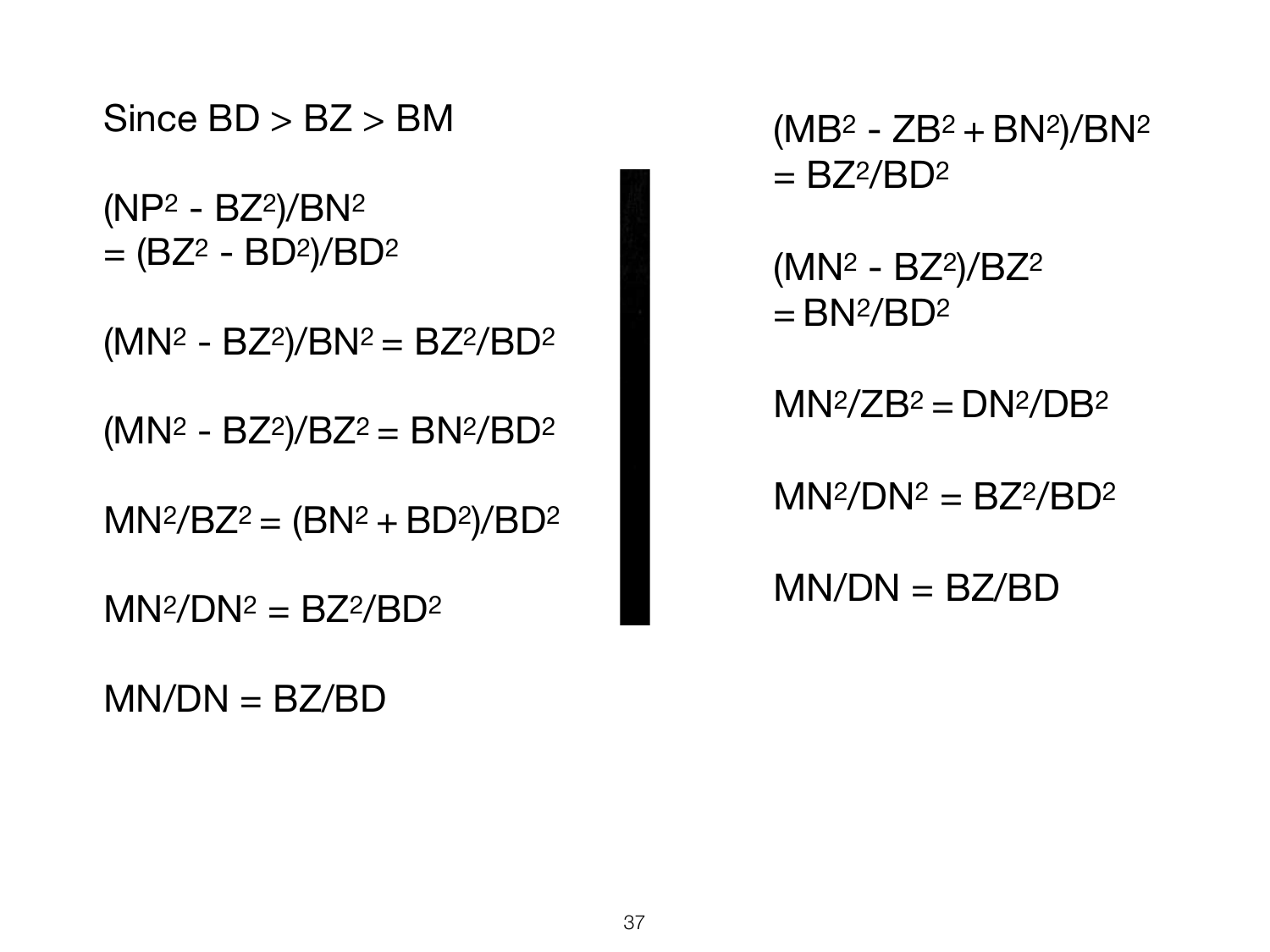### **Locating a tangential image ray through a point**  *not* **on the perpendicular containing the object**

Given object D and axial image Z:

 $R = BD/BC$  $\mathbb{R} = N_1 D/N_1M_1$  $\mathbb{R} = N_2D/N_2M_2$ 



Given object D and axial image Z:

 $R = BZ/BD$  $\mathbb{R} = N_1M_1/N_1D$  $\mathbb{R} = N_2M_2/N_2D$ 

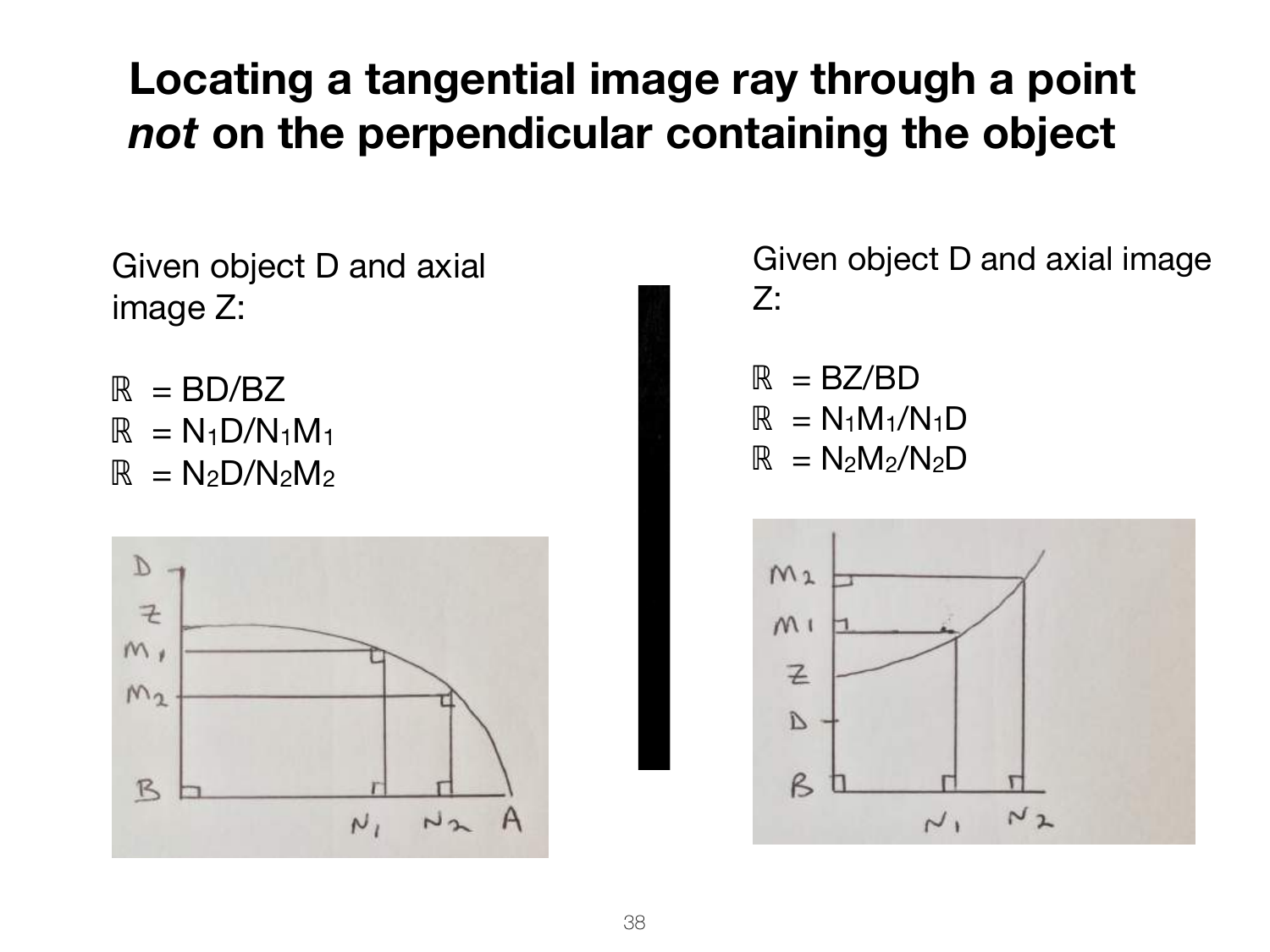Because the refraction is described by a reference ellipse through Z and A,  $BM_1 > BM_2$ and N1M1 crosses  $N_2M_2$  at X within the right angle ∠DBA.



Because the refraction is described by a reference hyperbola through Z,  $BM<sub>2</sub> > BM<sub>1</sub>$ and  $N_1M_1$  crosses  $N_2M_2$  at X outside the right angle ∠DBN2.

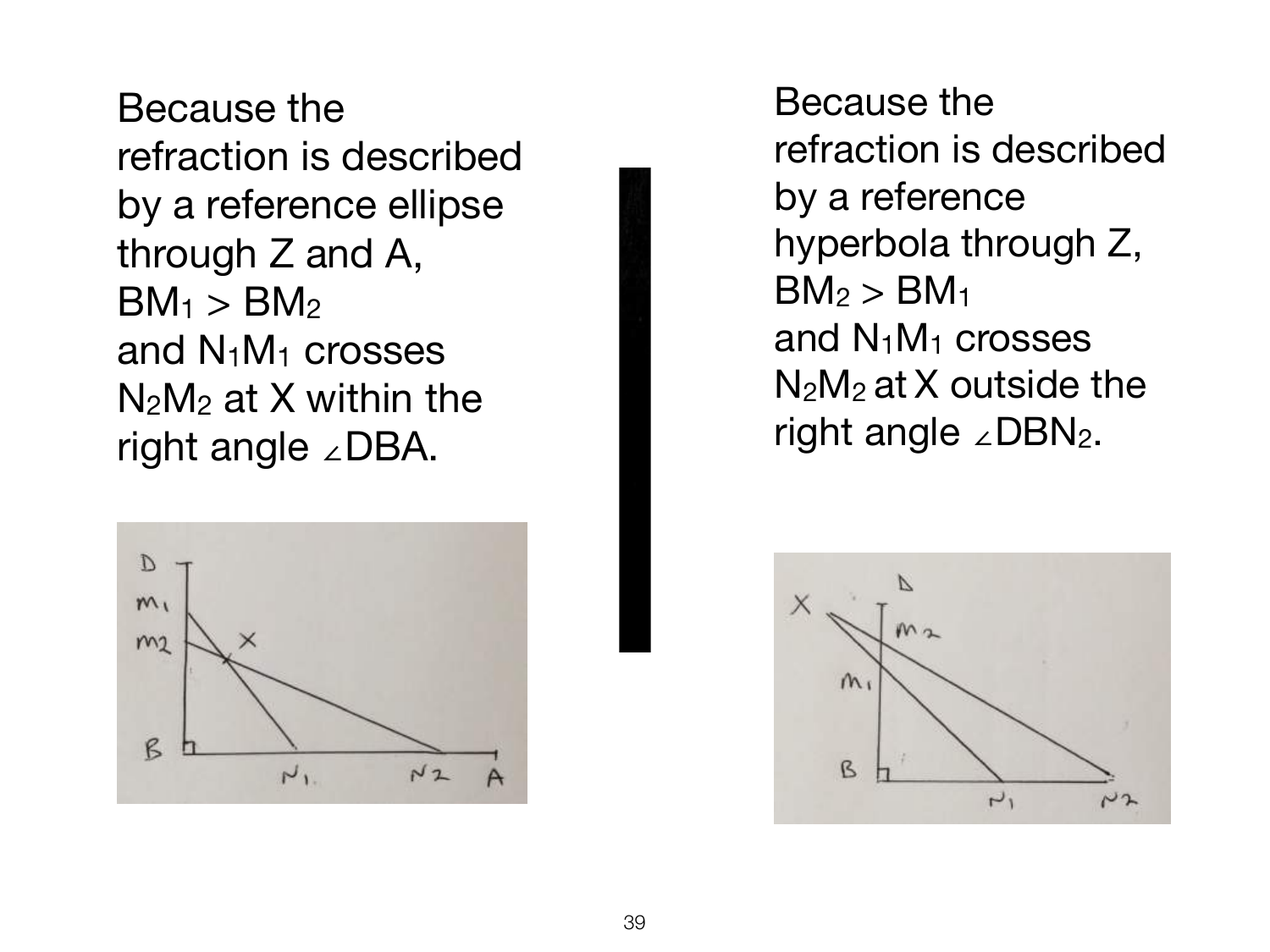Given object D and image Z:

 $\mathbb{R}$  = BD/BZ = ND/NM



We need to find a way to locate point N. Given object D and image Z:

#### $R = BZ/BD = N$ M/ND



We need to find a way to locate point N.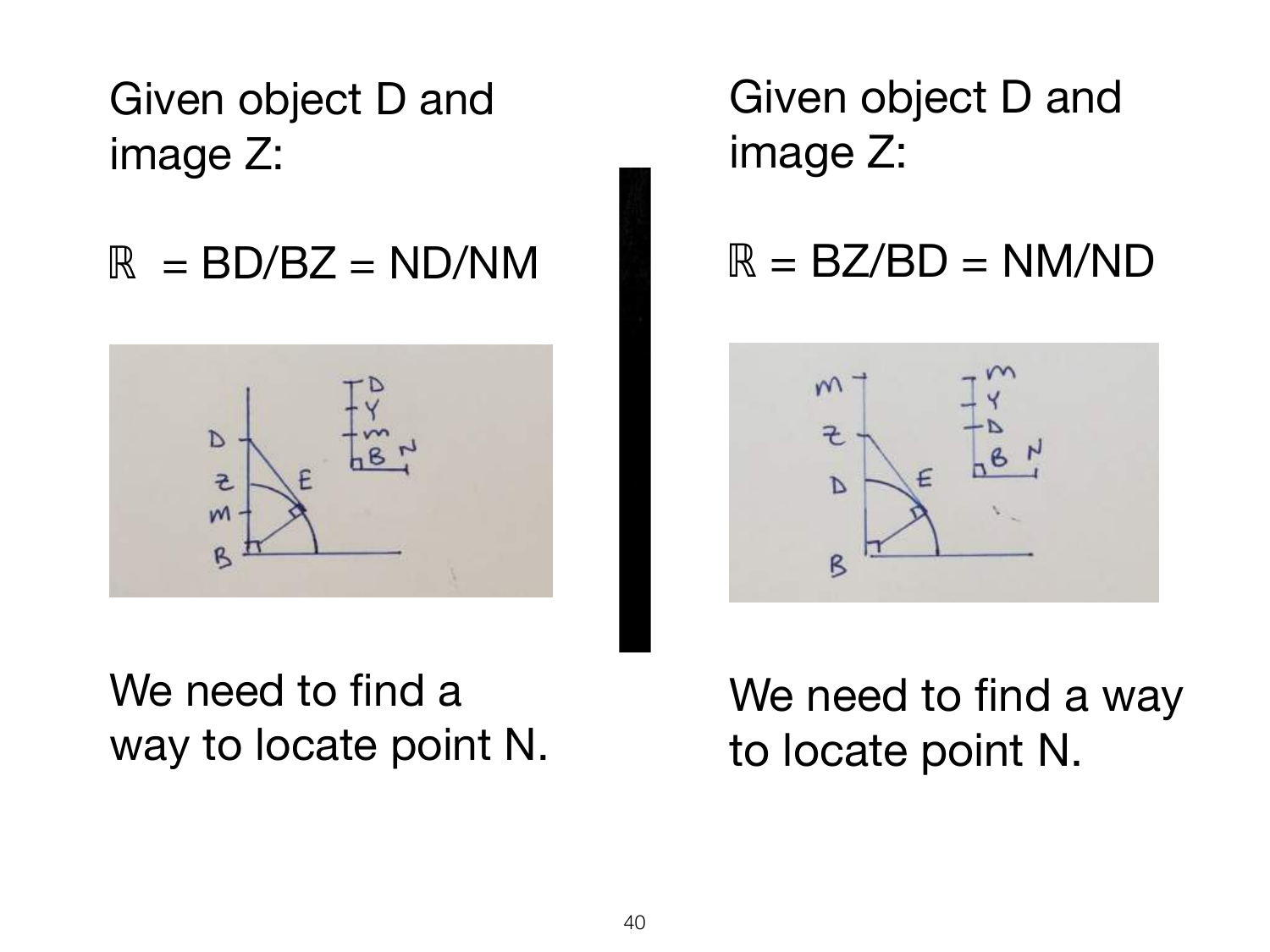Of course, we can use the reference ellipse previously described, but we will need a different method when given a point on the image ray  $X$ , but not  $(M)$ .

Of course, we can use the reference hyperbola previously described, but we will need a different method when given a point on the image ray X, but not (M).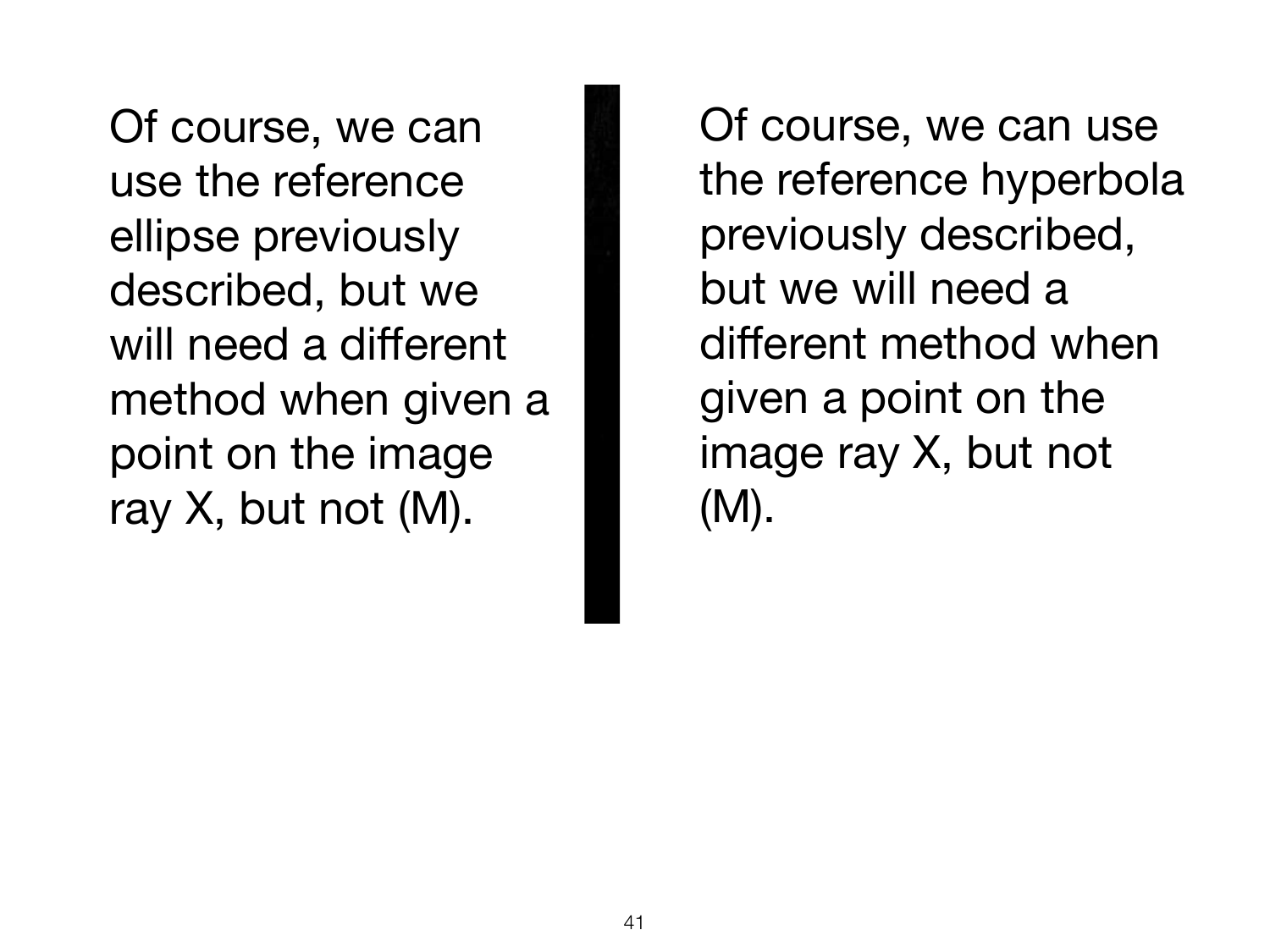To accomplish that, the following ratio manipulations prove that if:

 $BY/MB = DB/DE$ 

then:

 $DB/YN = ED/EB$ 

To accomplish that, the following ratio manipulations prove that if:

 $BY/DB = BZ/EZ$ 

then:

 $MB/YN = EZ/EB$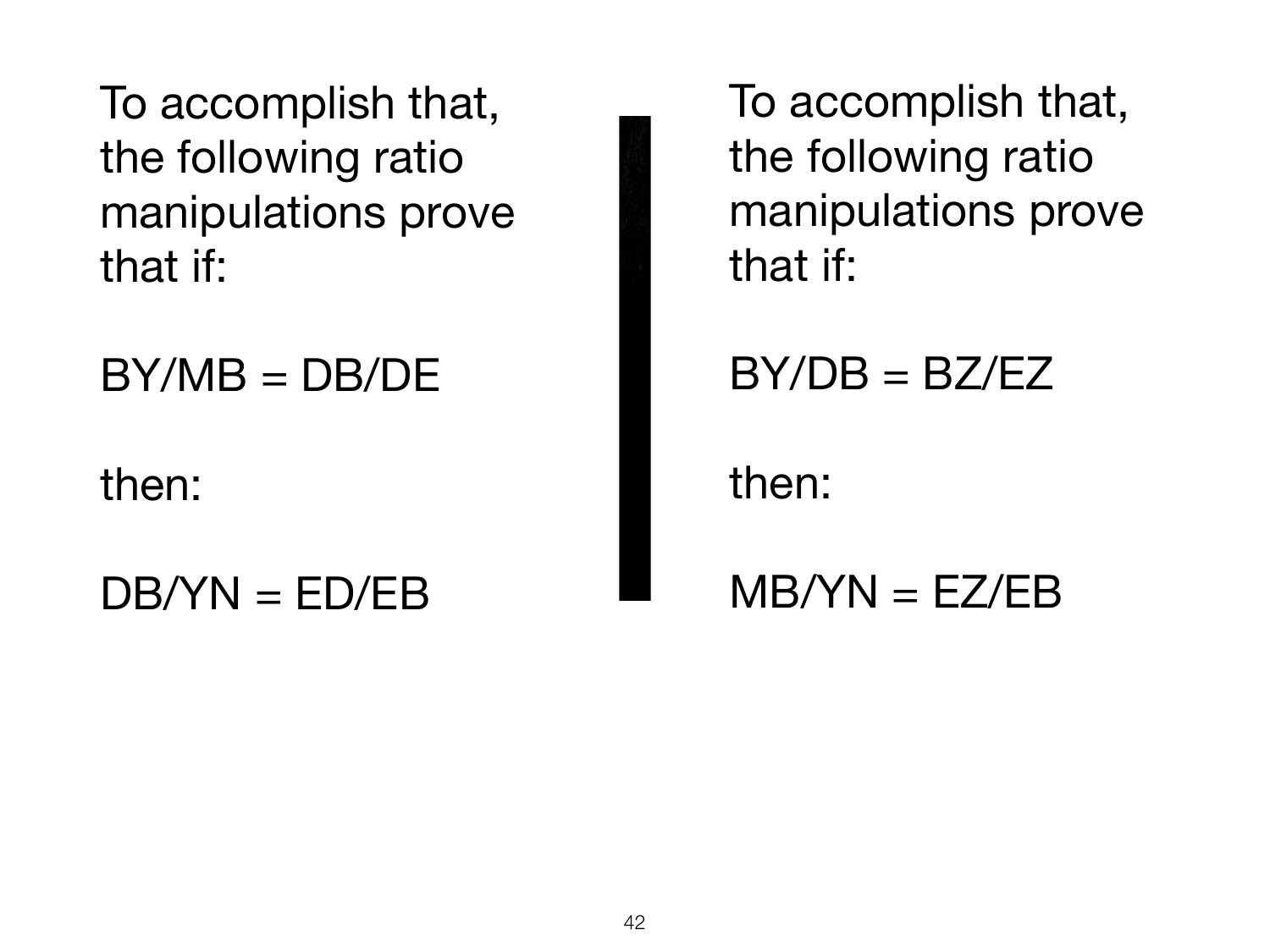$BY^2 = YN^2 - BN^2$ 

 $BY^2/(YN^2 - MN^2) = DN^2/MN^2$ 

 $BY^2/(MN^2 - YN^2 + BY^2)$  $=$  DB<sup>2</sup>/(DB<sup>2</sup> - BZ<sup>2</sup>)  $= DN^2/ (DN^2 - MN^2)$ 

 $MB^2 = MN^2 - YN^2 + BY^2$ 

 $MB<sup>2</sup> = MN<sup>2</sup> - BN<sup>2</sup>$ 

 $(BY^2 + MN^2)/MN^2$  $= (BY<sup>2</sup> - DB<sup>2</sup> + DN<sup>2</sup>)/DN<sup>2</sup>$ 

 $BY^2/MN^2 = (BY^2 - DB^2)/DN^2$ 

 $BZ^2/DB^2 = MN^2/DN^2$ 

 $BY^2/(BY^2 - DB^2) = BZ^2/DB^2$ 

 $BY^2/DB^2 = BZ^2/(BZ^2 - EB^2)$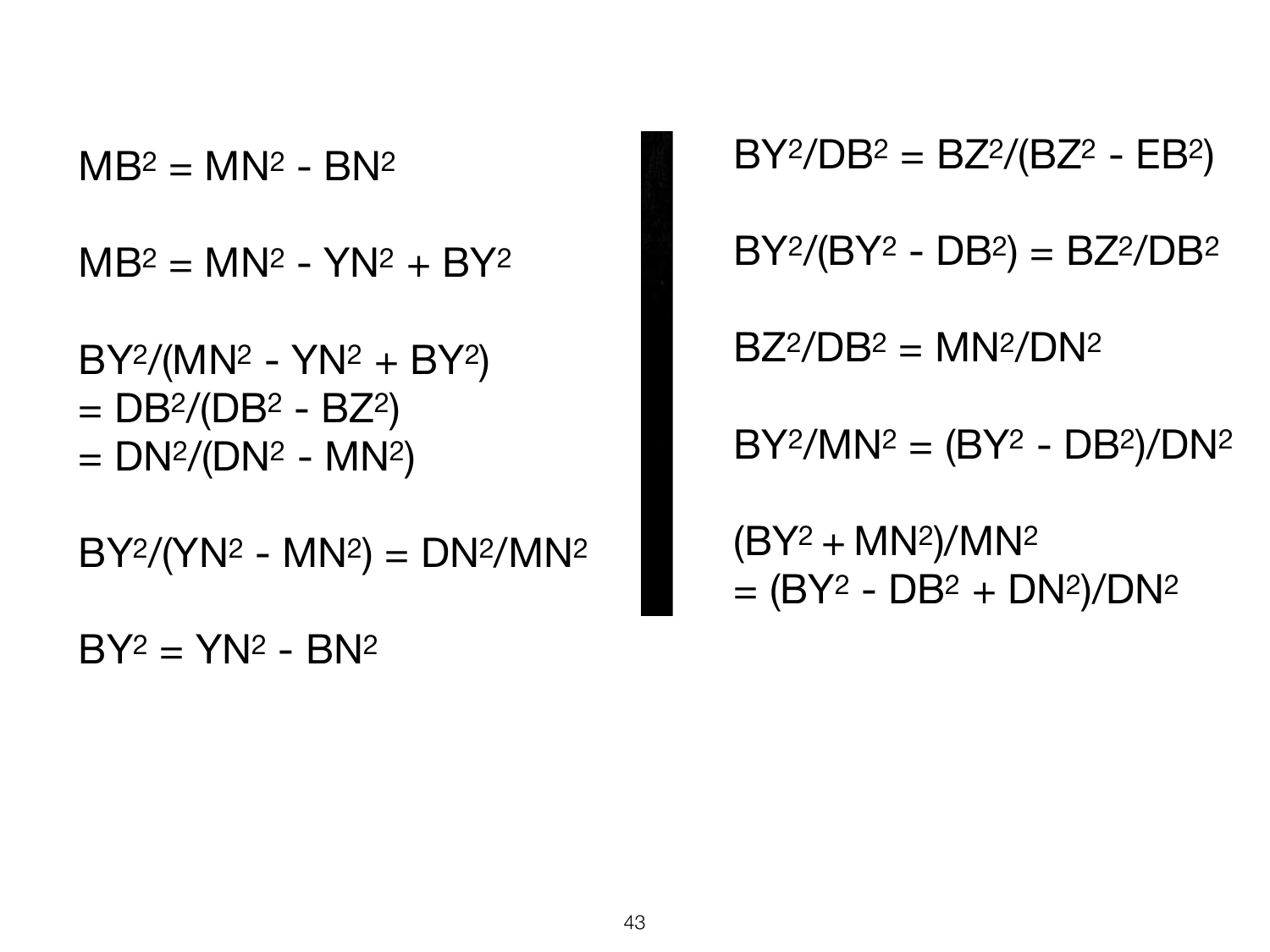$DB^2/YN^2 = (DN^2 - MN^2)/MN^2$  $= (DB<sup>2</sup> - BZ<sup>2</sup>)/DB<sup>2</sup> = ED<sup>2</sup>/EB<sup>2</sup>$ 

 $(YN^2 + DB^2)/YN^2 = DN^2/MN^2$ 

 $a/b = c/d$ ;  $(a + c)/(b + d) = c/d$ 

 $(NN<sup>2</sup> - DN<sup>2</sup> + DB<sup>2</sup>)/(YN<sup>2</sup> - MN<sup>2</sup>)$  $= DN<sup>2</sup>/MN<sup>2</sup>$ 

 $BY^2 = YN^2 - DN^2 + DB^2$ 

 $(BY^2 + MN^2)/(BY^2 + BN^2)$  $=$  MN<sup>2</sup>/DN<sup>2</sup>

(MN2 - BN2)/NY2  $=$  (MN<sup>2</sup> - DN<sup>2</sup>)/DN<sup>2</sup>

 $MB<sup>2</sup>/YN<sup>2</sup> = (BZ<sup>2</sup> - DB<sup>2</sup>)/DB<sup>2</sup>$  $=$  EZ<sup>2</sup>/EB<sup>2</sup>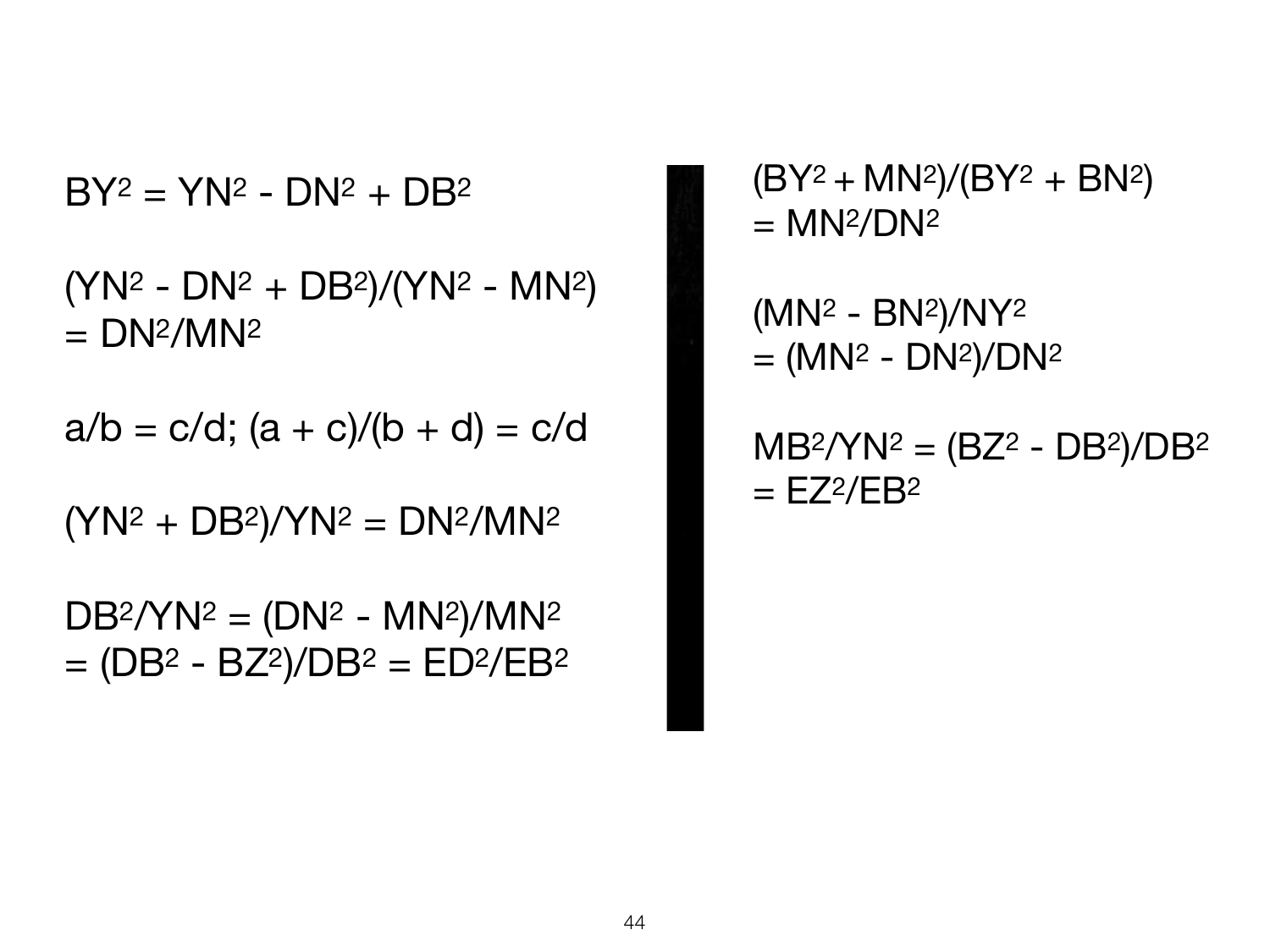Therefore, given object D and image Z:



 $R = DB/ BZ = ND/NM$ 

if: BY/MB= DB/DE then:  $DB/YN = ED/EB$  Therefore, given object D and image Z:



 $R = BZ/DB = NM/ND$ 

if:  $BY/DB = ZB/EZ$ then: MB/YN= EZ/EB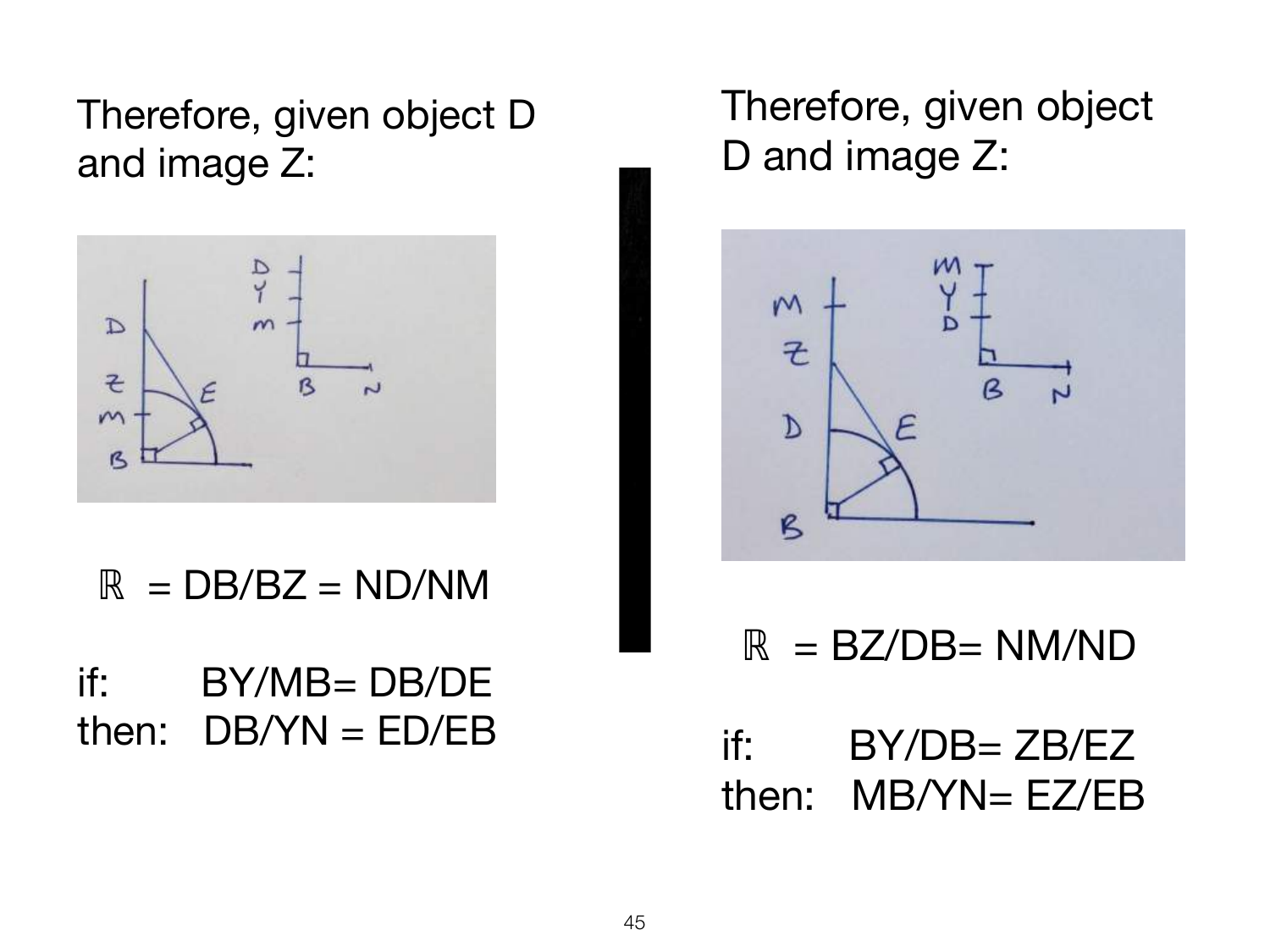After calculating BY with known BM, (as well as known DB/DE); we can use known DB, (as well as known ED/EB), to calculate YN and use that as a radius about Y to find N:



After calculating BY with known DB, (as well as known ZB/ZE); we can use known MB, (as well as known EZ/EB), to calculate YN and use that as a radius about Y to find N:

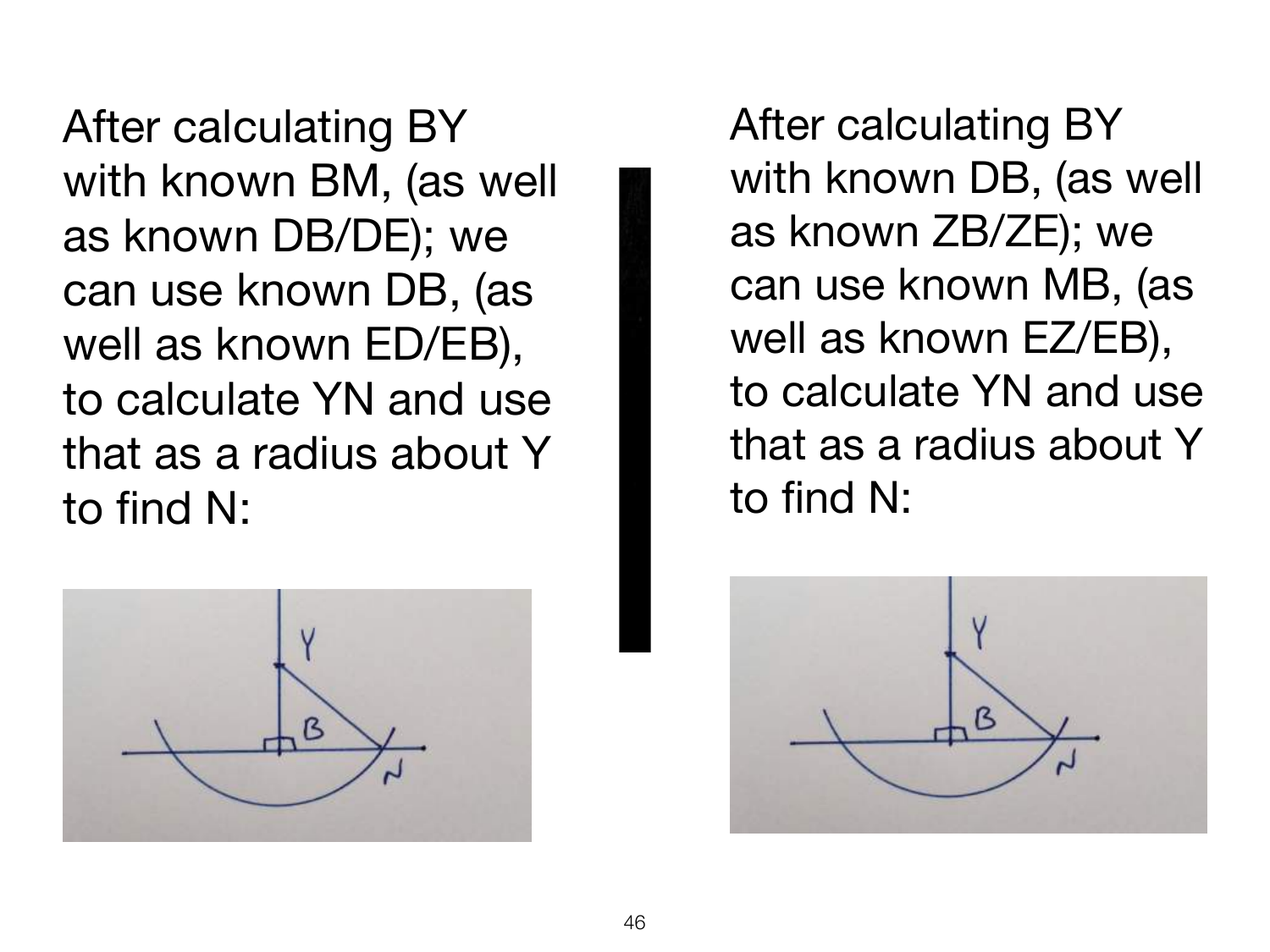This method gives us no advantage over the previously described method. However, it will allow us to develop a way to find the line segment (M)X(N) without knowing (M), (or N).



This method gives us no advantage over the previously described method. However, it will allow us to develop a way to find the line segment X(M)(N) without knowing (M), (or N).

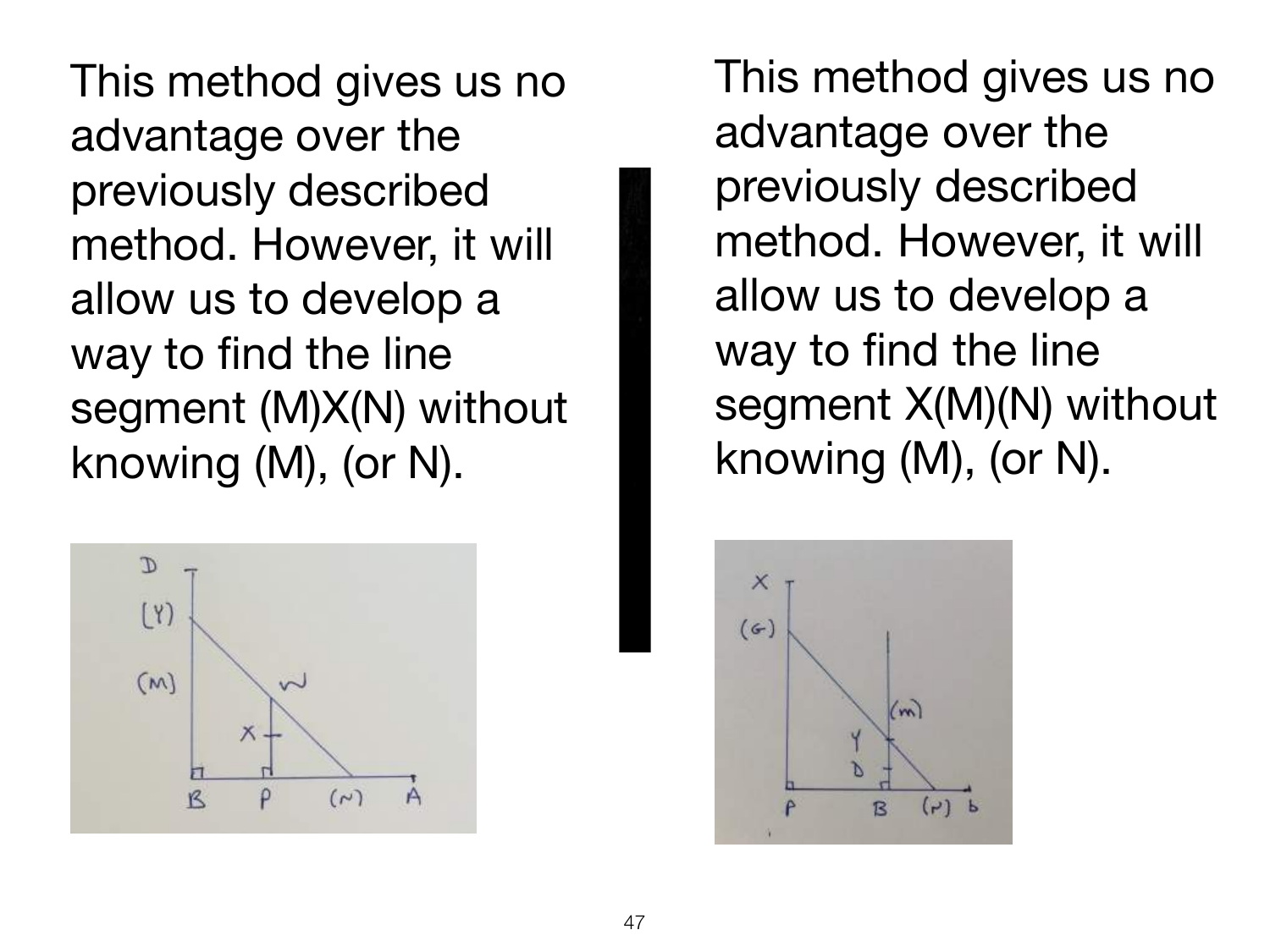After calculating PW with known PX and DB/DE using:

 $PW/PX = (BY/MB) = DB/DE$ 

since DB and ED/EB are also known:

 $DB/YWN = (WP/XN) = ED/EB$ 

allows us to calculate the length of YWN, and we can then find (N) by inserting the calculated length YWN within the right angle ∠DBA through W.

After calculating BY with known DB and ZB/ZE using:

 $BY/DB = ZB/EZ$ 

since PX and EZ/EB are also known:

 $PX/GYN = (MB/YN) = EZ/EB$ 

allows us to calculate the length of GYN, and we can then find (N) by inserting the calculated length GYN within the right angle ∠XPb through Y.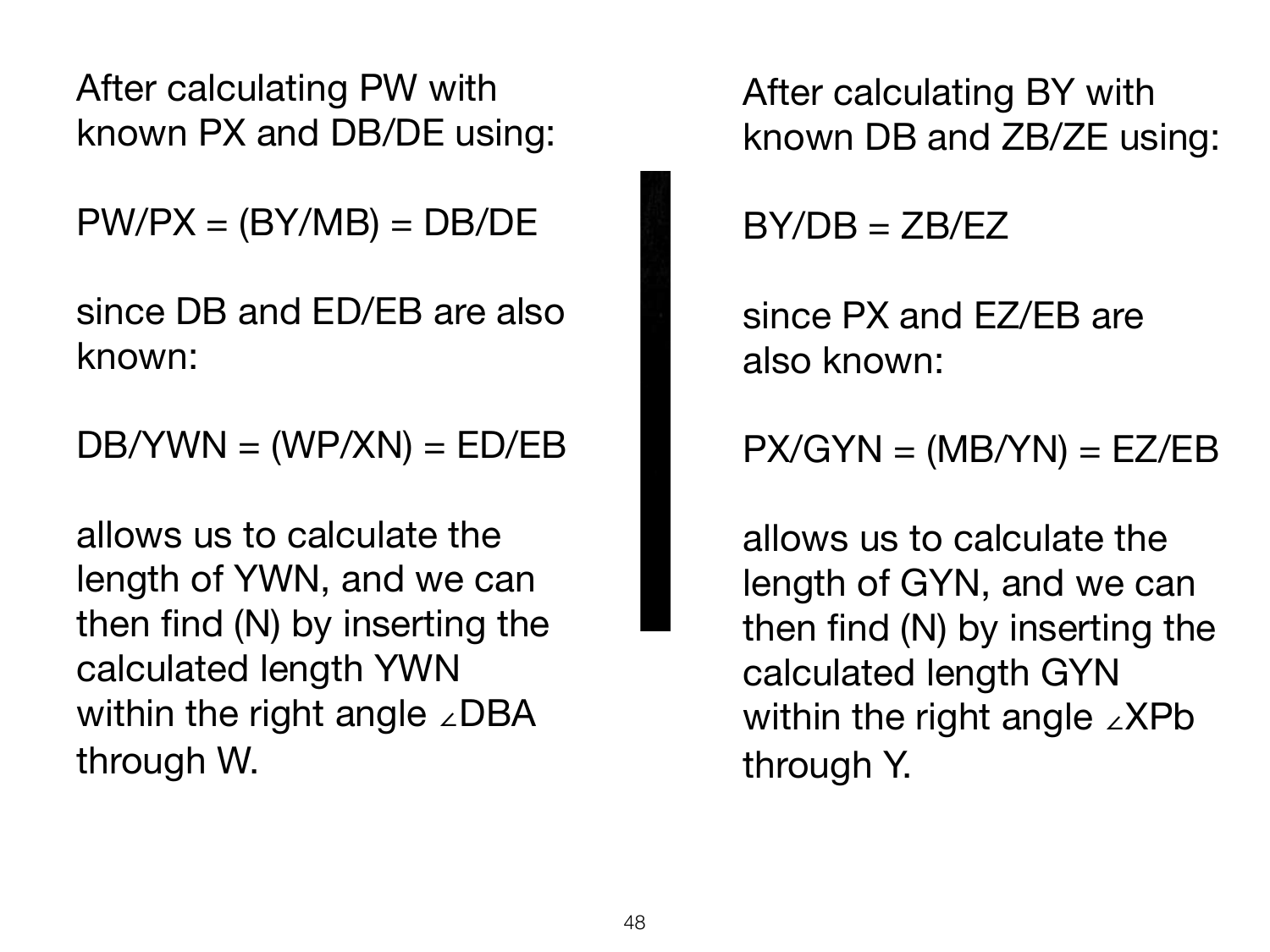For any given calculated value of YWN, draw the maximum number of line segments, (two),  $Y_1WW_1 = Y_2WW_2$ though W, within the right angle ∠DBA to find both  $N_1$ and  $N_2$  for the image rays through X.



For any given calculated value of GYN, draw the maximum number of line segments, (two),  $G_1YN_1 = G_2YN_2$ though Y, within the right angle ∠XPb to find both  $N_1$ and  $N_2$  for the image rays through X.

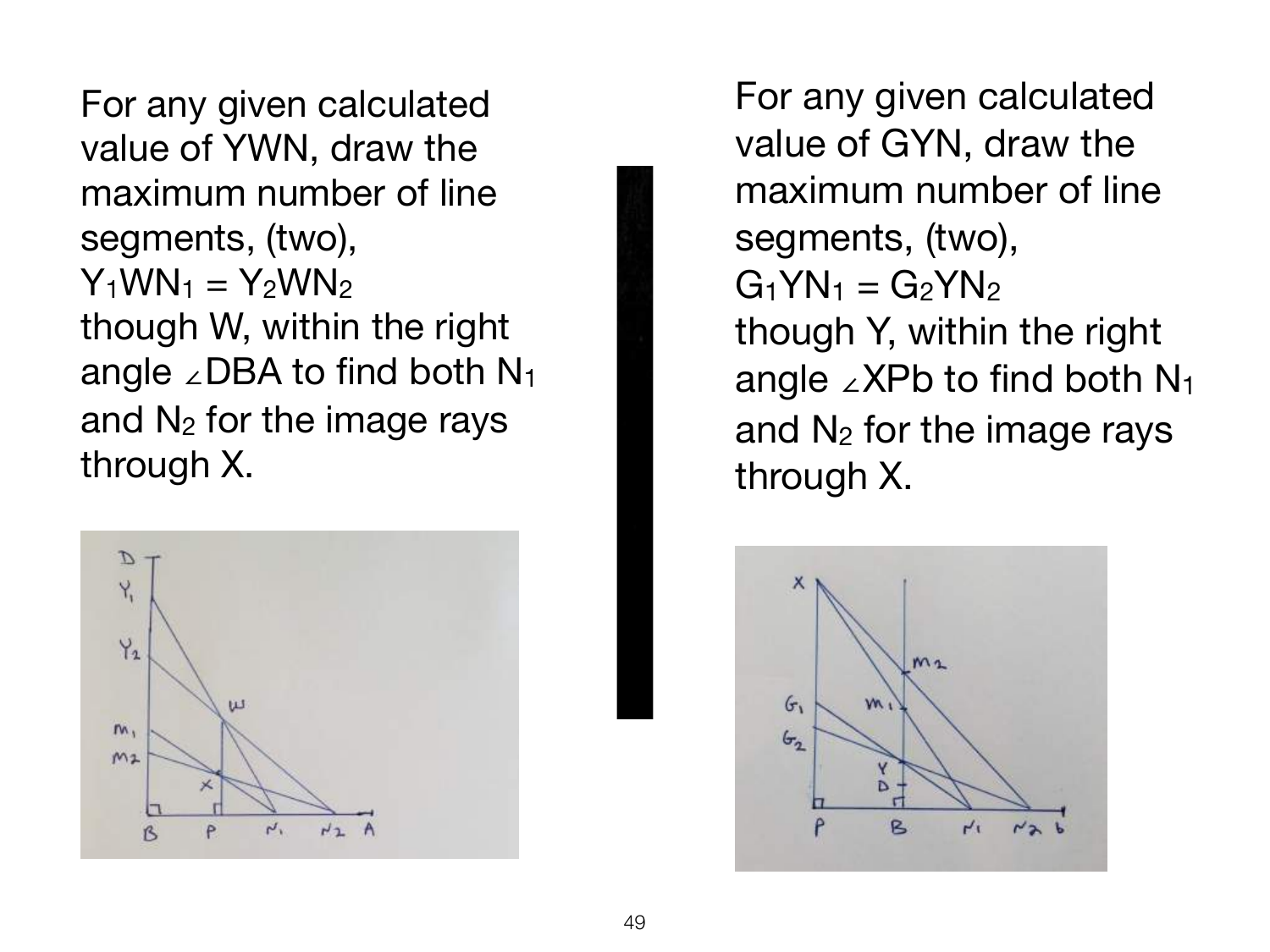To do this, consider the given point W to be on a reference hyperbola where:

 $(LB)LJ = (BP)PW$ LB/PW= BP/LJ and draw its opposite arm as shown:



To do this, consider the given point Y to be on a reference hyperbola where:  $(LP)LJ = (BP)BY$ PL/BY= BP/LJ and draw its opposite arm as shown:

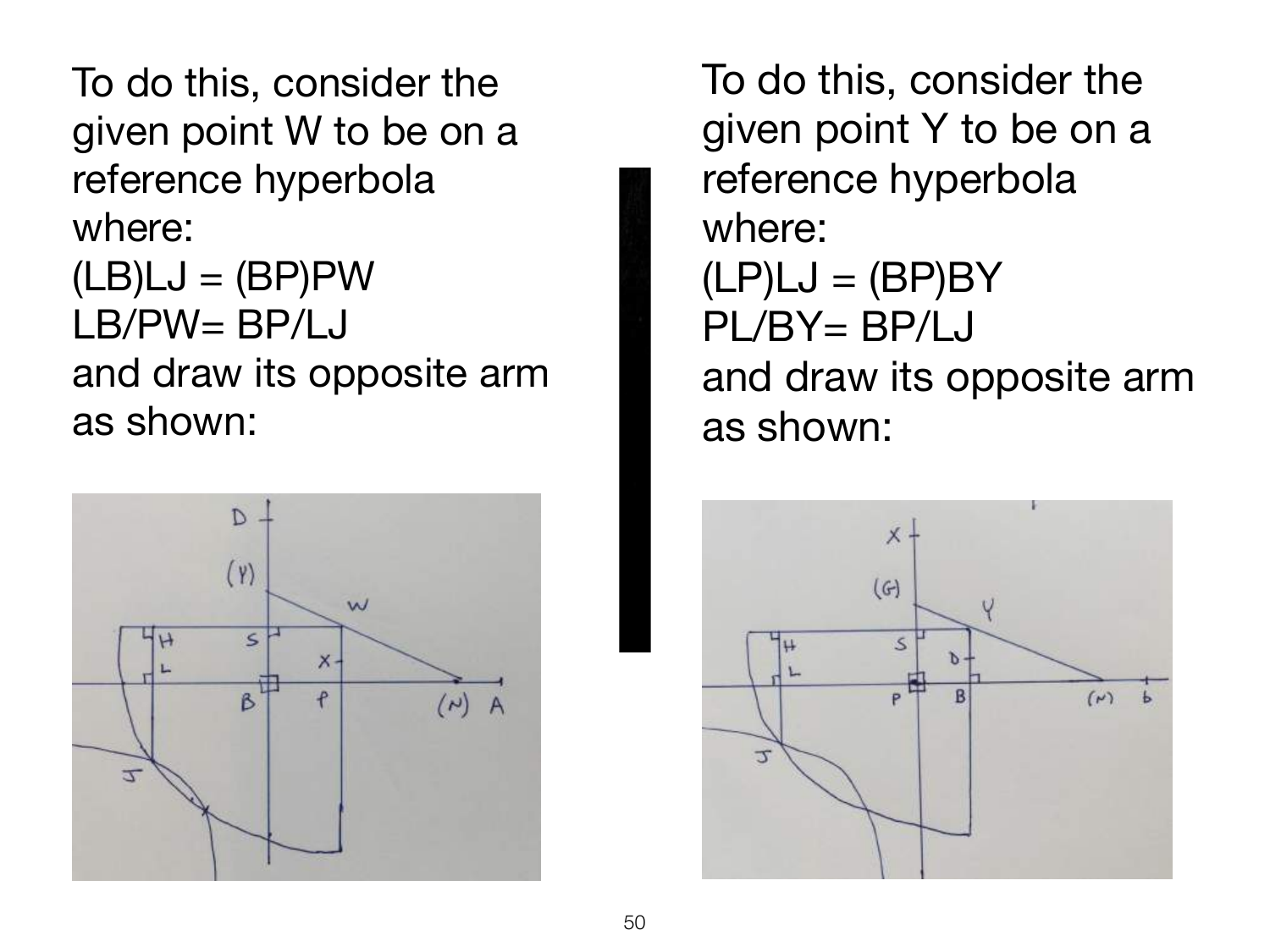If we make radius WJ equal the (calculated) YWN, and construct:  $P(N) = BL$ , then:  $(Y)W(N) = WJ = YWN$ because:

by construction:  $P(N)/PW = BP/LJ$ 

but:  $P(N)/PW = SW/S(Y)$  so:  $SW/S(Y) = BP/LJ$ .

If we make radius YJ equal the (calculated) GYN, and construct:  $B(N) = PL$ , then:  $(G)Y(N) = YJ = GYN$ because:

by construction:  $B(N)/BY = BP/LJ$ 

but:  $B(N)/BY = SY/S(G)$  so:  $SY/S(G) = BP/LJ$ .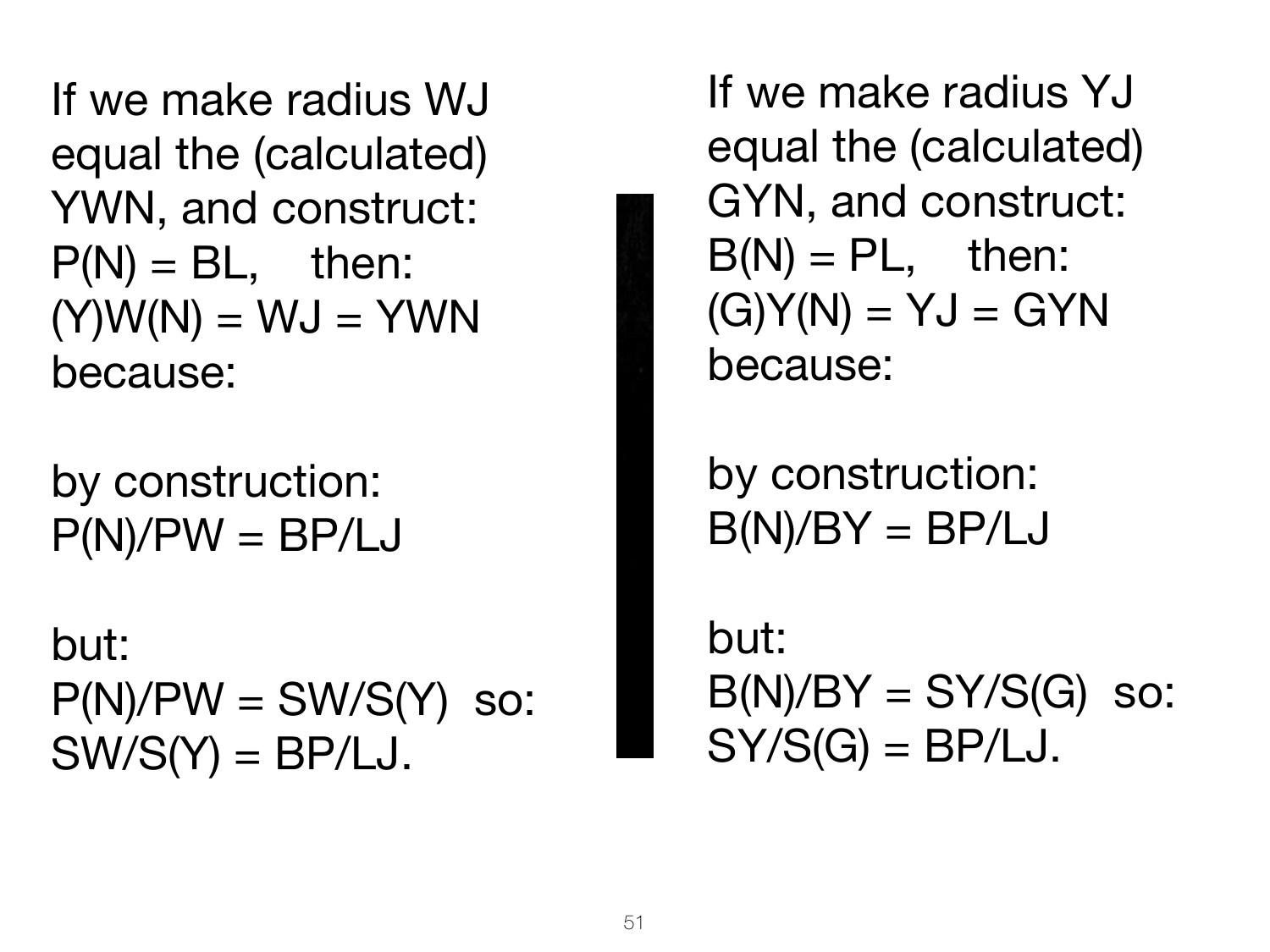And since  $SW = BP$ :  $S(Y) = LJ$ 

 $S(Y) + SB = LJ + HL$  $B(Y) = HJ$ 

and by construction:  $B(N) = LP$ 

since  $LP = HW$ :  $B(N) = HW.$ 

Therefore the right triangle Δ(N)B(Y) equals the right triangle ΔWHJ, so:  $WJ = (Y)W(N) = YWN$ 

And since  $SY = BP$ :  $S(G) = LJ$ 

 $S(G) + SP = LJ + HL$  $P(G) = HJ$ 

and by construction:  $P(N) = LB$ 

since  $LB = HY$ :  $P(N) = HY$ .

Therefore the right triangle Δ(N)P(G) equals the right triangle ΔYHJ, so:  $YJ = (G)Y(N) = GYN$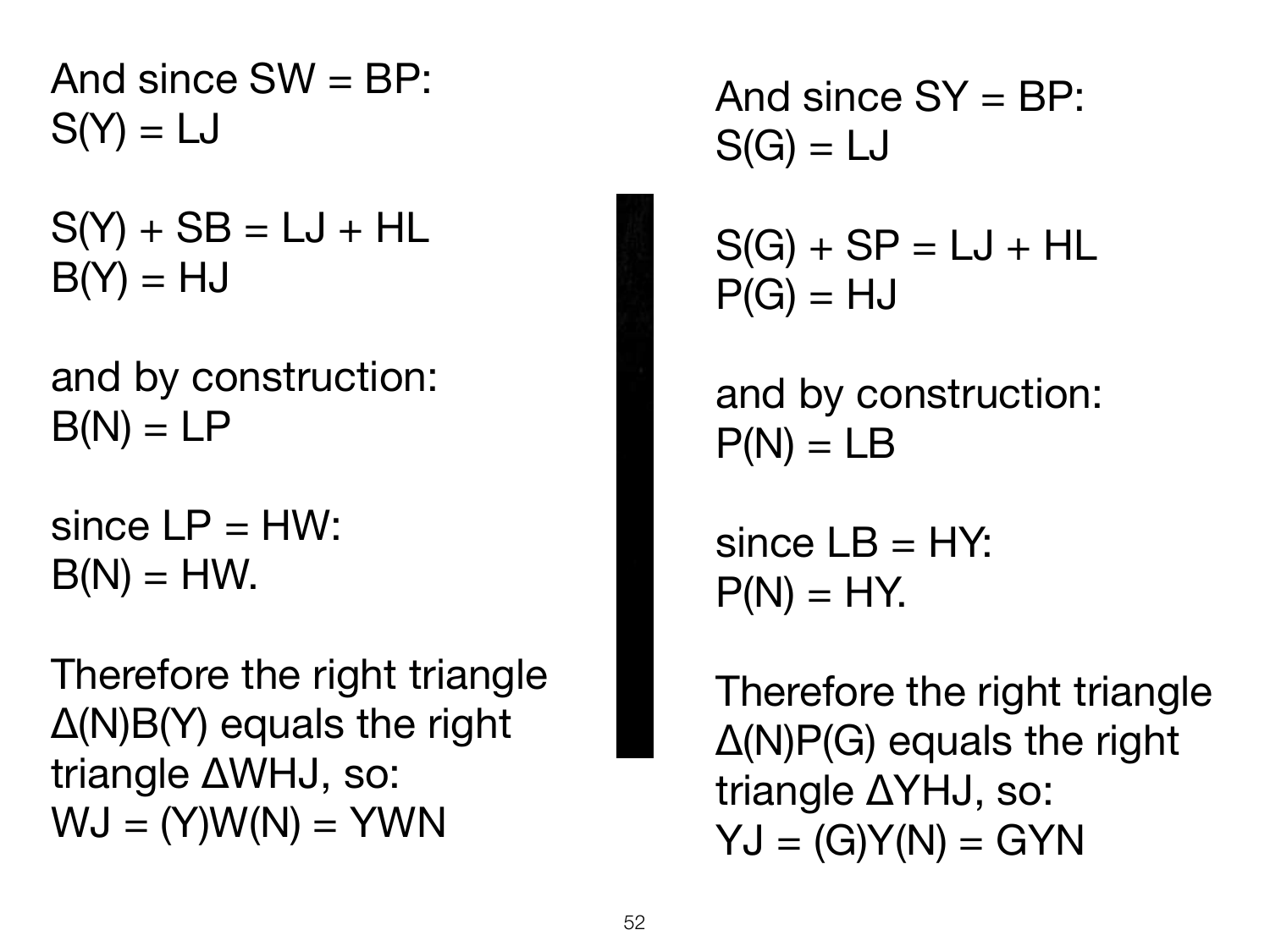Since the radius WJ cuts the hyperbola at a maximum of two points  $J_1$  and  $J_2$ , both  $(Y_1)W(N_1)$  and  $(Y_2)W(N_2)$  can be found using this reference hyperbola.

Since the radius YJ cuts the hyperbola at a maximum of two points  $J_1$  and  $J_2$ , both  $(G_1)Y(N_1)$  and  $(G_2)Y(N_2)$  can be found using this reference hyperbola.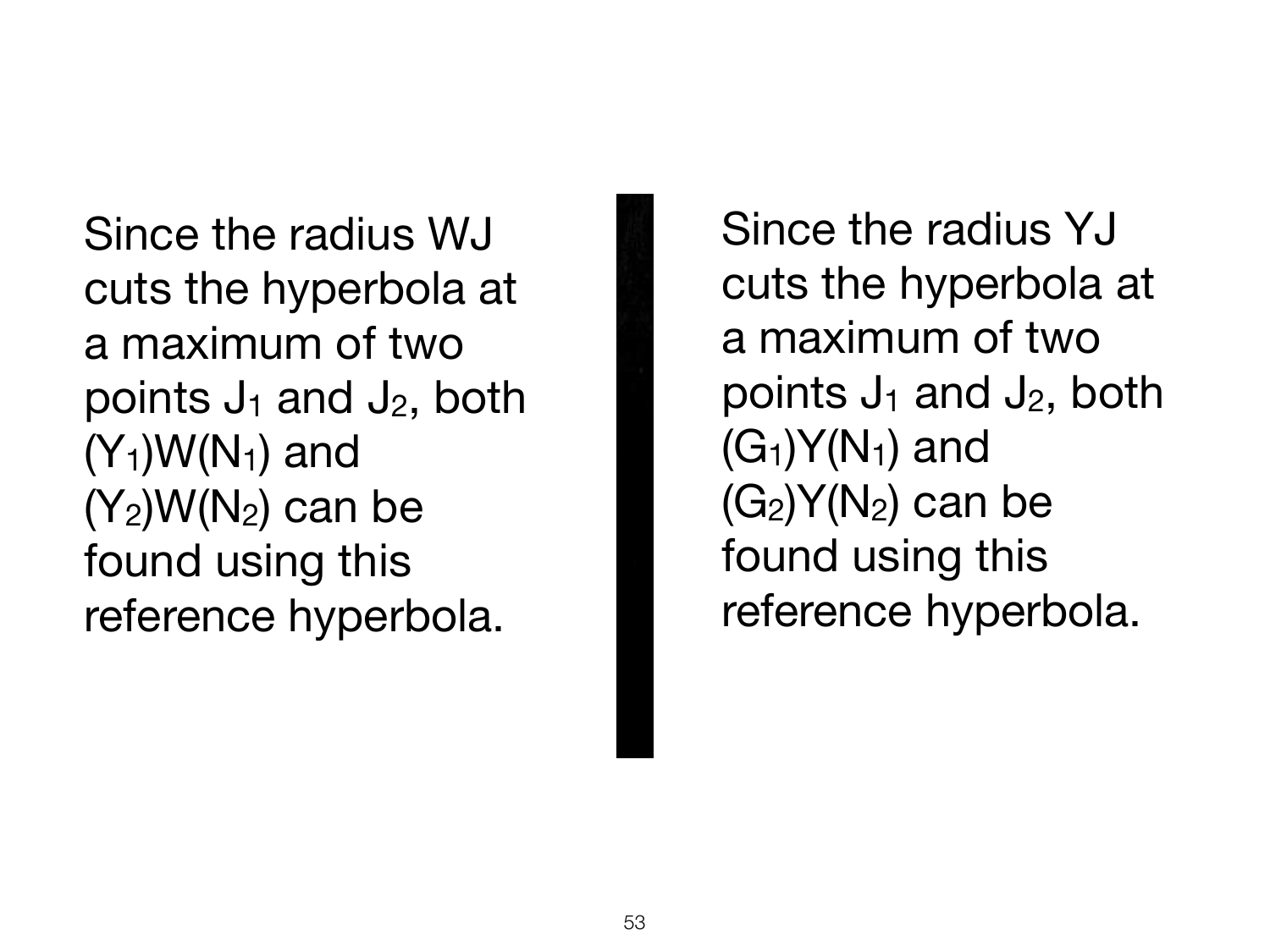## Locating a clear tangential image *not* on a perpendicular containing the object

X is the clear tangential image of object D only when  $N_1$  and  $N_2$  overlap, which occurs when  $Y_1WW_1 = Y_2WW_2$ represents the line segment of minimum length through W within the right angle ∠DBA.

X is the clear tangential image of object D only when  $N_1$  and  $N_2$  overlap, which occurs when  $G_1YN_1 = G_2YN_2$ represents the line segment of minimum length through Y within the right angle ∠XPb.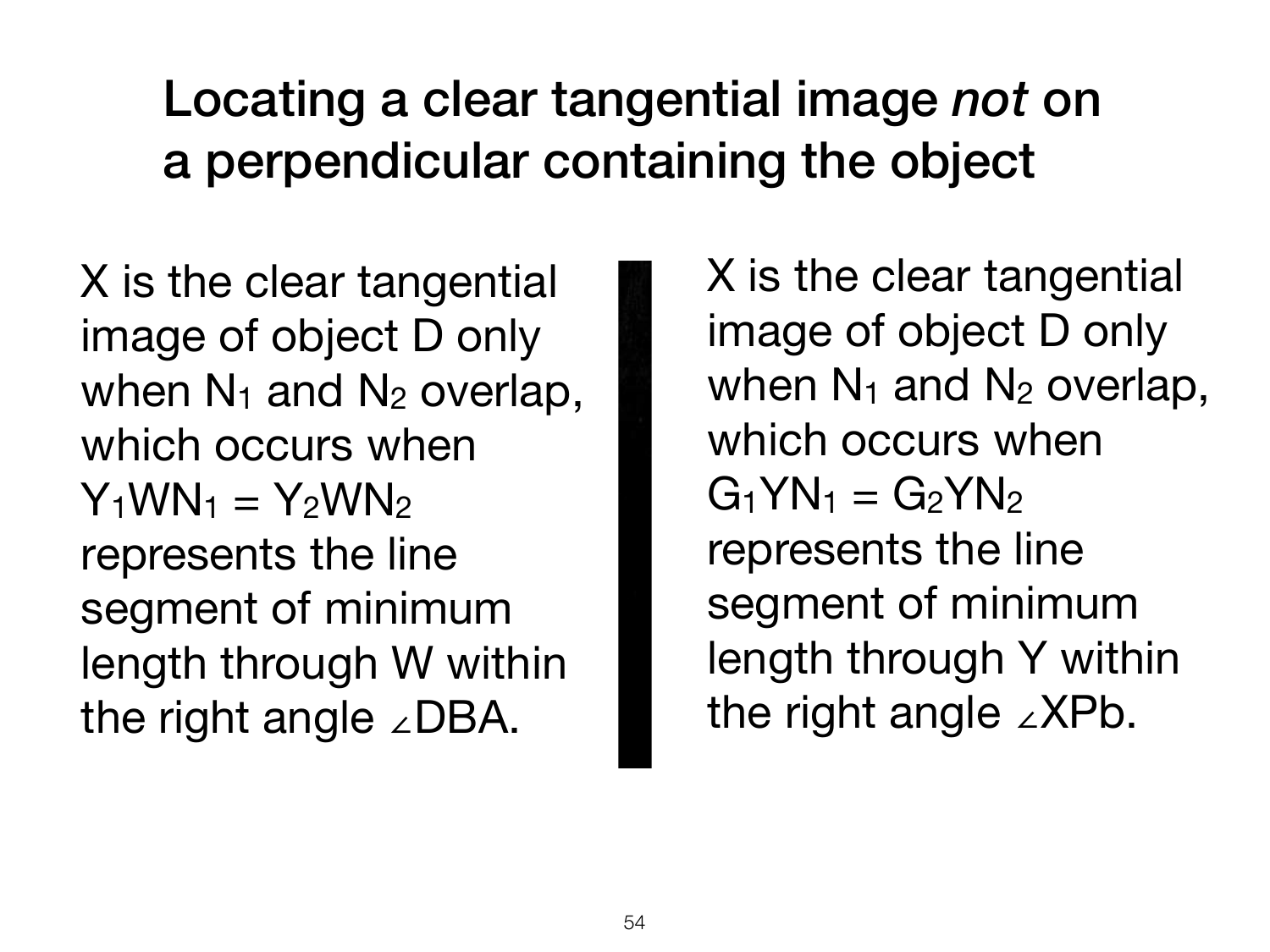This minimum length equals the radius WJ of the reference circle when it is just tangent to the reference hyperbola. In this way, a position of  $(Y_c)W(N_c)$  can be found that produces a clear image  $X_c$ , when:

 $PW/PX = DB/DE$  and:  $DB/Y_c$ WN<sub>c</sub> = ED/EB



This minimum length equals the radius YJ of the reference circle when it is just tangent to the reference hyperbola. In this way, a position of  $(G_c)Y(N_c)$  can be found that produces a clear image  $X_c$ , when:

 $BY/DB = ZB/EZ$  and:  $PX/G_cYN_c = EZ/EB$ 

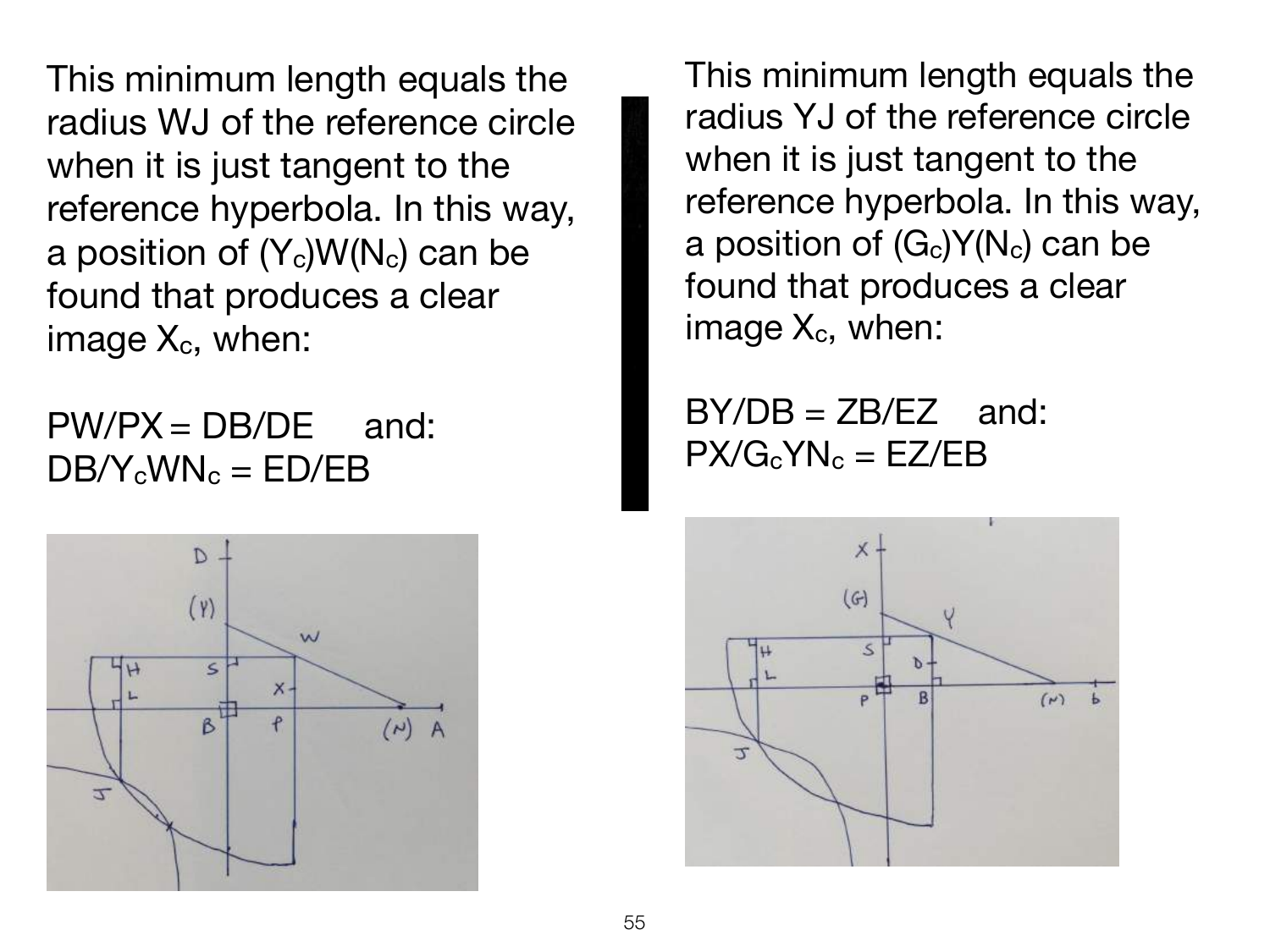# The "Coin-in-fountain" Example

Imagine a coin at the bottom of a fountain in a city park. While sitting on the edge of the fountain looking down and forward towards the refracted image of the coin, we perceive its image location relative to the object using only the image rays within the plane connecting the two, the "tangential plane." Isaac Barrow showed that this image does not lie directly above the object, but above and slightly towards us.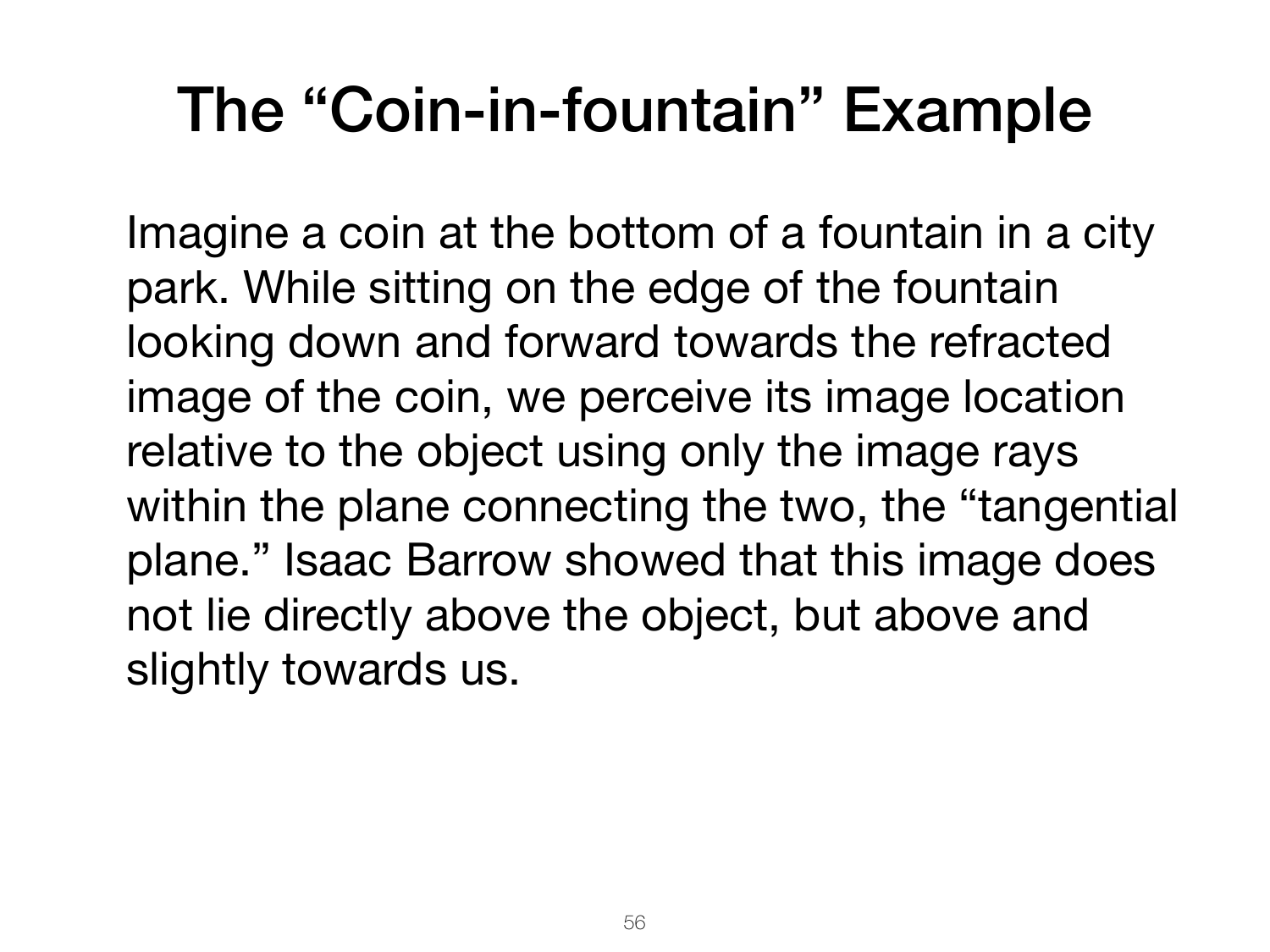For example, let the object lie at point D; and its perpendicular distance from the water's surface, (DB), equal 4 inches. Let the object's image along the perpendicular be at D'; and its perpendicular distance from the water's surface, (D'B), equal 3 inches. This would occur since the index of refraction of water, (4/3), would have to equal DB/D'B.



As discussed, Isaac Barrow described a method of finding all the possible image rays through a specific image point X, without knowing their points of refraction along the surface of the water, or their intersection with the perpendicular DB.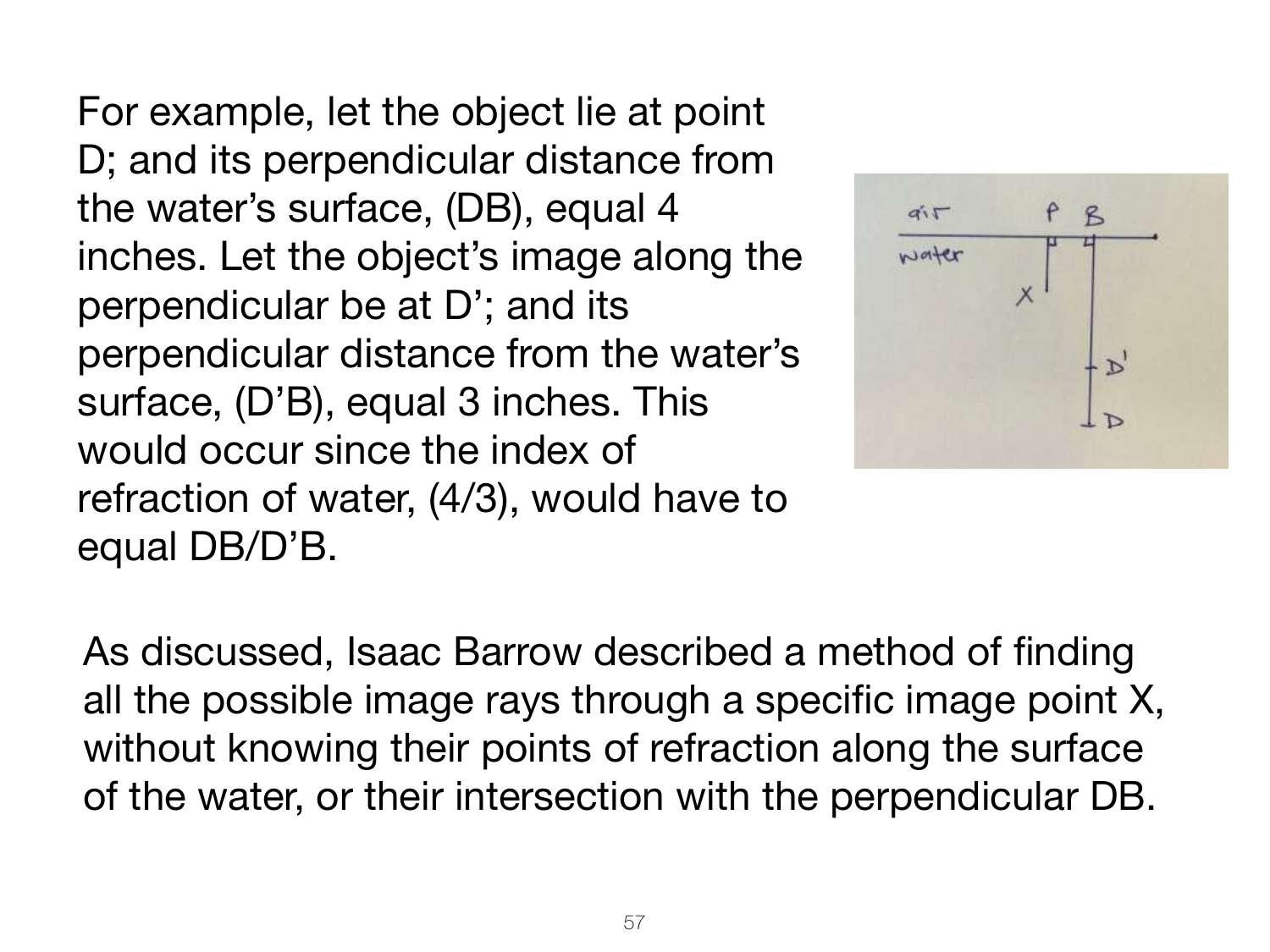He also showed that there can be a maximum of *two* image rays through X, since only two segments equaling his calculated constant YWN fit through W within the right angle at B.



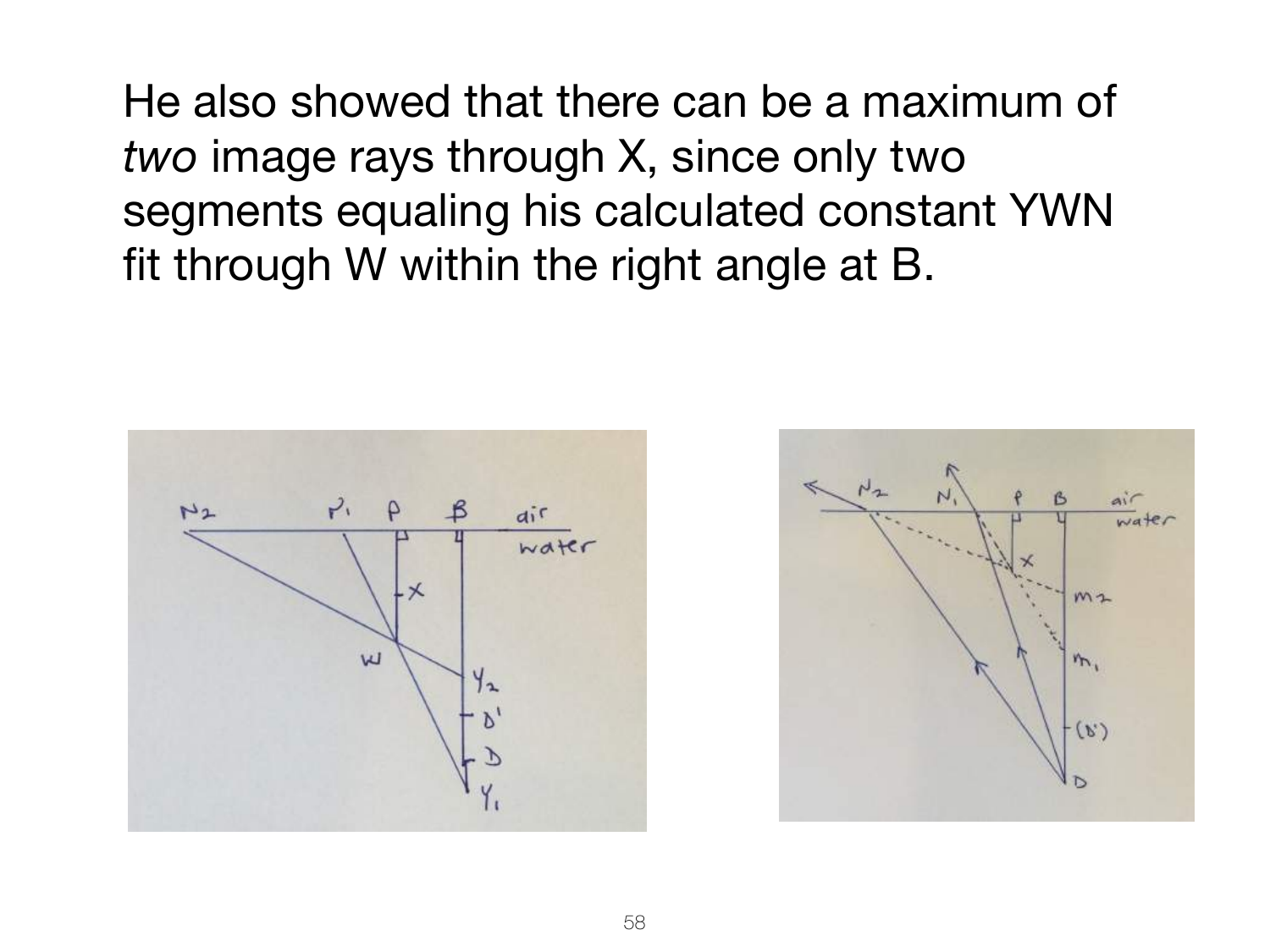To locate the two possible image rays through X, we first locate point W using his calculation:

 $PW/PX = DB/DE = 1.5$ 

When  $PX = 1$  inch,  $PW = 1.5$  inches





 $DB/DE = 4/\sqrt{7} = 1.5$ 

 $ED/EB = \sqrt{7/3} = 0.88$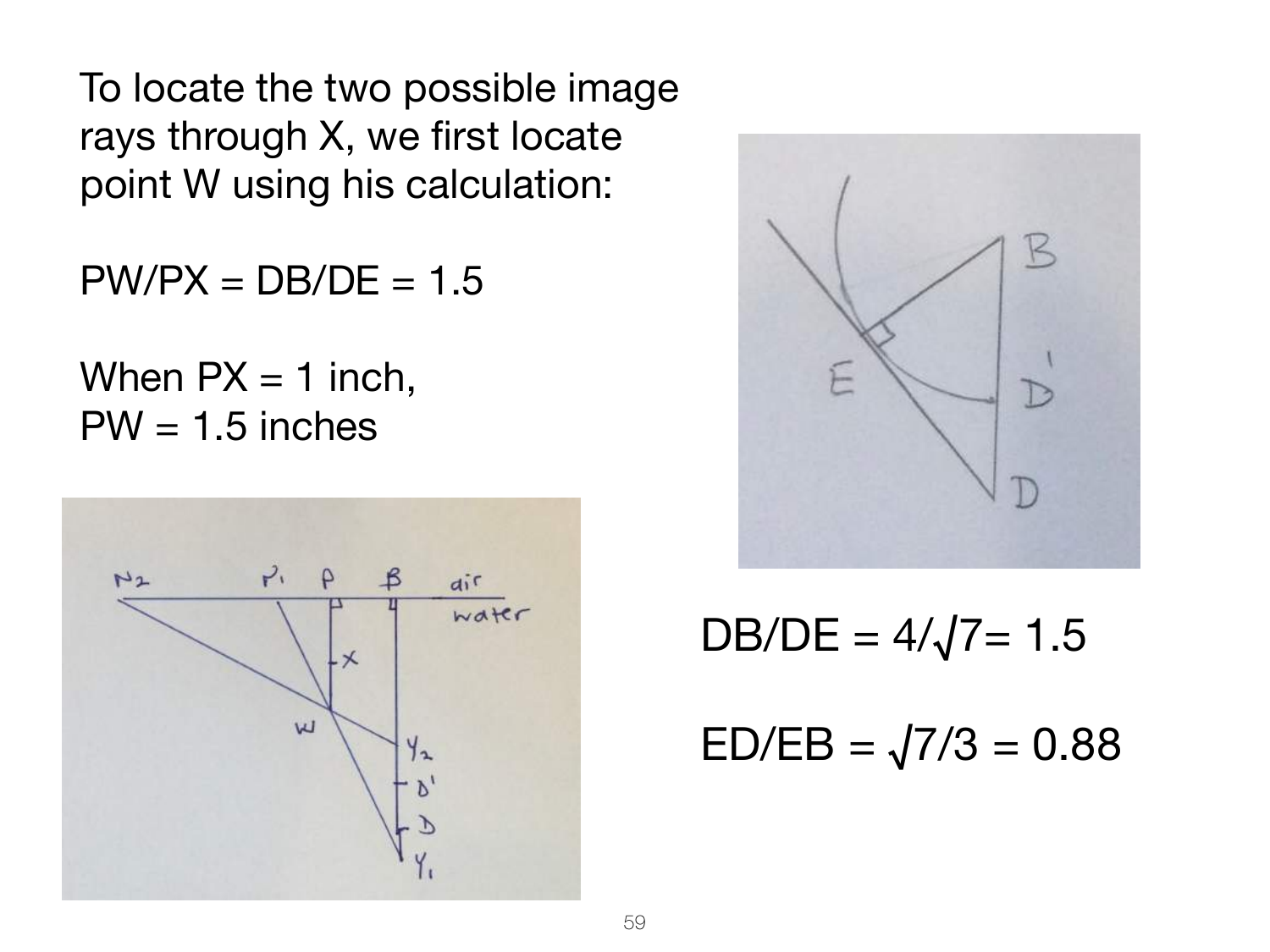We then calculate the constant reference line segment length YWN, (based solely on the distance DB and the index of refraction), using his formula:

DB/YWN = ED/EB

 $SO$  YWN = DB/0.88

 $YWN = 4.54$  inches



 $DB/DE = 4/\sqrt{7} = 1.5$ 

 $ED/EB = \sqrt{7/3} = 0.88$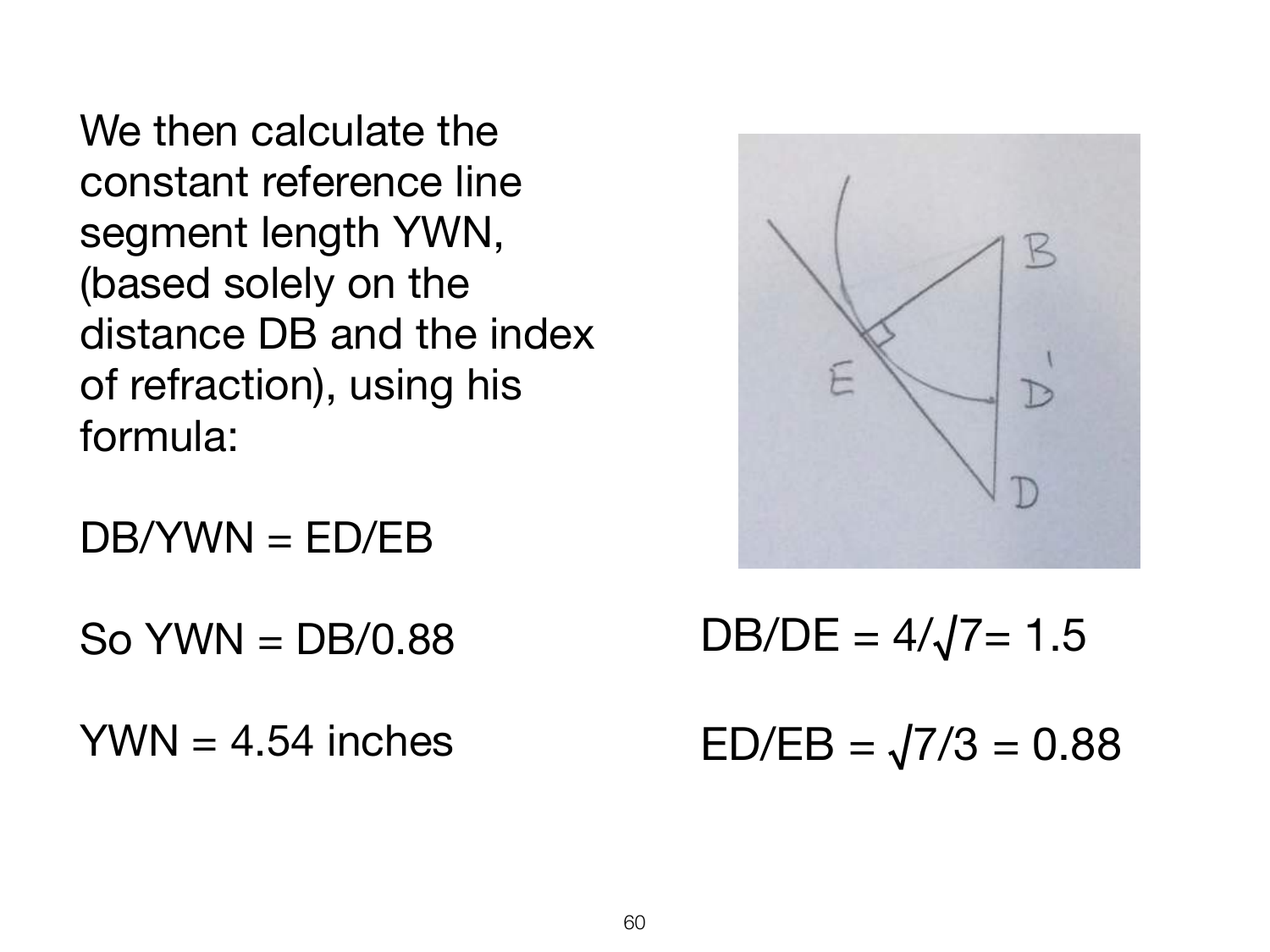Remember that  $Y_1$ WN<sub>1</sub> and  $Y_2$ WN<sub>2</sub> are neither object or image rays, but rather reference line segments that simply allow for the determination of points  $N_1$  and  $N_2$ , which are the points of refraction that produce image rays through X.

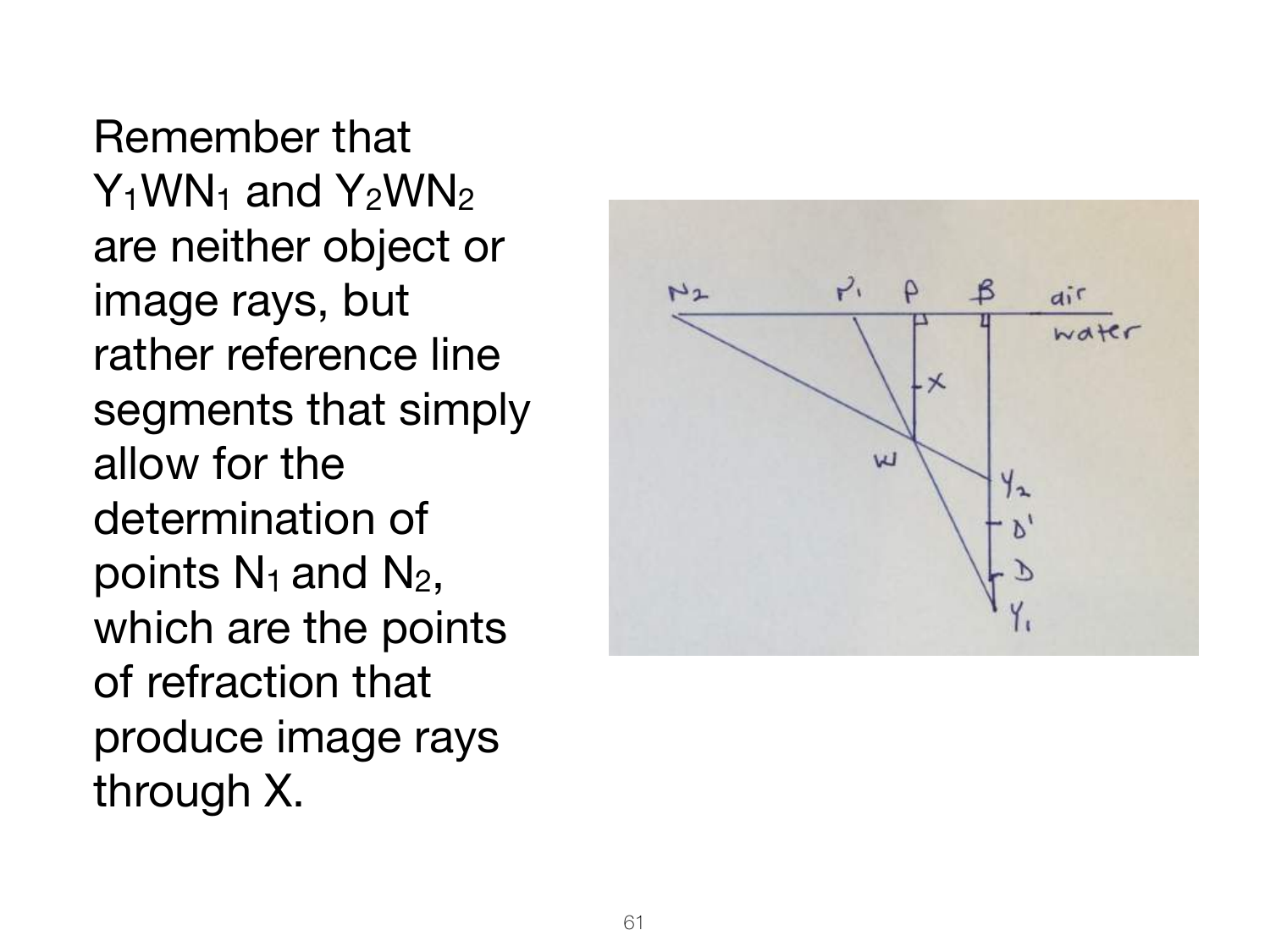Once these two image rays are drawn, we can measure them in inches to confirm that:

 $DB/D'B = DN_1/M_1N_1 = DN_2/M_2N_2 = 4/3$ 

 $DB/D'B = 4/3$ When, for example,  $PB = 1$  inch:  $DN_1/M_1N_1 = 4.25/3.20 = 1.33$  $DN_2/N_2N_2 = 5.60/4.20 = 1.33$ 

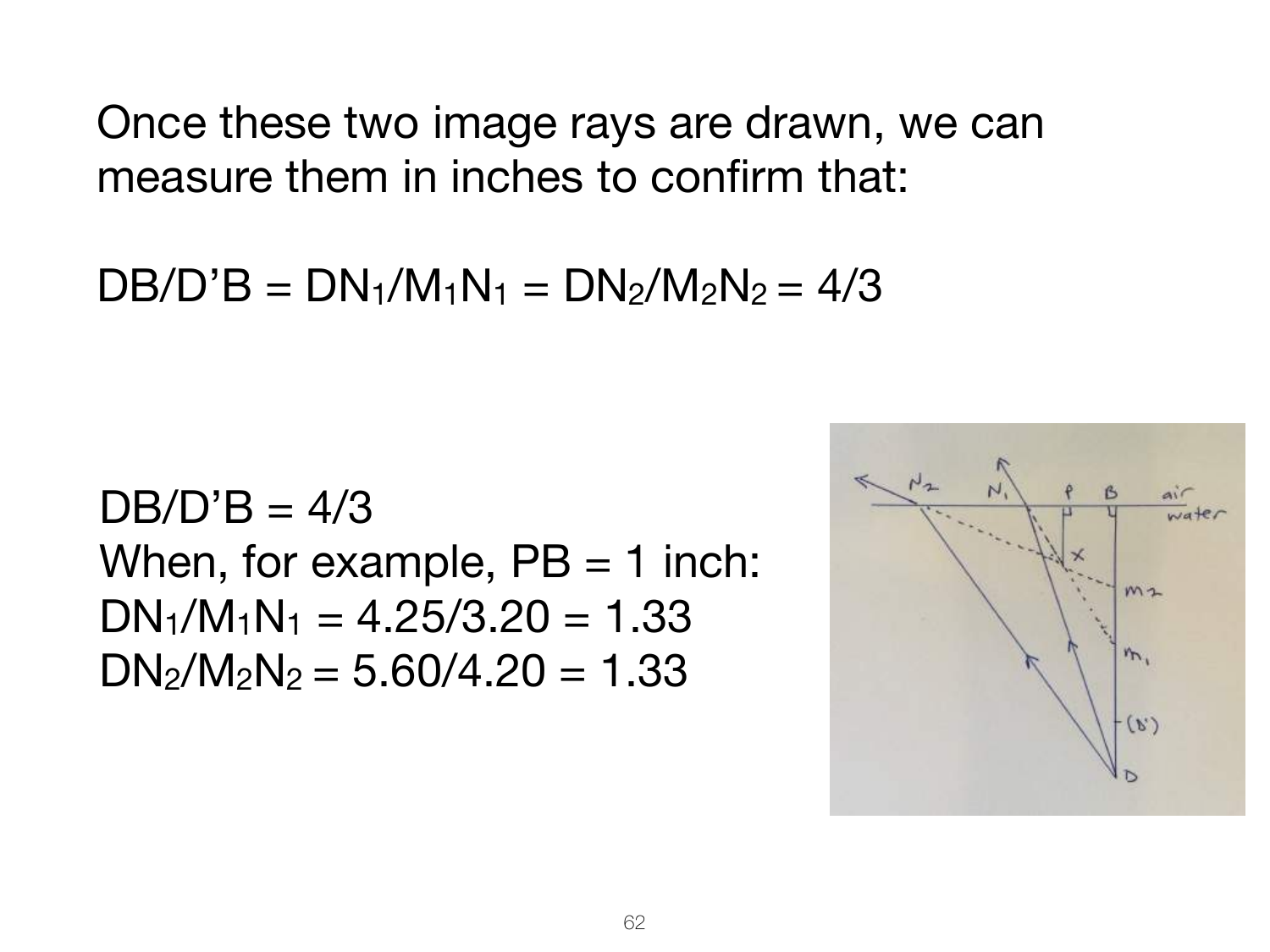Isaac Barrow draws the line segments of calculated length YWN through the right angle at B by using a reference hyperbola where:

 $(LB)LJ = (BP)PW$ 

and by making:  $PN = BL$ 

so that:  $WJ = YWN$